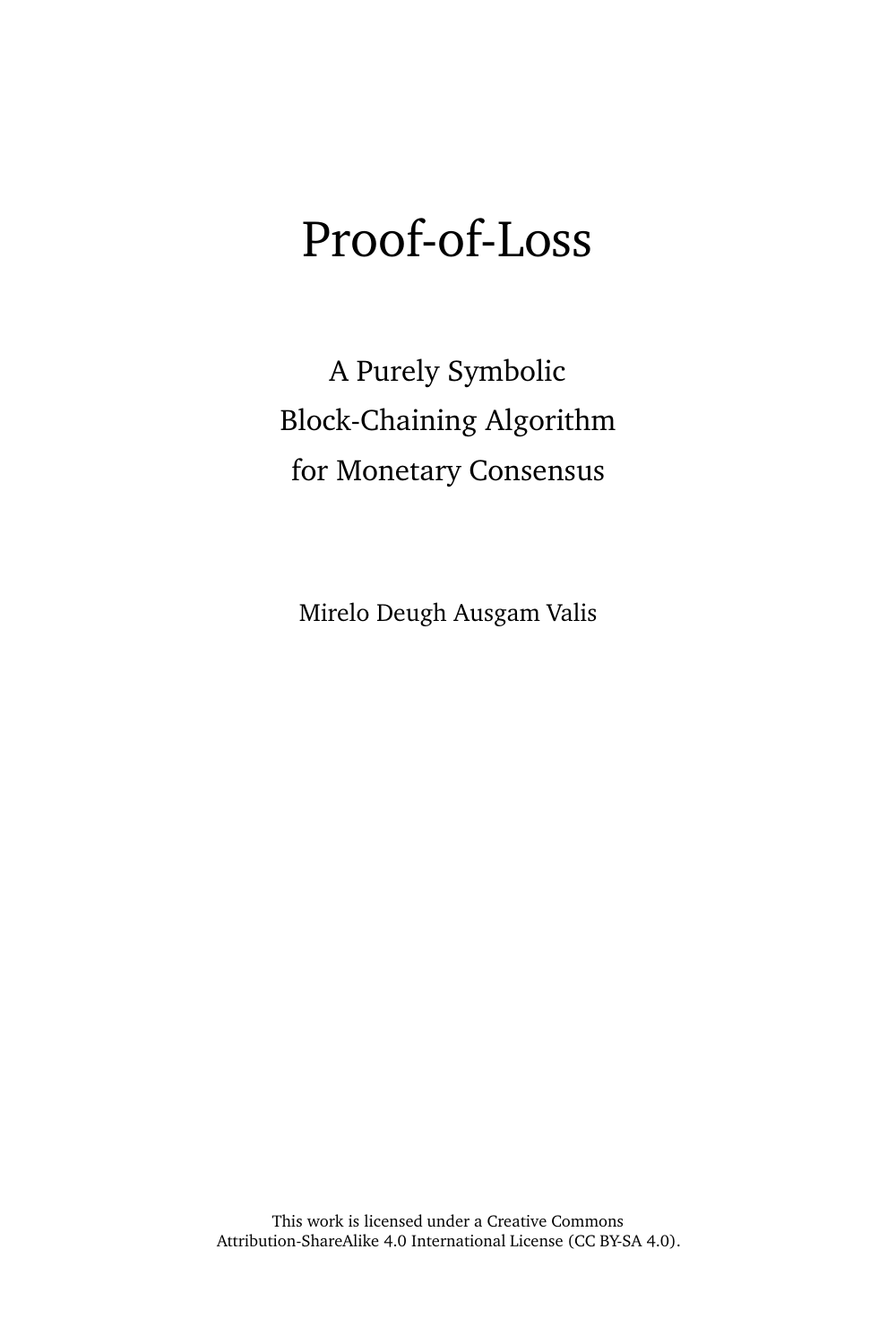#### **Introduction**

What is proof-of-loss?

It is a consensus algorithm based on a chain of transaction blocks, like Bitcoin or Peercoin. However, it fundamentally differs from either currency, for using *lost spending rights* to both reward block chaining and determine block-chaining odds.

In Bitcoin, each miner sells the conclusion (first confirmation) of transactions for fees. However, those fees could also be buying the right to that conclusion during its occurrence. This valid interpretation is optional since, in Bitcoin, the right to transact is always created and destroyed in the same block.

*Indeed, although transaction rights are the reward for chaining each block, if only saleable in the same block earning them, they become redundant, hence irrelevant.*

In proof-of-loss, on the contrary, transaction rights are never created and destroyed in the same block:

- They are only saleable in their creating block's descendants.
- They must sell before any pending transactions can conclude.

Then, for already existing despite not yet saleable, those rights are no longer irrelevant.

But what is the right to transact, and how can it sell? If selling requires pricing, which requires valuing, which requires measuring, then how is this right measured?

In proof-of-loss, transaction rights are merely the size in bytes of each transaction allowed to conclude:

- If that conclusion did not yet happen, then those rights remain.
- If it already did, then they have become their loss.

However, this loss is not merely the size in bytes of each concluded transaction, but rather that size divided among all spendable outputs from this transaction proportionally to their sizes in bytes. Then: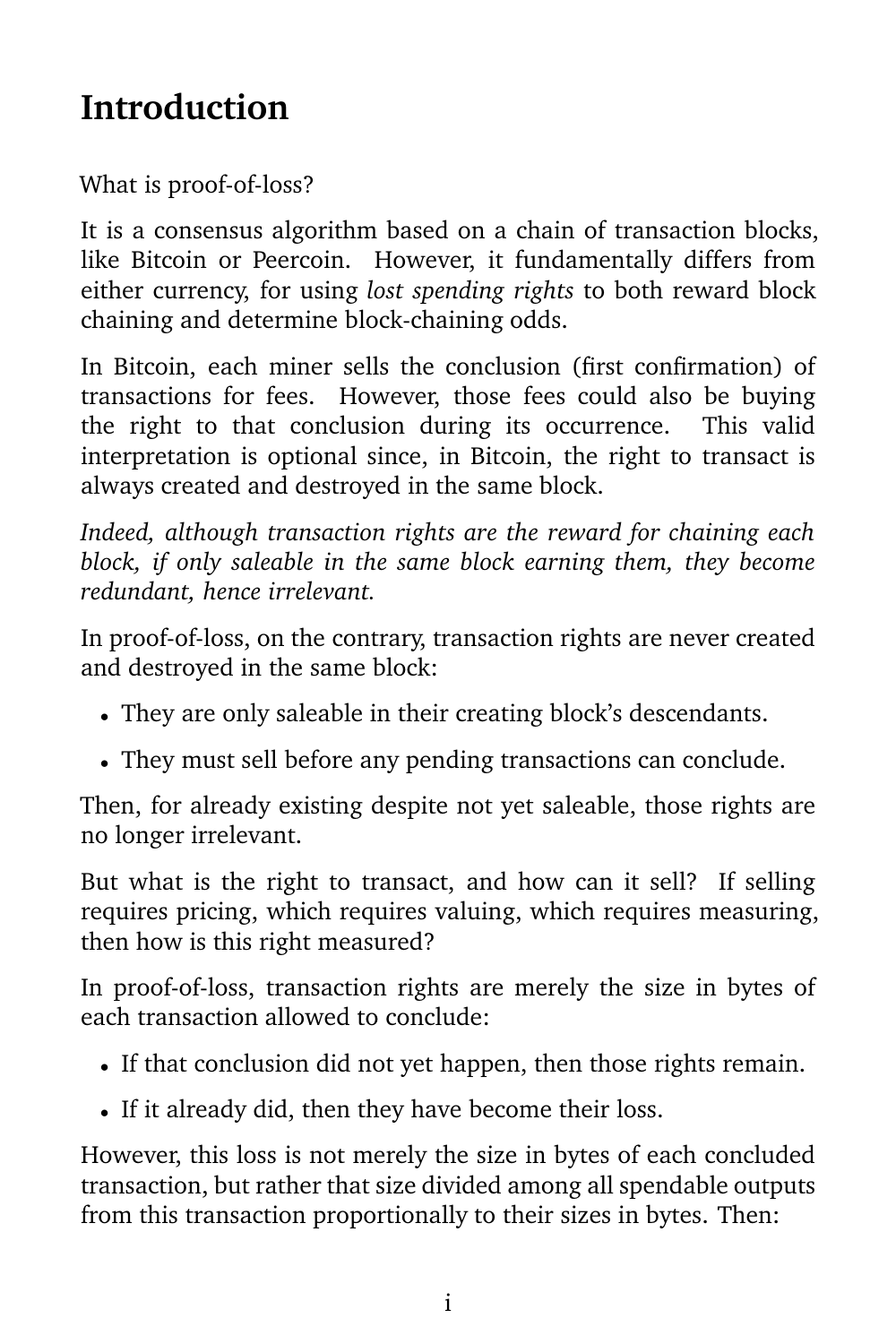- For being a representation of the same loss, each of those outputs becomes a "**r**ights **out**put **e**xtinction," or a *route*.
- As later specified (see section [3 on page 5\)](#page-10-0), the odds of chaining each block will depend not on the balance of those outputs as in proof-of-stake, but rather on the loss they represent in bytes.
- As also later specified (see section [4 on page 7\)](#page-12-0), the reward for chaining each block will be the right to make transactions of a total size combining:
	- <sup>⋄</sup> The loss represented in that block by all spendable outputs from paid transactions.
	- <sup>⋄</sup> The loss represented by the route chaining the same block.

Thus, proof-of-loss is a *closed* or *self-referential* algorithm, in which only lost rights can (as themselves) reward block chaining or (as their loss) determine block-chaining odds. Even so, transaction volume in bytes can still grow, since the protocol restores those rights both when lost and each time their loss chains a block.

So the lifecycle of all spending rights is as follows (the solid lines mean synchrony, and the dotted ones, asynchrony):



Likewise, the fraction of each previous reward *W* for sale in the current block depends exclusively on *W* and its earning route *r*, by always having the smaller size in bytes between:

- The rights not yet surrendered from *W*.
- The loss represented by *r*.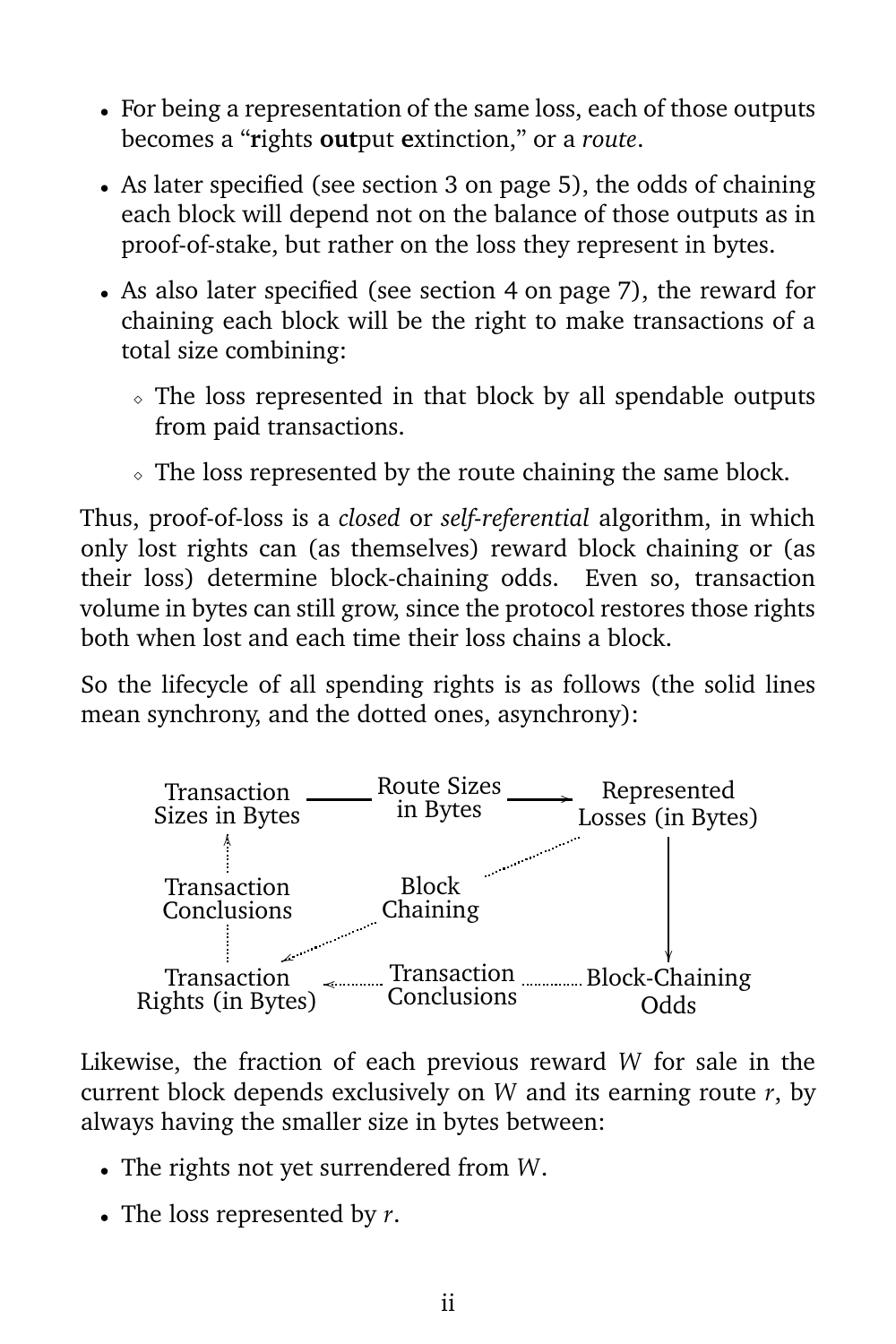For example, as later confirmed (see section [3 on page 4\)](#page-9-0), if *r* is the only route of a transaction *t*, then *r*'s represented loss is *t*'s total size in bytes. Thus:

- Let all transactions have the same size in bytes and a single route.
- Let the first block have a single transaction.

Then, the maximum transaction volume in bytes of the first nine blocks is as follows (with rewards numbered after their source block and losses named after their partly consumed reward):



#### Where:

1. The route  $r_0$  chaining the first block  $b_1$  earns the reward  $w_1$ , of which the size in bytes restores the rights consumed by the single transaction  $t_1$  (spending  $r_0$ ) in  $b_1$  plus those having their loss  $l_0$  (at  $r_0$ 's funding transaction  $t_0$  in the dummy block  $b_0$ ) represented by  $r_0$ :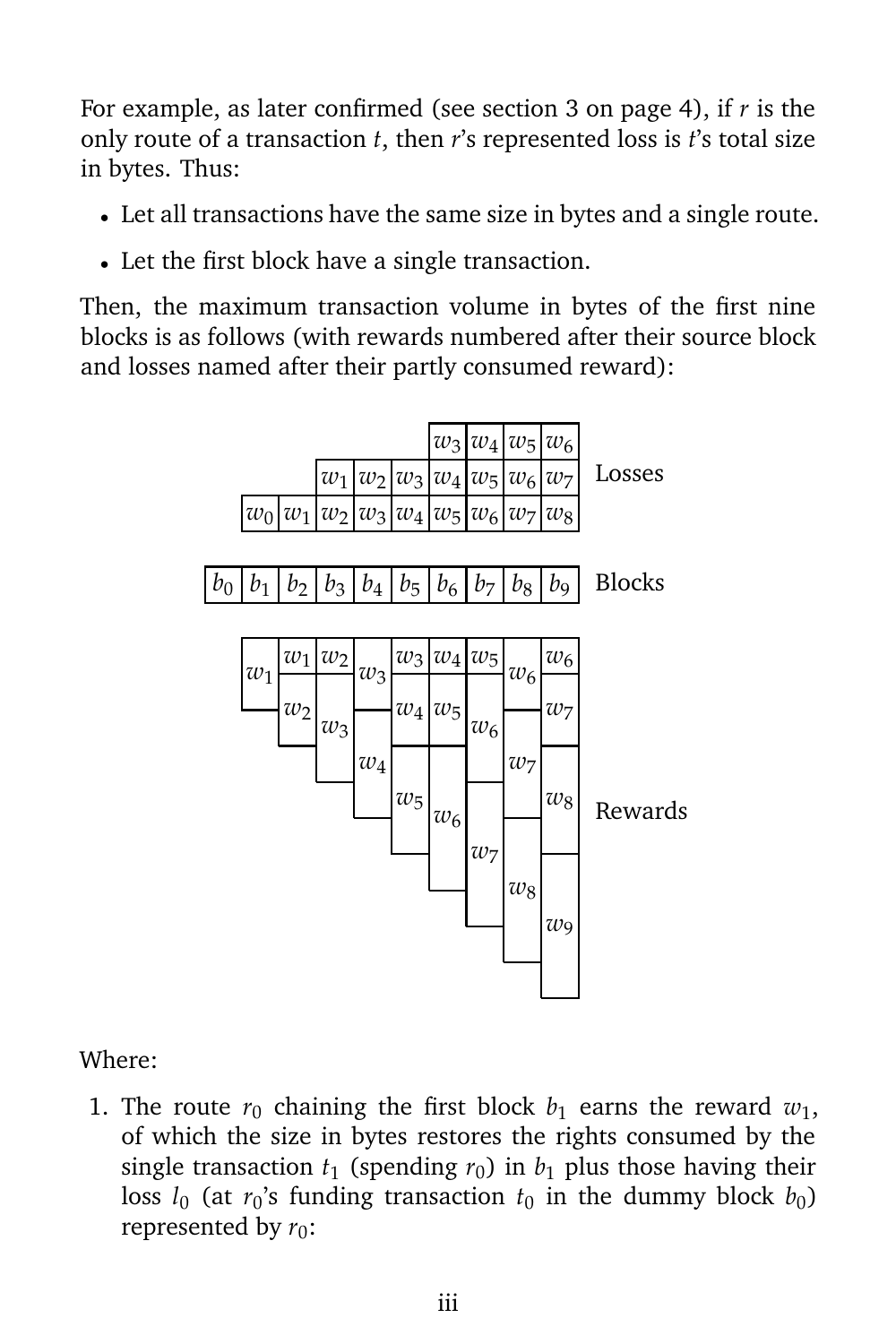- Again as later specified (see section [8 on page 14\)](#page-19-0),  $t_1$ 's input instructs the system to redistribute  $r_0$ 's collected fees to  $t_1$ 's route  $r_1$ .
- As later confirmed (see section [4 on page 7\)](#page-12-1),  $w_1$ 's fraction for sale in the second block  $b_2$  has the size in bytes of  $l_0$ , so  $b_2$ has a single transaction  $t_2$  of the size in bytes of  $t_1$ .
- Since no longer spendable,  $r_0$  cannot keep representing  $l_0$ , nor hence chain any blocks after *b*1.
- 2. Then,  $t_1$ 's route  $r_1$  chains  $b_2$ , thus earning the second reward  $w_2$ , of which the size in bytes restores  $w_1$ 's fraction consumed by the single transaction  $t_2$  (spending  $r_1$ ) in  $b_2$  plus the loss  $l_1$  (at  $t_1$ ) represented by  $r_1$ :
	- $t_2$ 's input instructs the system to redistribute  $r_1$ 's collected fees to  $t_2$ 's route  $r_2$ .
	- The third block  $b_3$  puts for sale equal parts of  $w_1$  and  $w_2$ .
- 3. For chaining  $b_3$ ,  $r_2$  earns the third reward  $w_3$ , of which the size in bytes restores the rights partly consumed from  $w_1$  and  $w_2$  by the now two transactions  $t_3$  and  $t_4$  in  $b_3$  plus the loss  $l_2$  (at  $t_2$ ) represented by  $r_2$ :
	- $t_3$  spends  $r_2$ , then  $t_4$  funds its route  $r_4$  with  $t_3$ 's one  $r_3$ .
	- $t_3$ 's input instructs the system to redistribute  $r_2$ 's collected fees to  $r_3$ , then  $t_4$ 's one, to redistribute them to  $r_4$ .
- 4. For chaining the fourth block  $b_4$ ,  $r_4$  earns the fourth reward  $w_4$ , of which the size in bytes restores the rights partly consumed from  $w_2$  and  $w_3$  by again two transactions  $t_5$  and  $t_6$  in  $b_4$  plus the loss  $l_4$  (at  $t_4$ ) represented by  $r_4$ :
	- $t_5$  spends  $r_4$ , then  $t_6$  funds its route  $r_6$  with  $t_5$ 's one  $r_5$ .
	- $t_5$ 's input instructs the system to redistribute  $r_4$ 's collected fees to  $r_5$ , then  $t_6$ 's one, to redistribute them to  $r_6$ .
- 5. And so on.

This way, the maximum transaction volume in bytes of the first 90 blocks is as follows: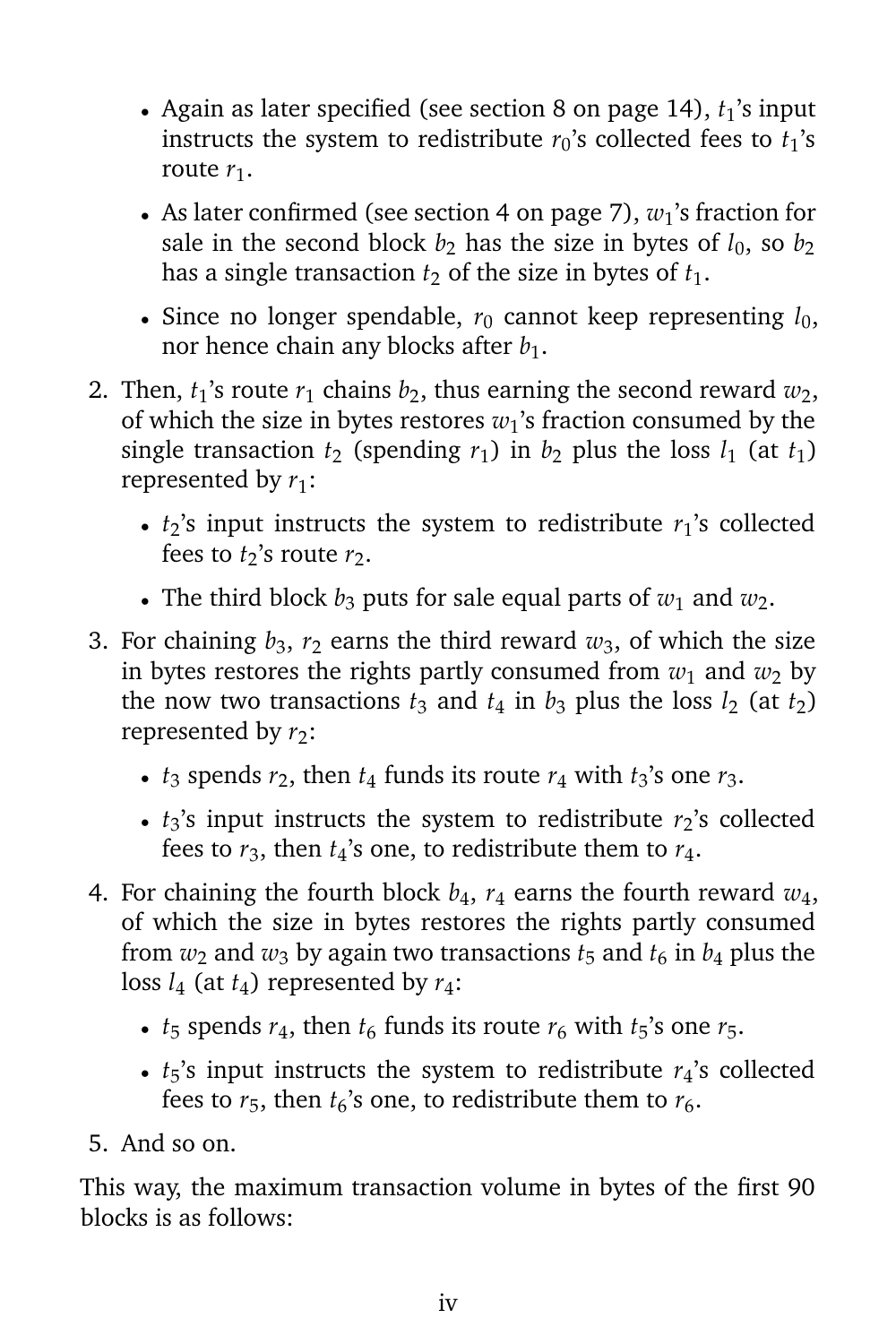

Despite seemingly unrealistic, this example perfectly describes a currency bootstrap scenario. After the bootstrap, transaction volume in bytes can grow faster or slower or even shrink since:

- A block can contain any number of paid transactions, each with a different size in bytes and number of routes or inputs.
- As later specified, rewards failing to sell are partly revocable (see section [4 on page 8\)](#page-13-0) and inheritable (still section [4 on page 8\)](#page-13-1).
- As also later specified (see section [7 on page 13\)](#page-18-0), people can prevent the currently saleable fraction of any— overpriced rewards from selling in their chained blocks.

The use of transaction rights makes proof-of-loss *purely symbolic*, meaning the algorithm need not rely on losses external to the block chain, as proof-of-stake and -work do, but merely on the symbols representing those losses. Instead of relying on amassed stake or hashing power to (unprovenly) represent lost wealth, proof-of-loss relies on the size in bytes of concluded transactions to (provenly) represent lost spending rights.

This purely symbolic design logically evolves into systemic policies, like *inactivity fees* (on page [23\)](#page-28-0), *intrinsic checkpoints* (on page [26\)](#page-31-0), and an *adaptive monetary policy* (on page [27\)](#page-32-0). But not before also naturally addressing the problems:

- Of a lacking organic block size limit, by making transaction volume in bytes both economically prioritized (see page [11\)](#page-16-0) and dependent on its past.
- Of "nothing at stake," by making the child of a block provenly chained in parallel inherit both all earned rights and seized fees in its parent (see page [19\)](#page-24-0).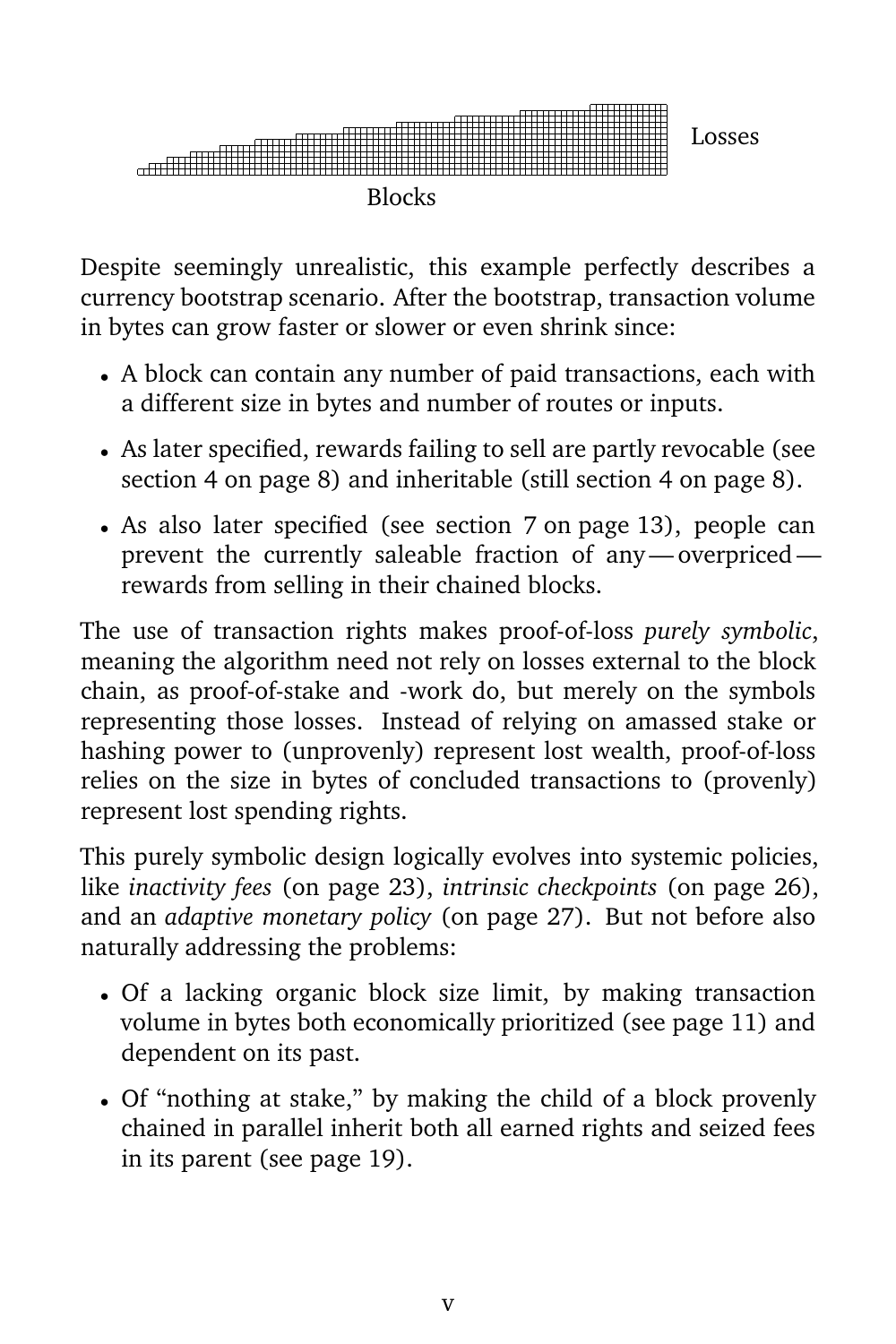#### **1 Block-Chaining Incentives**

The coinbase parameter of Bitcoin's genesis block reads:

The Times 03/Jan/2009 Chancellor on brink of second bailout for banks

This reference indicates Bitcoin was designed to at least partly prevent a future global monetary crisis like that of 2008. However, any such crisis is only the ultimate result of money falsely becoming its represented wealth, $<sup>1</sup>$  hence of a confusion Bitcoin could never</sup> entirely avoid as its proof-of-work incentive model:

- <span id="page-6-0"></span>1. Makes hashing-power create or collect its monetary reward, of which it cannot produce the represented wealth.
- 2. Requires those earnings to be worth more than paid for that power, so by self-expanding, money becomes indistinguishable from the wealth thus additionally represented.

<span id="page-6-1"></span>Eventually, by eliminating hashing-power mediation, proof-of-stake would reduce this design problem to its essence. For example, in Peercoin, $^2$  the reward for chaining each block depends directly on the size and age of the stake enabling that chaining. This model can appear to be fair for keeping all its rewards invariable in relative size, hence by making them purely relative. However, these rewards could only have such an irrelevant absolute size by being market prices, which must rather be variable also in relative size. Thus, if still incompletely variable, the same rewards must eventually cause recursive increases in wealth inequality.

For example, Peercoin tends to reward people with a newly created or *minted* 1% of their block-chaining stake per year. So:

• Let Peercoin be the only form of money for both Bob and Alice.

 $^{\rm 1}$  $^{\rm 1}$  $^{\rm 1}$  This fact would not prevent some people from likening Bitcoin's monetary system to a "decentralized autonomous *company*" (DAC) as if money could indeed produce its represented wealth.

 $2$  Also known as Peer-to-Peer Coin or PPCoin, both sharing the acronym PPC, Peercoin was the first block-chained monetary system to use proof-of-stake.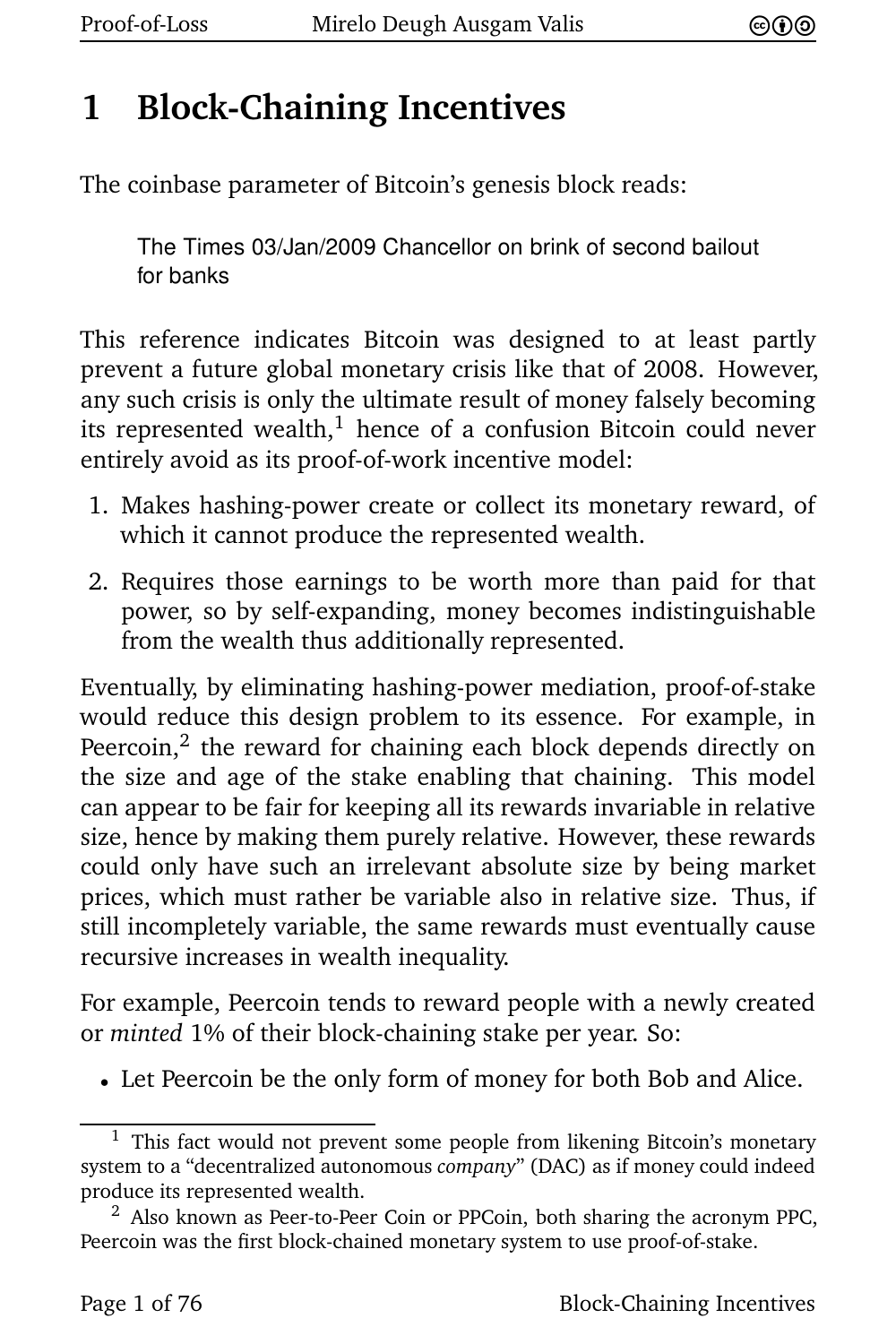- Let Bob's income be 100 monetary units or *coins* per month while his expenses are 80% of his income.
- Let Alice's income be 400 coins per month while her expenses are 50% of her income.
- For simplicity, neither let Bob nor Alice have any savings— which Alice is more likely to have.

Then, Bob and Alice will be able to stake 20 and 200 coins per month, respectively, so most likely:

- 1. Alice's minted reward will exceed Bob's by 900%, even though her income exceeds his by only 300%.
- 2. In addition to earning an undue proportion of their combined mintage, Alice will be able to stake this excess reward in the future, thus increasing it exponentially.

The only way to prevent the resulting price inflation from causing an increasingly uneconomical wealth transfer from Bob to Alice is letting a market decide the block-chaining reward, so proof-of-stake stops raising the following questions:

- 1. How much newly created money must people be able to earn as their incentive to engage in block chaining? Is 1% of stake per year enough? If not, then what about 6%?
- 2. How can the chosen percentage neither underestimate people's greed nor overestimate their willingness to fund uneconomical, undue rewards through the resulting price inflation?

<span id="page-7-0"></span>Still, unless each block-chaining reward consists exclusively of transaction fees, $3$  no market could remain its only determinant since prices are everything a market can determine completely. Hence, only markets for the product costing those fees can economically decide that reward, yet what could people exchange in these markets? What have transaction fees ever priced?

 $3$  In Bitcoin, although transaction fees were always part of the block-chaining reward, they will not be all of it until mining yields become less than the current coin precision, by halving each four years from 50 coins in 2009.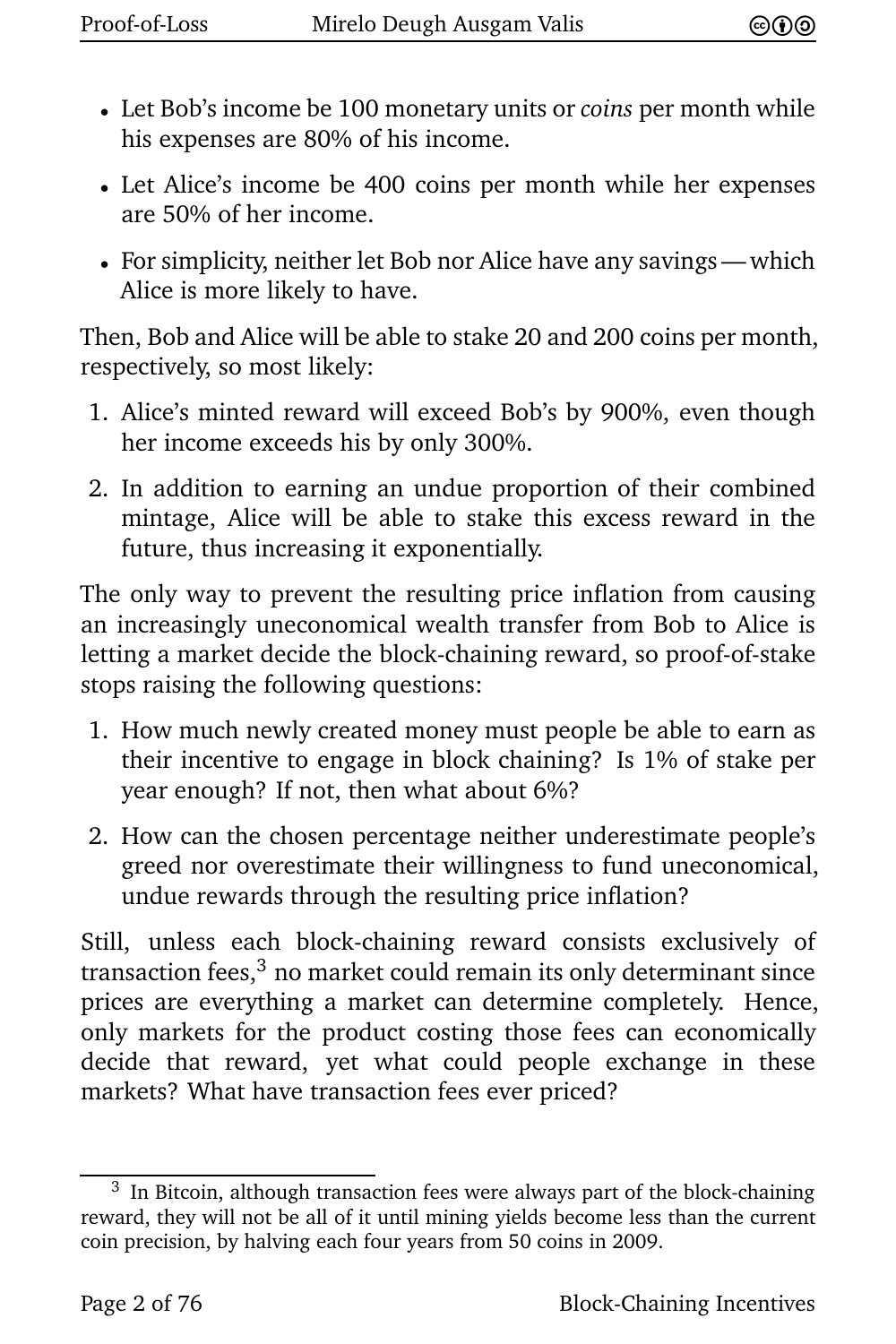#### **2 Transaction Rights**

The essential purpose of chaining blocks is neither to create nor even to earn additional money, but only to conclude (first-confirm) transactions. However, to optimize monetary consensus, people must always have an incentive to engage in block chaining, even while having no need to transact. Hence, as concluding their unowned transactions cannot reward them:

- 1. These people must have an incentive to chain blocks other than satisfying anyone's need for monetary transfers.
- 2. To never let extrinsic reasons make it fail, this additional incentive must remain as essential a purpose to block chaining as concluding those transfers.

Indeed, all spenders whose transactions depend on block chaining have already an *impermanent* incentive to chain blocks. Then, how to make that incentive *permanent* to each one of them? Only by requiring each transaction conclusion to be *sold*, so those offering it can earn at least what they would pay for a similar offer.

<span id="page-8-0"></span>Still, the mere possibility of a transaction conclusion is never saleable. Thus, if that conclusion must sell before it can occur, then how could it sell? Only as a *right*: the right to the same conclusion, or to transact.<sup>4</sup> So people chaining blocks must always be rewarded with transaction rights instead of transaction fees, and only later sell those rights for those fees.

[<sup>4</sup>](#page-8-0) Except as a right, each transaction conclusion must become indistinguishable from its product, since only saleable as a concluded transaction — as in Bitcoin rather than as merely the right to transact.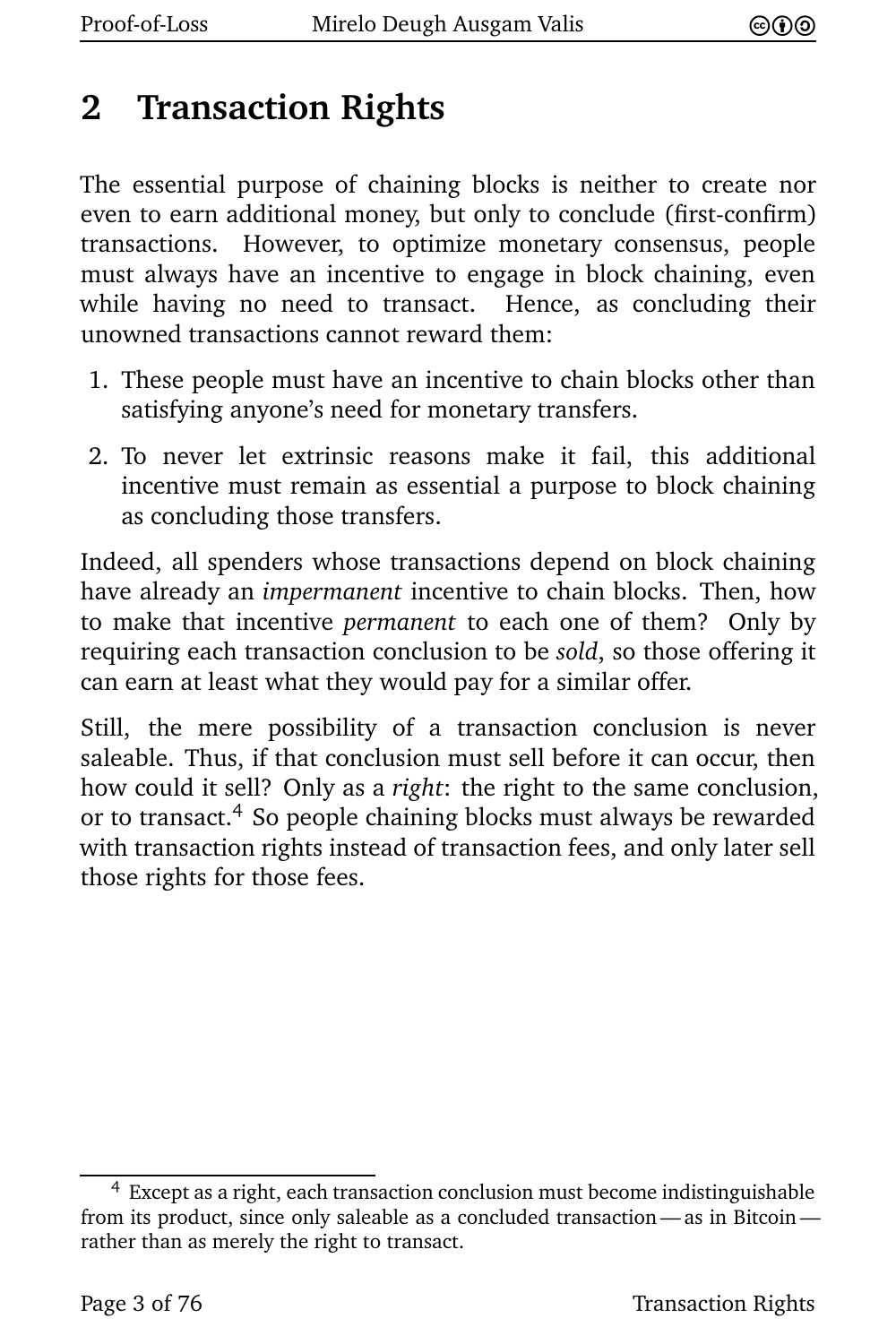#### **3 Proof-of-Loss**

However, despite transaction rights being the only block-chaining reward left, amassing stake or hashing-power does not require selling those rights. Instead, it can result from selling actual wealth — that with purely material utilities. Hence, if amassed stake or hashing-power can still determine block-chaining rewards, even by only affecting block-chaining odds, all money thus earned remains indistinguishable from what it can buy.

For that money to ever be distinguishable from its represented wealth, block-chaining odds must depend instead on used hence lost transaction rights, which are then recoverable either by chaining blocks or paying others for doing so, regardless of amassed stake or hashing-power. Indeed, money cannot remain decentralized unless each of its users either keeps it spendable or pays others for doing so, regardless of this user's accumulated wealth.

<span id="page-9-0"></span>While conversely, since transaction rights (hence block chaining) depend on money being spendable, any lost such rights (hence the resulting block-chaining odds) can only take the form of spendable outputs, each of which is then a *route*, meaning a "**r**ights **out**put **e**xtinction" *r*, as follows:

$$
l_r = z_t \times \frac{z_r}{Z_r}
$$

Where:

- *l<sub>r</sub>* means *r*'s represented loss in bytes.
- $z_t$  means the total size in bytes of  $r$ 's transaction  $t$ .
- *zr* means *r*'s total size in bytes.
- *Zr* means the combined size in bytes of all of *t*'s routes, whether spent or not— including *r*.

Indeed, only the size in bytes of each concluded transaction is a *purely symbolic* block-chaining resource, by representing nothing external to the public chain of blocks, including any wealth— which must remain both external to that chain and optionally private.

Still, this protocol must always: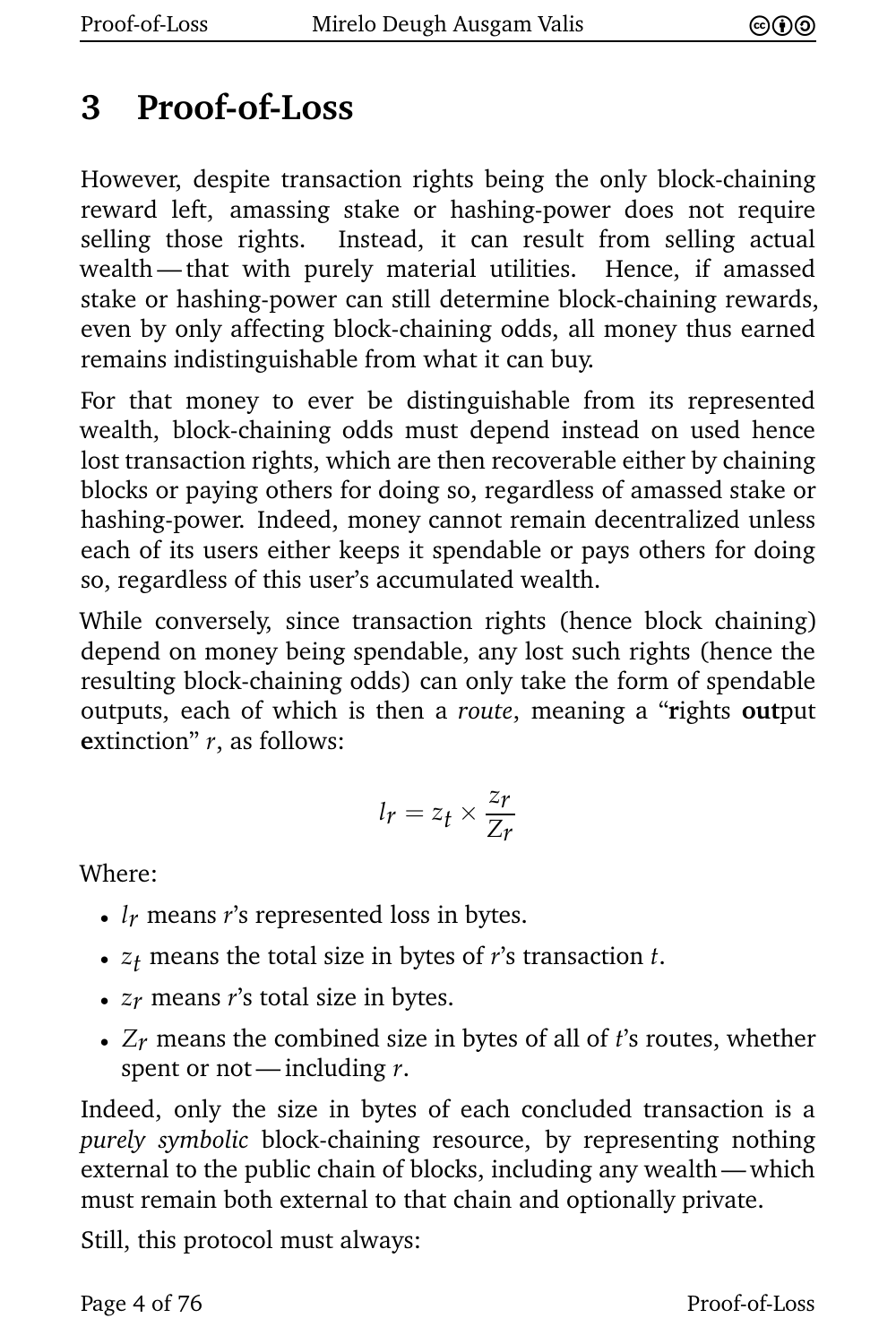- Minimize the block-chaining odds of each recently rewarded or concluded route *r*, so its owners (who can have concluded it) are unlikely to monopolize the block-chaining process.
- Reduce these odds proportionally to the rights not surrendered from those earned in *r*'s most recently chained or else concluding block, so *r*'s owners (who can have concluded it) are unlikely to monopolize the existing transaction rights.

Additionally, the same protocol must always:

- 1. Reduce *r*'s block-chaining odds proportionally to its block depth, so people are unlikely to monopolize future block chaining by accumulating spendable outputs.
- 2. Increase these odds proportionally to the already surrendered rights from those earned in *r*'s most recently chained or else concluding block, so any depthless routes consuming those rights are unlikely to monopolize the block-chaining process.

<span id="page-10-0"></span>Then, *r*'s block-chaining odds must be:

$$
x_r = x_g \times l_r \times \left(\frac{l_r}{W_r} + \left(\left(1 - \frac{l_r}{W_r}\right) \times \frac{W_S}{W_r}\right)\right) \times \frac{\frac{W_S}{l_r} + 1}{d_r}
$$

Where:

- *xr* means *r*'s difficulty target, which is inversely proportional to *r*'s block-chaining difficulty.
- *xg* means the general difficulty target, which must self-readjust to maintain a constant block interval.
- *lr* means *r*'s represented loss in bytes (as already specified on the preceding page).
- *Wr* means the total earned rights in *r*'s highest chained or else concluding block.
- *Ws* means the total surrendered rights from *Wr*.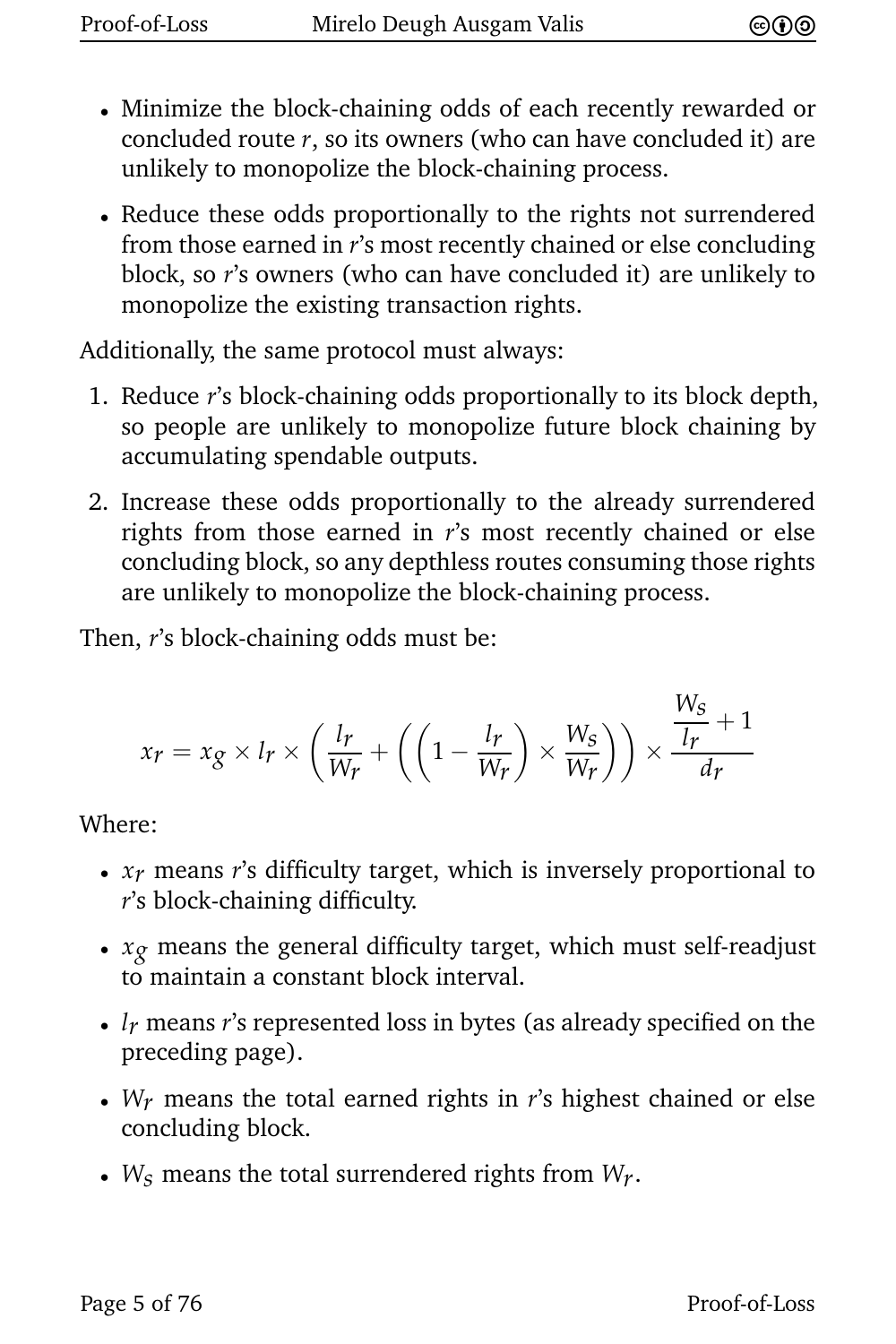<span id="page-11-0"></span>• *dr* means *r*'s block depth, which is always the depth of *r*'s concluding rather than highest chained block.<sup>5</sup>

This use of transaction rights as the only block-chaining reward and of their loss as the only factor of block-chaining odds utterly defines the proof-of-loss protocol. Further specifying this protocol must never make that definition invalid.

So proof-of-loss alone can distinguish any block-chained money from its represented wealth, for being the only block-chaining monetary consensus algorithm ever to prove the loss of something purely symbolic, which is everything always distinguishable from any wealth. For the same reason, although every algorithm for block-chained monetary consensus must assume a proof of loss, only proof-of-loss can provide it.<sup>6</sup> Indeed:

- <span id="page-11-1"></span>1. No other such algorithm can directly represent what it must prove was lost— nor then be purely symbolic. For example, amassed stake or hashing-power could never be the lost wealth that respectively proof-of-stake or -work must prove.
- 2. Every loss represented by something other than itself must be uncertain— since not purely symbolic. For example, in proof-of-stake or -work, the costs respectively of amassing stake or hashing-power can always be overvalued.

However, nothing could be uncertain to whom it was proven. So, in a block-chained monetary system, lost spending rights (represented by the size in bytes of each concluded transaction divided among its routes proportionally to their sizes in bytes) are the only possible form of *proof-of-loss*.

[<sup>5</sup>](#page-11-0) Unlike a block-chaining reward in money, one in rights need not (nor otherwise could) add to its earning balance by transferring it.

 $6$  Knowingly or not, all other block-chaining consensus algorithms, regardless of their proof of choice, intend to be forms of proof-of-loss. However, they could never *prove* any loss. Instead, they can only prove something that *indicates* one.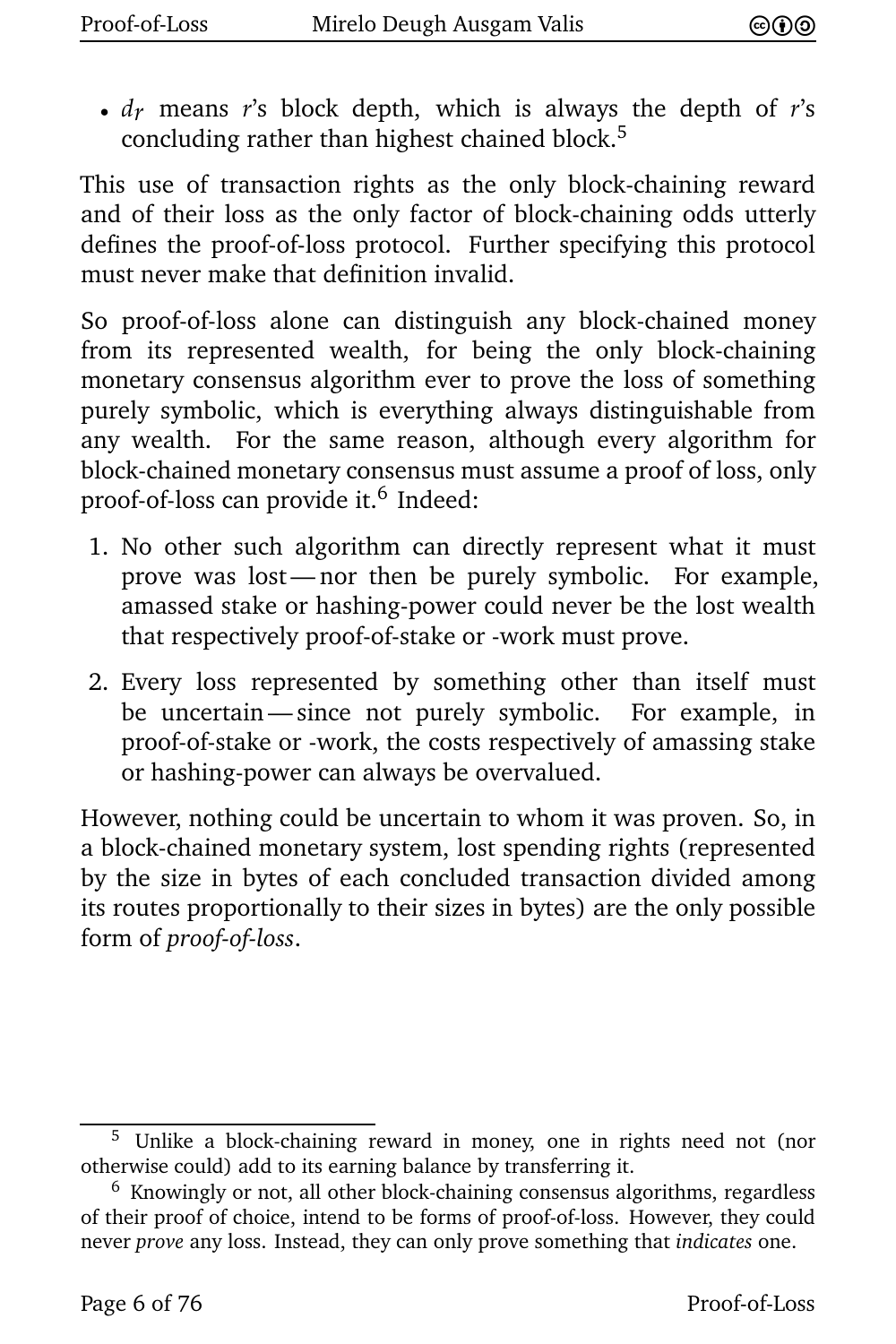#### **4 Block-Chaining Rewards**

To prevent money from falsely becoming its represented wealth, not only the odds of chaining a block but also the size in bytes of the resulting reward must depend entirely on lost rights. Otherwise, these rights could become that reward even without being lost, thus letting the money buying their loss create more of them — so their selling would make that money again self-expand. Hence, the same reward can only be the paid rights:

- Of which the loss enables the block chaining thus rewarded.
- <span id="page-12-2"></span><span id="page-12-0"></span>• Lost on all transactions buying rights in the chained block.<sup>7</sup>

Additionally, as either possibility alone would prevent transaction volume in bytes from ever increasing, the reward for chaining each block must always combine:

- The paid part of that volume concluded in this block.
- The size in bytes of the loss chaining the same block.

<span id="page-12-1"></span>Still, a route must not be able to sell its earned rights in its chained blocks, or the resulting losses would become its additional rights, which could recursively become ever more such losses. Likewise, if any rights currently for sale exceeded their earning loss, then their market share would not be proportional to that loss, nor hence the resulting price competition to block-chaining decentralization. Thus, each reward's fraction for sale in a subsequent block must always be the smaller in bytes between that reward's rights not yet surrendered and the loss their earning route represents.

However, this policy must also:

- Prevent total existing rights from increasing unnecessarily, which could make their price fail as a block-chaining incentive.
- Allow them to decrease at most by their possible increase, to avoid unduly prioritizing either variation.

 $7$  So the size in bytes of all block-chaining rewards must exclude that of any transactions originated by the system.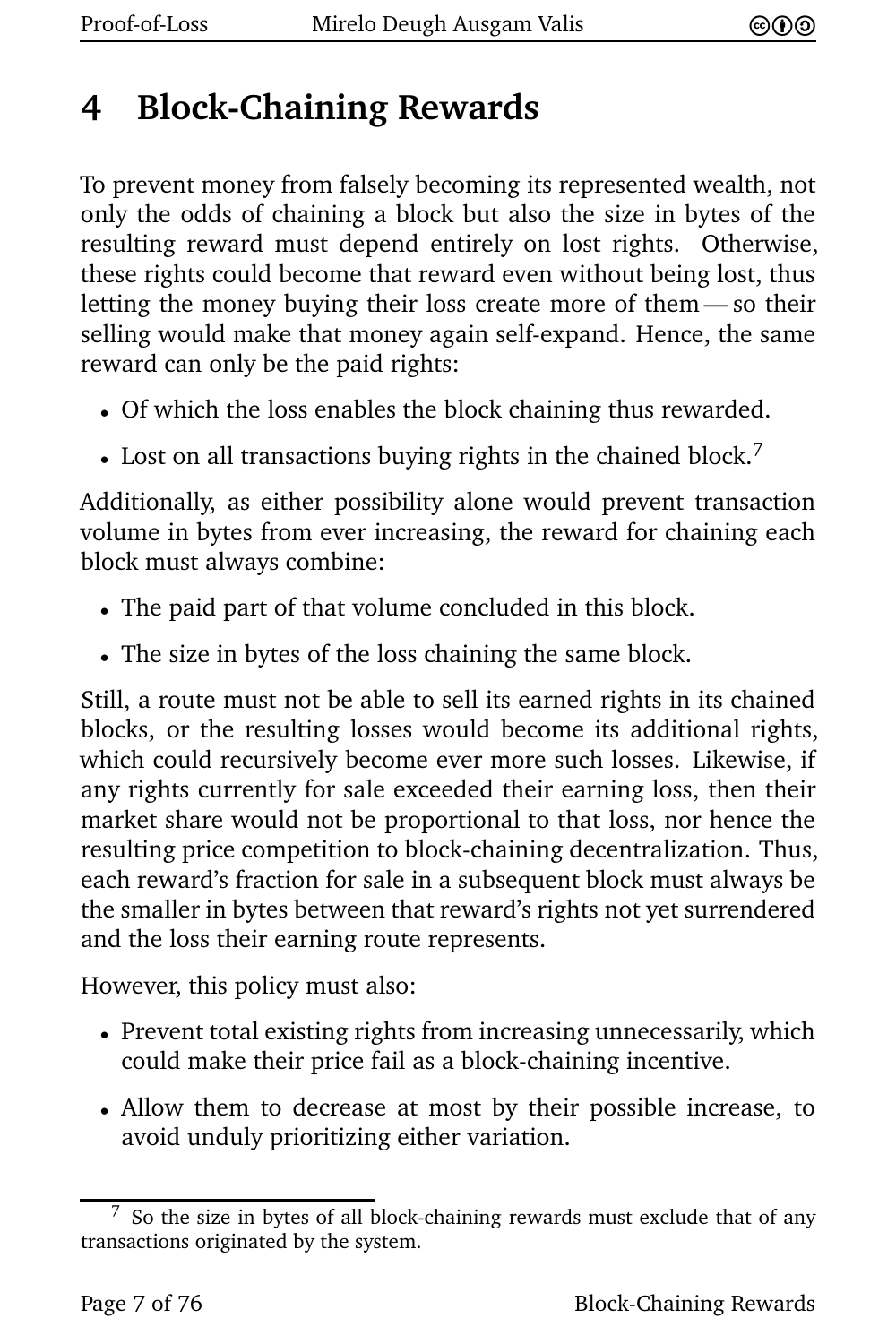<span id="page-13-0"></span>So, since each block-chaining reward *W* can later increase total sold rights by at most its earning loss *l*, the rights from *W* that fail to sell must be revoked at most by  $l \times 2$ , as follows:

$$
K_C = \begin{cases} 0 & \text{if } c \le u \\ S_C - B_C & \text{if } c > u \text{ and } S_C - B_C \le 2l - \sum K_h < c \\ 2l - \sum K_h < c & \text{if } c > u \text{ and } S_C - B_C > 2l - \sum K_h < c \end{cases}
$$

Where:

- *Kc* means *W*'s rights revoked at the current block height *c*.
- *u* means *l*'s chained block's height, at which *W* is unsaleable.<sup>8</sup>
- $S_c$  ( $\leq l$ ) means *W*'s fraction for sale at *c*.
- *Bc* means *Sc*'s rights bought at *c*.
- *Kh* < *c* means *W*'s rights revoked at each block height *h* lower than *c*. So, for  $c = u + 3$ :

<span id="page-13-2"></span>
$$
\sum K_h < c = K_{\mathcal{U}} + 1 + K_{\mathcal{U}} + 2
$$

<span id="page-13-1"></span>Finally, to minimize the selling opportunities of any overpriced rights while maximizing their opportunities to sell at a lower price, the reward for chaining a block *b* must inherit any unsold rights failing to sell in *b*'s parent *p* but not revoked, as follows:

$$
U_p = S_p - (B_p + K_p)
$$

Where:

- *Up* means the unsold rights inherited by *b*'s chaining reward from *p*'s one.
- $S_p$  means the rights for sale in  $p$ , whether inherited or not by the reward for chaining *b* or *p* from that for chaining their parents.
- *Bp* means *Sp*'s fraction bought in *p*.
- *Kp* means *Sp*'s fraction revoked in *p*.

As already specified on the previous page, all transaction rights must be unsaleable in the same block of which they reward the chaining.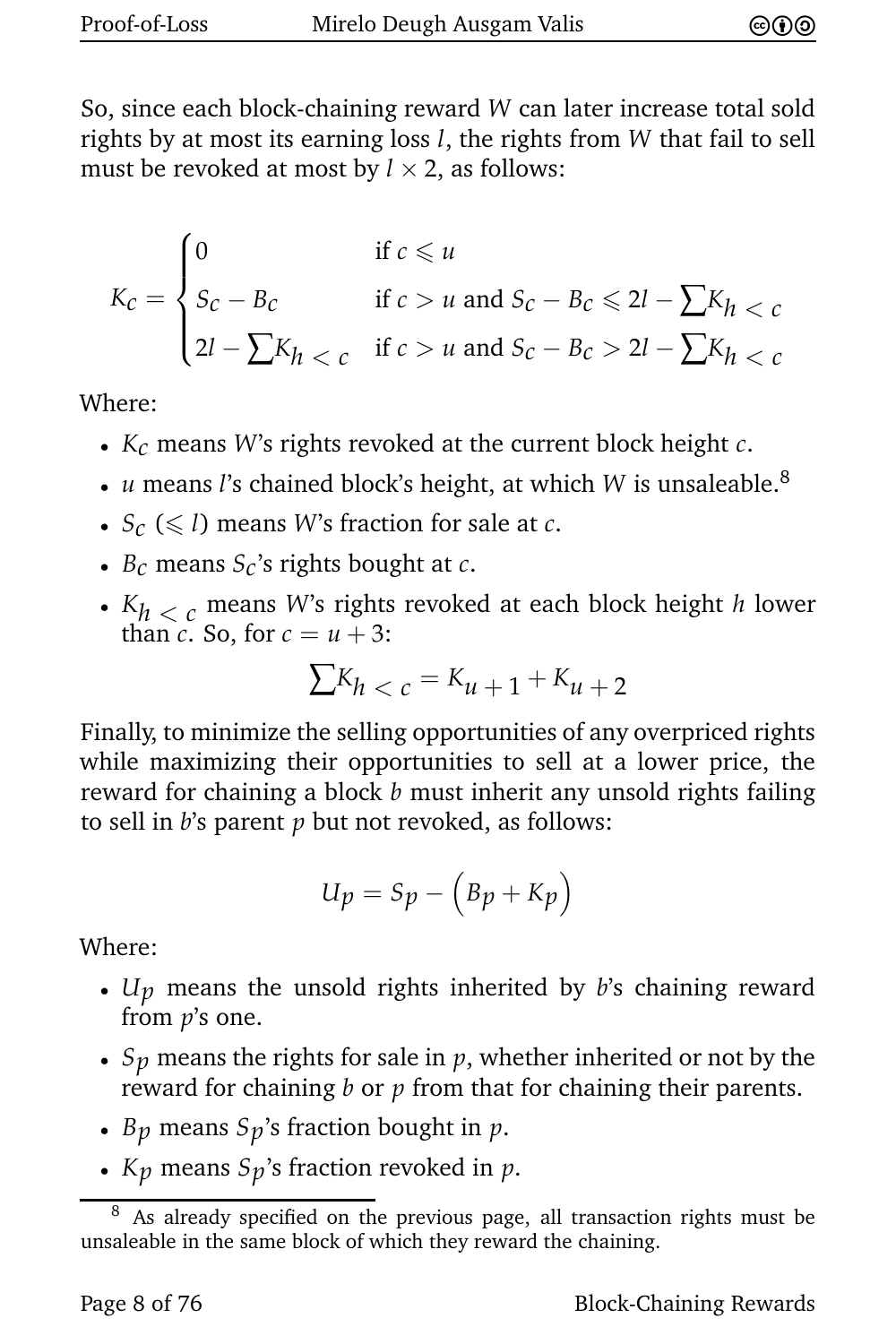#### **5 Price Negotiation**

In Bitcoin, for not being formally asked, the price miners charge for transaction rights must remain implicit in paid transaction fees, which hence:

- Can only be an estimate of this informally charged price.
- Can only be an implicit bid since one on informal asks.

While conversely:

- When spenders overvalue a transaction conclusion as they are more likely to do the less they can wait for it— miners cannot price it lower. Then, transaction costs uneconomically rise.
- When spenders undervalue that conclusion— as they are more likely to do the more they can wait for it— miners cannot price it higher. Then, transaction costs uneconomically fall.

So, for the same conclusion always to be priced economically:

- Selling it requires formalizing its asked price, by publicizing *transaction asks*.
- Buying it requires formalizing its bid price, by converting every paid transaction fee from an implicit ask estimate into an explicit ask payment.

Indeed, only this way people must always negotiate the right to transact in the market, since:

- To maximize their gains, they must make no asks above a maximum bid.
- To minimize their wait for transaction conclusions, they must make no bids below a minimum ask.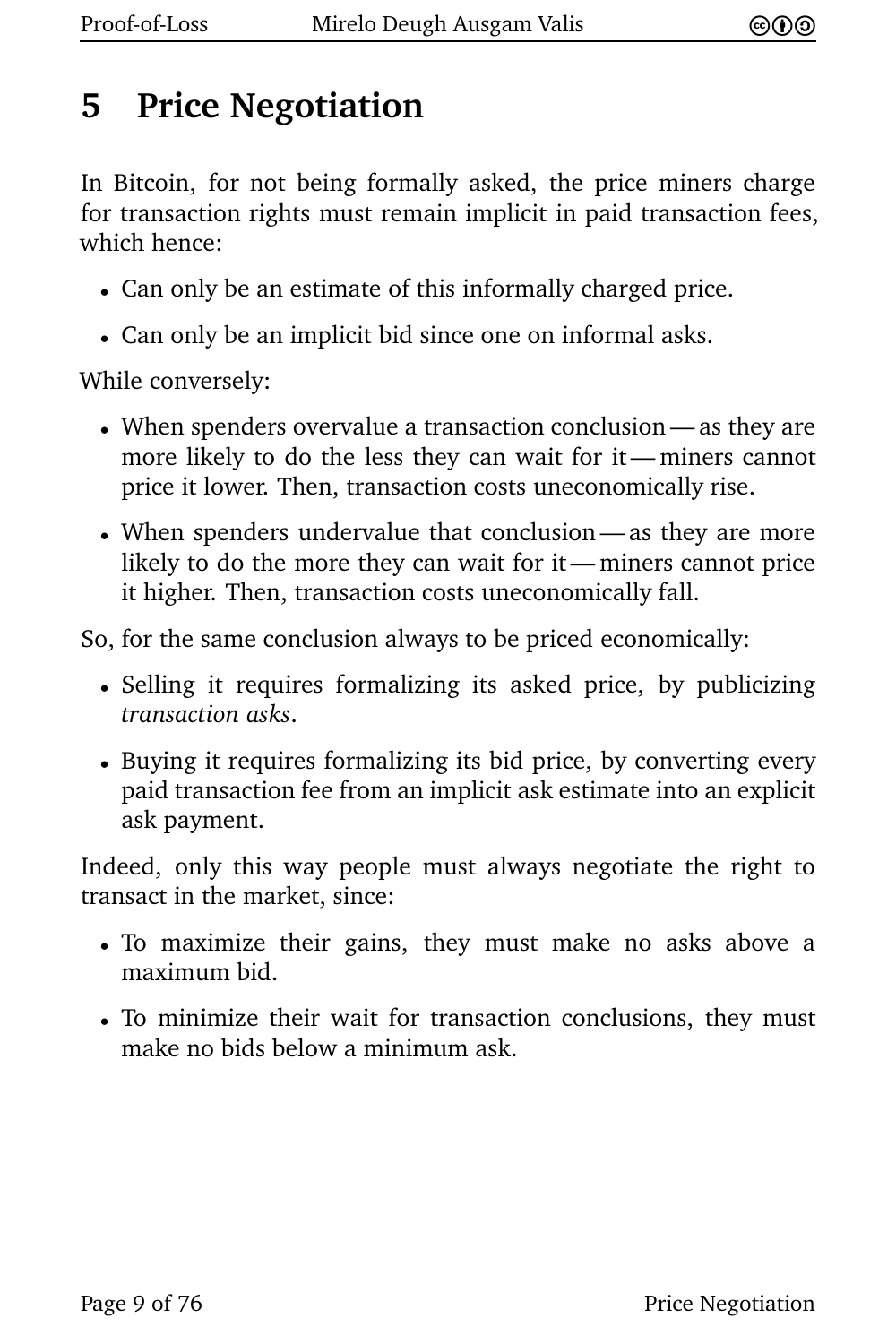## **6 Block Chaining**

So each paid transaction must inform not the asked fees it pays but rather its maximum payable ones, or its formal bid on its price. Then, for each block *b* to contain a valid combination of bids and asks, its total asked fees need only not exceed its total bid ones. Hence, *b*'s every ask *k* must collect in *b* the following fees:

$$
f_b = F_b \times \frac{f_z}{F_z}
$$

Where:

- *f b* means *k*'s total earned transaction fees in *b*.
- $F_h$  means the total bid such fees in  $b$ , as follows:

$$
F_b = (f_{t_1} \times z_{t_1}) + (f_{t_2} \times z_{t_2}) + \cdots + (f_{t_n} \times z_{t_n})
$$

Where:

- $\delta$   $f_{t_1}, f_{t_2}, \ldots, f_{t_n}$  mean the maximum payable fee per byte for each of *b*'s concluded transactions  $t_1, t_2, \ldots, t_n$ .
- $\sim z_{t_1}, z_{t_2}, \ldots, z_{t_n}$  mean the total sizes in bytes of  $t_1, t_2, \ldots, t_n$ .
- *fz* means *k*'s total charged fees in *b*, as follows:

$$
f_z = f_k \times z_b
$$

Where:

- $\delta \cdot f_{\pmb{k}}$  means  $k$ 's charged fee per byte of transaction rights.
- $\sim z_b$  means the size of *k*'s total sold rights in *b*, as follows:

$$
z_b = \frac{z_k}{Z_k} \times Z_t
$$

Where:

Page 10 of 76 Block Chaining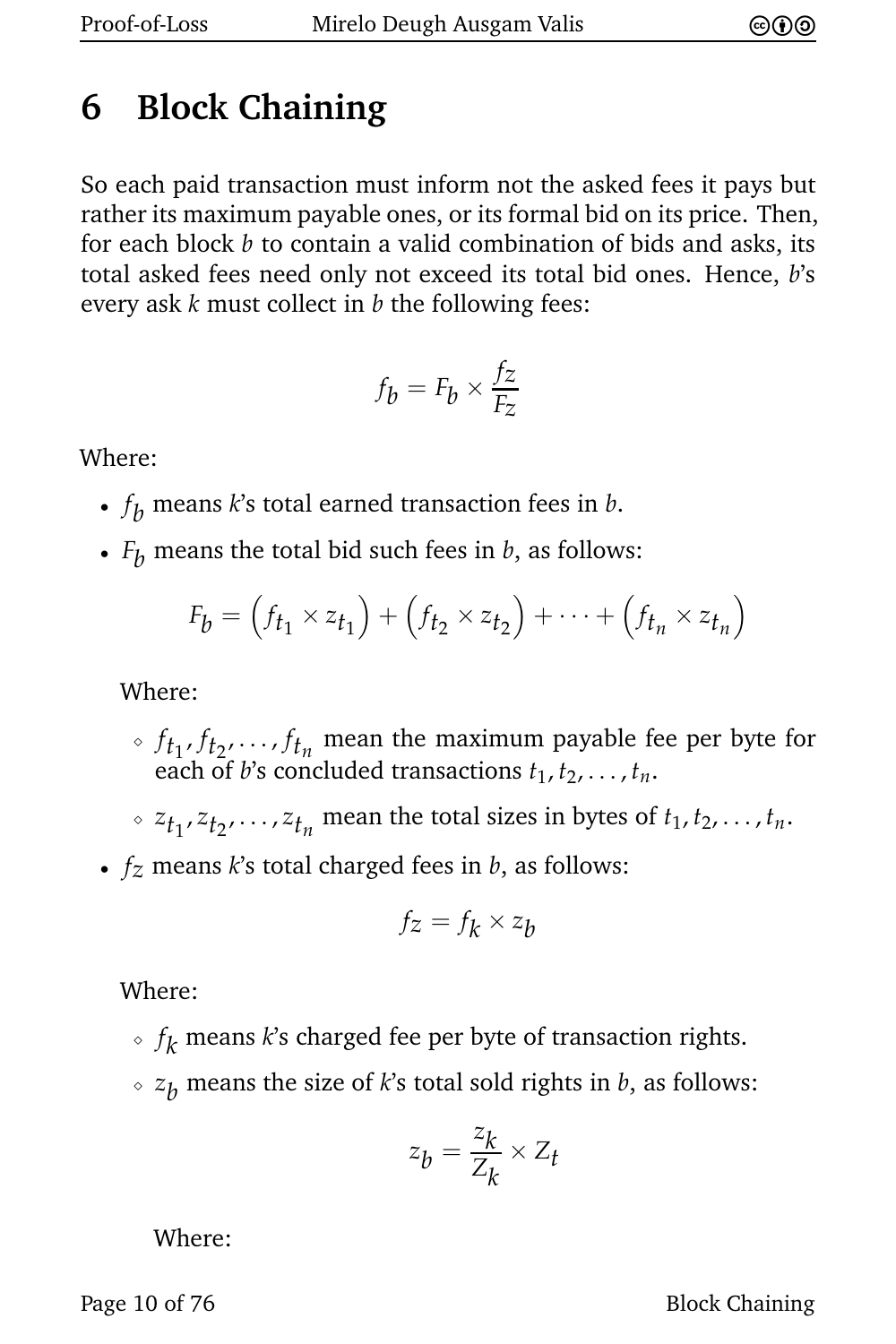- ◆ *z k* means the total size of *k*'s rights for sale in *b*.
- $\cdot$  *Z*<sub>*k*</sub> means the size of the combined rights for sale in *b* by all of *b*'s asks— including *k*.
- $Z_t \leq Z_k$ ) means the combined size in bytes of all transactions buying rights in *b*.
- $F_z \leq F_b$ ) means the total fees charged in *b*, as follows:

$$
F_z = f_{z_1} + f_{z_2} + \cdots + f_{z_n}
$$

Where  $f_{z_1}, f_{z_2}, \ldots, f_{z_n}$  mean the same as  $f_z$  on the preceding page but each calculated for one of *b*'s asks  $k_1, k_2, \ldots, k_n$  — again including *k*.

However:

- 1. Older transaction inputs must have priority over newer ones, or a spend could wait endlessly for its conclusion.
- 2. Smaller independently concluded losses must take precedence over larger ones, or it would still be possible to monopolize block chaining by displacing other people's losses with corresponding ones represented in fewer transactions by spendable outputs belonging to the monopolists.

<span id="page-16-0"></span>Thus, to provide a combined incentive to these two required forms of transaction prioritization, *b*'s chaining route *r* must seize the following fees from  $F_{\boldsymbol{b}}$ :

<span id="page-16-1"></span>
$$
f_r = \begin{cases} \tilde{f}_b \times Q_b & \text{if } \tilde{f}_b \times Q_b \le F_b \\ F_b & \text{otherwise} \end{cases}
$$

Where:

- *fr* means *r*'s collected fees in *b*.
- $\tilde{f}_b$  means the *median*  $f_b$ .<sup>9</sup>

- With  $k = \{1, 1, 1, 3, 4\}$ , the median of its values is 1.
- With  $k = \{1, 1, 1, 3, 4, 200\}$ , the median of its values is  $(1+3) \div 2 = 2$ .

Page 11 of 76 Block Chaining

<span id="page-16-2"></span>[<sup>9</sup>](#page-16-1) A median is the center of an ordered list *k* of possibly repeated values. If the number of those values is odd, then their median is the single value at the center of *k*. Otherwise, it is the average of *k*'s two intermediate values. For example: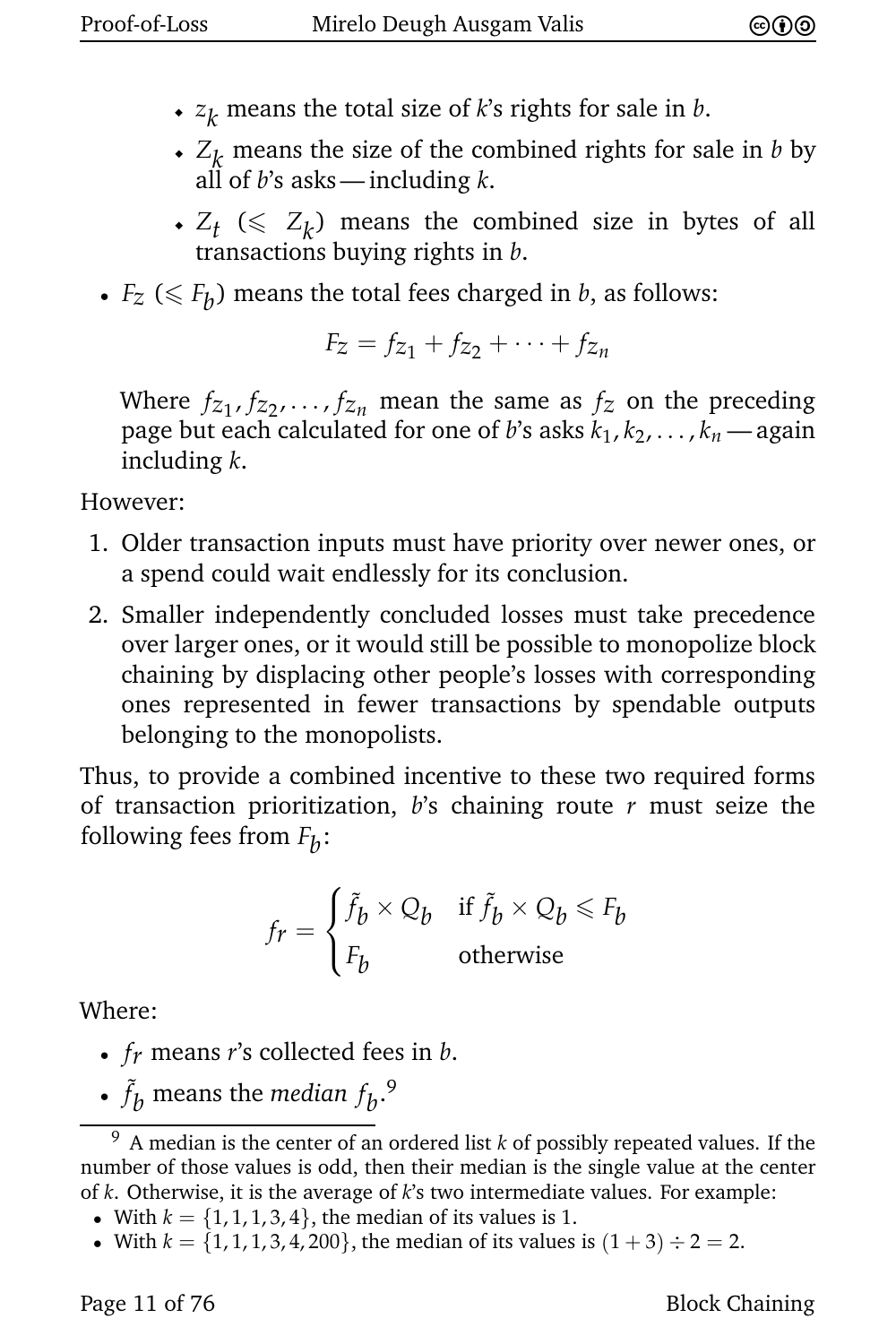•  $Q_h$  means the prioritization quotient, as follows:

<span id="page-17-0"></span>
$$
Q_b = \frac{\overline{d}_i}{\tilde{d}_i} \times \frac{\tilde{z}_t}{\overline{z}_t}
$$

Where:

- $\sqrt{d_i}$  means the *average* block depth of all inputs to transactions buying rights in *b*. 10
- $\delta$   $\tilde{d}_i$  means the median such depth.
- $\delta \cdot \tilde{z}_t$  means the median size in bytes of those transactions.
- $\sqrt{z_t}$  means the average size in bytes of the same transactions.

This algorithm provides the following benefits:

- By requiring bids and asks in each block to collectively rather than individually combine:
	- <sup>⋄</sup> It maximizes transaction volume in bytes, for letting some of those bids or asks conclude respectively below and above any of their asked or bid prices.
	- $\circ$  It maximizes the downward pressure on fees, for making higher bids pay for lower ones.
- It enforces transaction prioritization with economic incentives, which are then intrinsic rather than (as in Bitcoin) extrinsic to the protocol.

 $10$  The average of any values is their sum divided by their number. For example, if an ordered list *k* consists of possibly repeated values, then:

<sup>•</sup> With  $k = \{1, 1, 1, 3, 4\}$ , the average of its values is  $10 \div 5 = 2$ .

<sup>•</sup> With  $k = \{1, 1, 1, 3, 4, 200\}$ , the average of its values is  $210 \div 6 = 35$ .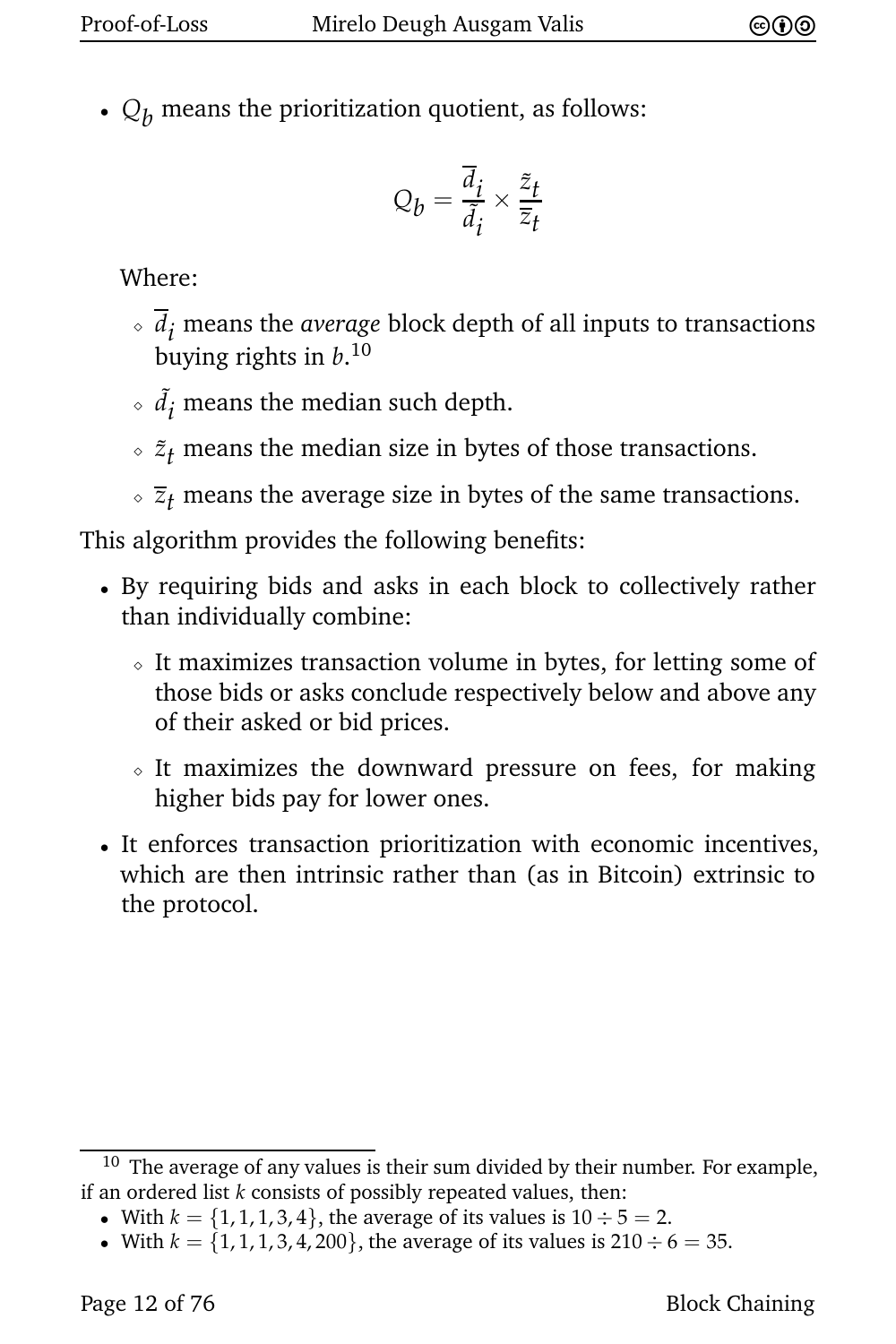## **7 Transaction Asks**

<span id="page-18-1"></span>Each transaction ask must be a section of the block in which it earned its priced rights. Otherwise, those rights would tend to be overpriced, as they could be repriced lower if necessary. Still:

- Intentionally or not, people can always overprice their earned rights, even without being able to reprice them lower.
- A falling transaction volume in bytes can also make the same rights eventually overpriced.

<span id="page-18-0"></span>Then, some transaction rights can become unsaleable. So, to avoid still requiring any blocks to sell them, every block must inform a (possibly empty) list of block depths corresponding to its excluded transaction asks. Otherwise, those unsaleable rights could:

- Stop the system.
- Slow block chaining, thus increasing the block interval.
- Weaken the competition between transaction-right sellers, thus reducing its lowering pressure on fees.

However, why not just prevent enough overpriced rights from selling, instead of excluding their asks? Because, as a fractional bid cannot affect which asks its block includes, neither could a fraction of an ask's rights for sale in that block do so, or fees would tend to rise.

Finally, as the resulting absence of any asks only makes their saleable rights formally overpriced, any rights then prevented from selling must still follow the same rules both of revocation (on page [8\)](#page-13-0) and inheritance (on page [8\)](#page-13-1) as if rather for sale.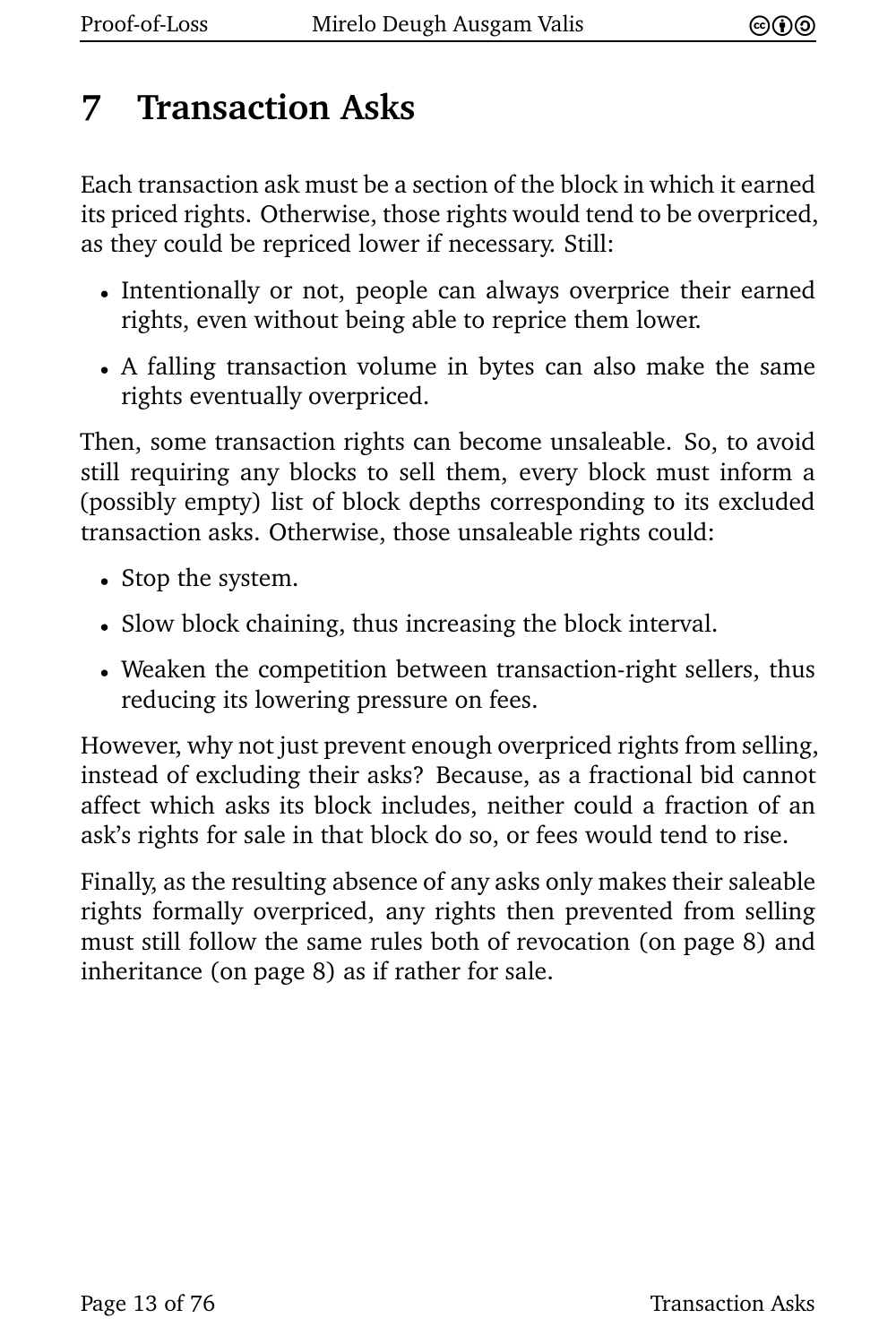#### **8 Implicit Transactions**

Then, as the source of all fees paid to a rewarded route in each block is any of this block's bids, being thus indeterminate unless the same block has a single bid or ask:

- 1. This payment must be an implicit transaction transferring those fees to that route.
- 2. The total output balance of each paid transaction must equal its total input balance less its informed bid.

<span id="page-19-0"></span>While conversely, spending a rewarded route before it surrendered all its earned rights must have:

- All its future collected fees implicitly redistributed as instructed by the transaction input spending it, to prevent the unduly destruction of money.
- All its currently collected fees also implicitly redistributed as thus instructed, to prevent any of those fees from paying it with part of its balance.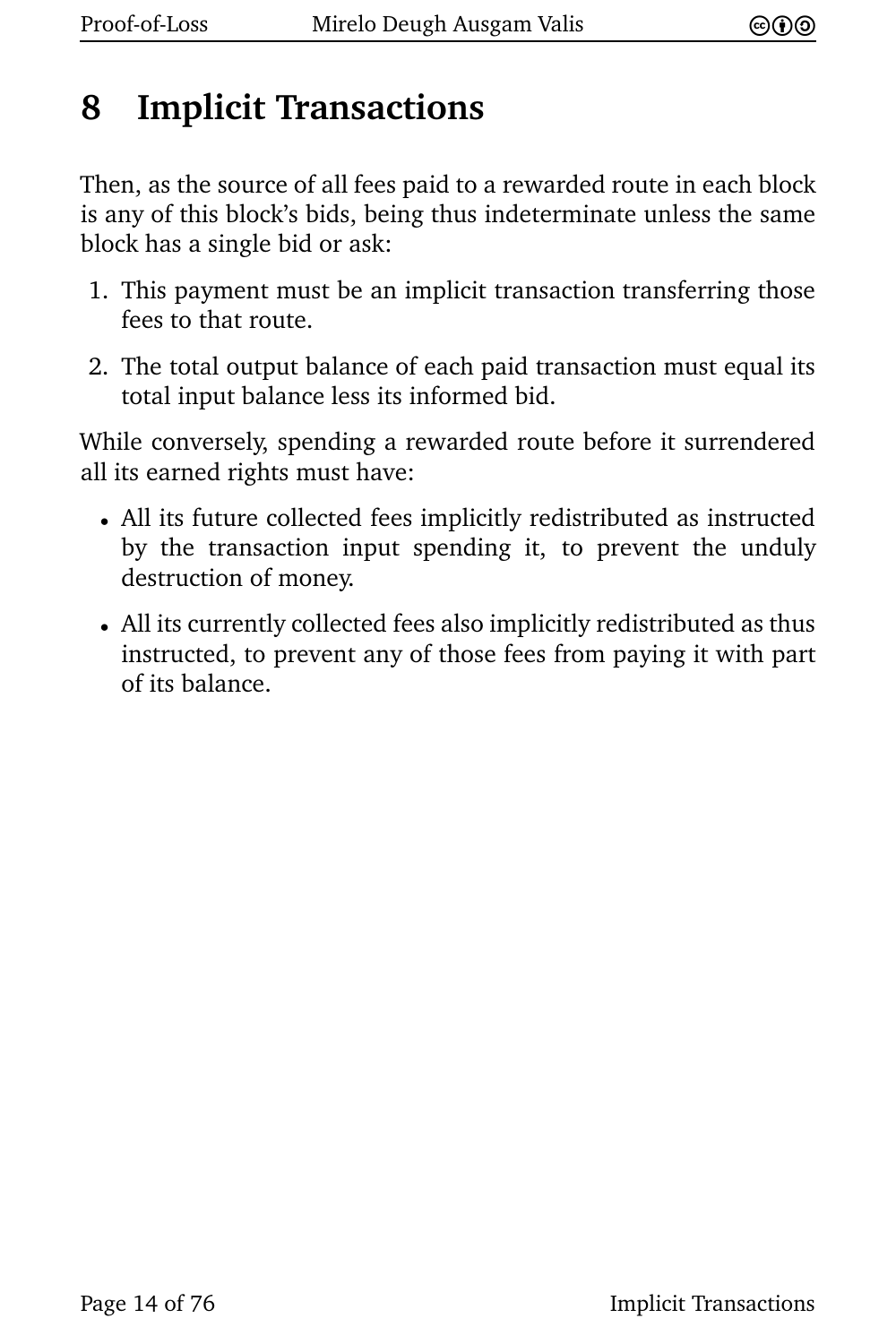#### **9 Block Asks**

As merely finding a proof of loss requires no block chaining, but rather just route ownership, after doing so people can immediately broadcast a *block ask* informing:

- <span id="page-20-3"></span><span id="page-20-1"></span><span id="page-20-0"></span>1. The primary proof-of-loss data *l* capable of becoming that proof by having its difficulty-matching hash signed, $^{11}$  containing the following items:
	- 1.1. The unique identifier of a route *r*.
	- 1.2. The present moment,  $12$  so each moment requires hashing another proof of loss.
	- 1.3. The current block height, so blocks at different heights cannot contain the same proof of loss.
	- 1.4. The current difficulty target for the route with the oldest not surrendered rights. The only function of this item is to minimize block re- and pre-chaining odds, by providing each proof of loss with a strongly correlated context (which results from all dependencies already specified on pages [5](#page-10-0) and [8\)](#page-13-1). $^{13}$
- <span id="page-20-4"></span><span id="page-20-2"></span>2. A hash of *l* not above *r*'s difficulty target, to minimize the odds of multiple routes chaining blocks at the same block height.
- 3. A signature of this hash by the private key to *r*'s address, to authenticate *r*'s proof of loss.

Then, this block ask's broadcasters can also publicize their network location as a bids verifiable destination *d*, so:

- Each unconfirmed transaction can be sent directly to *d* rather than unnecessarily broadcast.
- These people can later publicize another such *location ask*, as needed if:
	- <sup>⋄</sup> They relocate logically, whether also physically or not.

<sup>&</sup>lt;sup>[11](#page-20-0)</sup> Such as a Peercoin *kernel* can prove a stake — thus indicating lost wealth by having its difficulty-matching hash signed.

<sup>&</sup>lt;sup>[12](#page-20-1)</sup> Possibly the current second as in Peercoin.

[<sup>13</sup>](#page-20-2) This context has the same function as Peercoin's less organic *stake modifier*.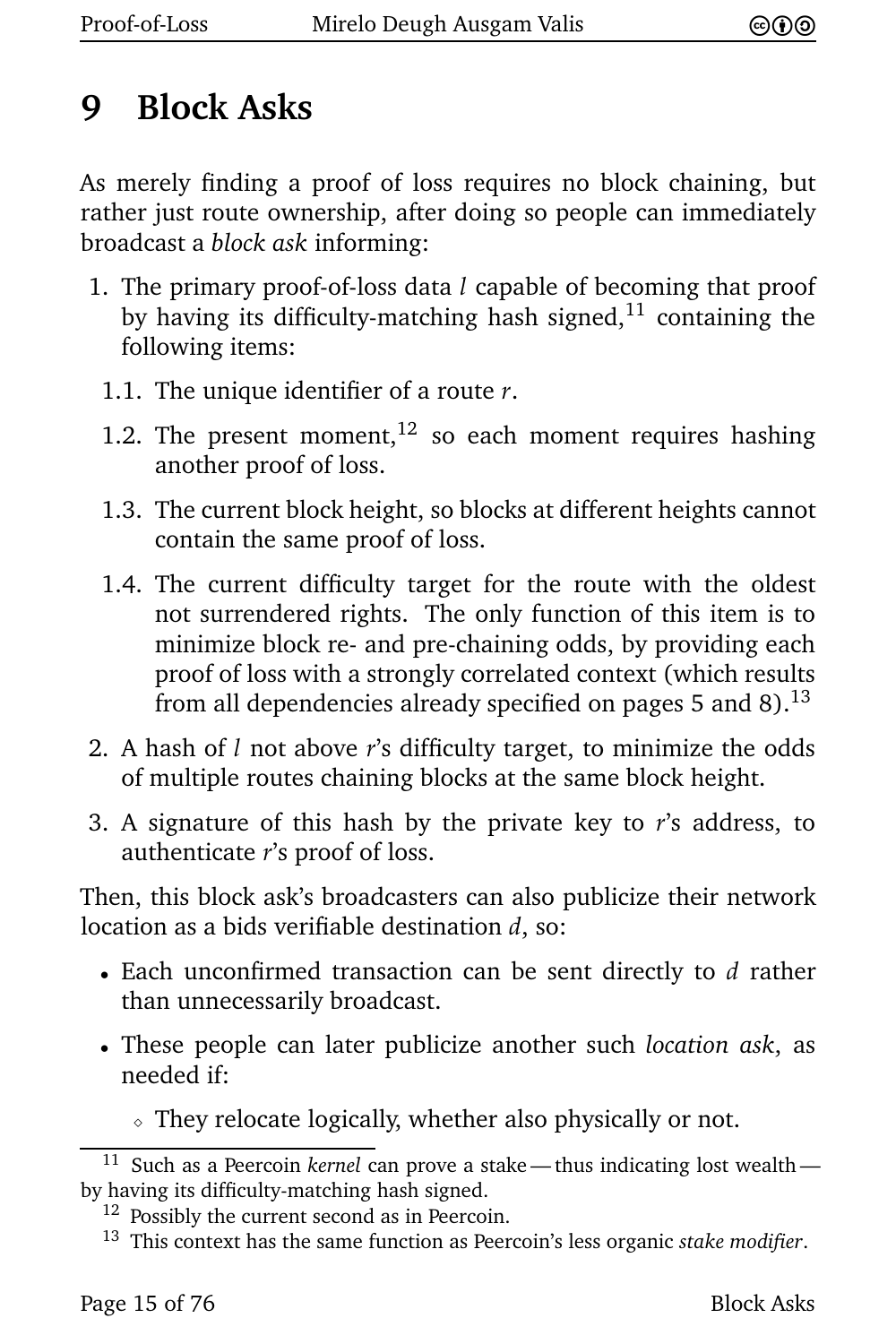<sup>⋄</sup> They broadcast another block ask.

Indeed, to function as a bids verifiable destination, each advertised location ask must inform:

- 1. A list of network (possibly IP) addresses, all of which can belong to the advertiser's peers who know its location.
- 2. The proof-of-loss hash *L* identifying a block ask *b*.
- 3. The serial number of this reference to *b*'s proof of loss, to let people determine its current validity.
- 4. A difficulty-free hash *N* of this location ask *c*.
- 5. A signature of *N* by the same private key signing *L* in *b*, to authenticate *c*.

This algorithm provides the following benefits:

- To minimize memory consumption and even the complexity of selecting transaction destinations, people can discard any block asks informing a present moment not later than the current block's creation time, as also the corresponding location asks.
- To prevent memory overflow attacks despite always allowing alternative destinations to propagate, people receiving different location asks for the same proof of loss can relay that with the greatest unrepeated serial number, then discard the others.
- To counter denial of service attacks on the network addresses informed by current location asks, people can still:
	- <sup>⋄</sup> Broadcast each unconfirmed transaction otherwise destined only to those addresses (the same ones possibly locating neither their advertiser nor part of its peers).
	- <sup>⋄</sup> Use any addresses not being attacked to receive other people's broadcast candidate spends.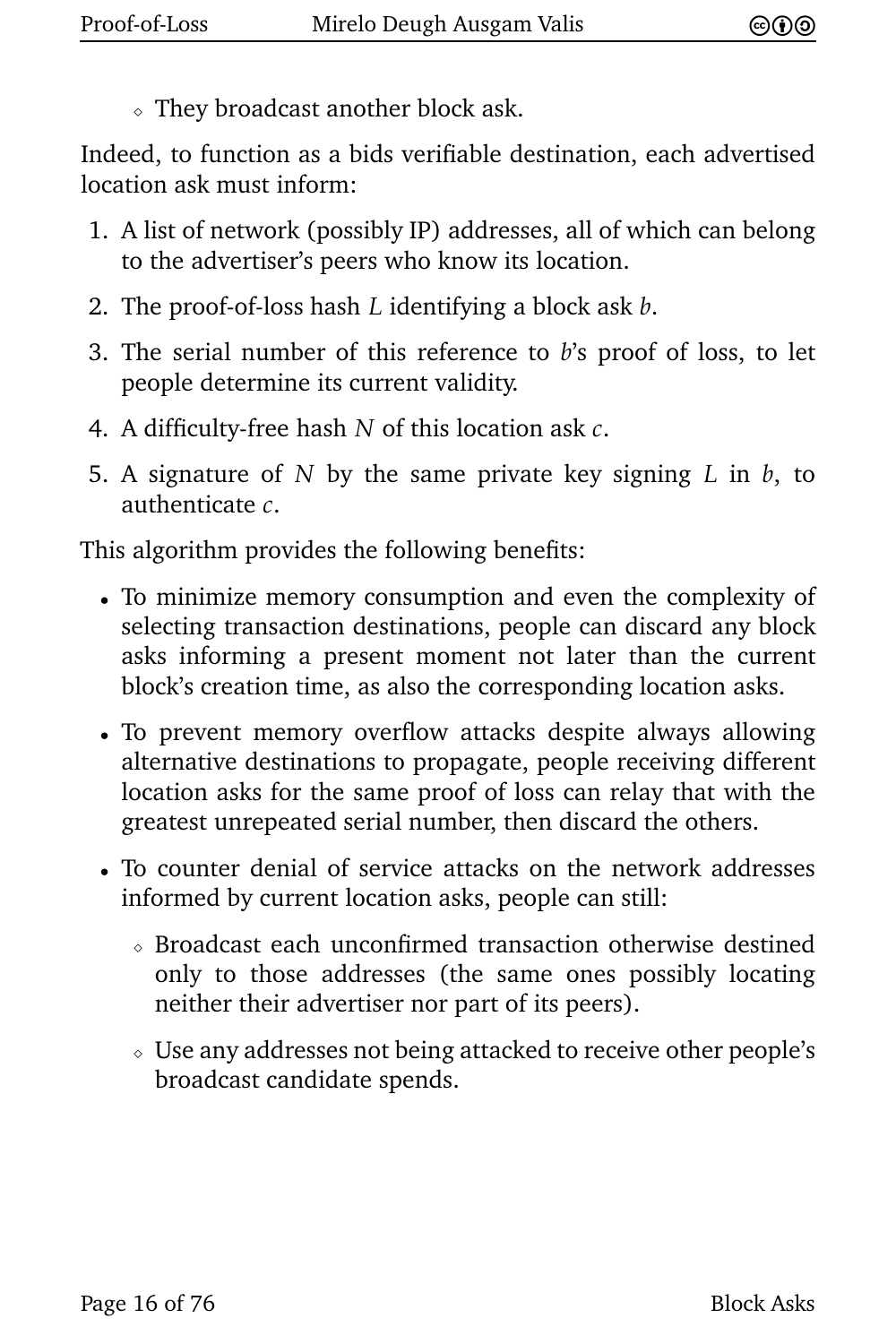#### **10 Transaction Forwarding**

However, people broadcasting new location asks will often receive excess pending transactions. Fortunately, they later will have all incentives to forward each still pending one to another such broadcaster, as not doing so:

- Could reduce their future sold rights, by lessening the demand for transaction conclusions.
- Could reduce their future block-chaining rewards, by decreasing transaction volume in bytes.
- Could reduce their money's future value, by extending the wait for transaction conclusions.

Then, the only motivation for a location asks broadcaster to neither conclude nor forward a pending received transaction *t* would be to disrupt the system. However:

- There can be additional such broadcasters holding *t*, who most likely would still choose to either conclude or forward it.
- People can always:
	- <sup>⋄</sup> Resend *t* to the broadcasters of new location asks, and even probe them for *t* before doing so.
	- <sup>⋄</sup> Broadcast *t*.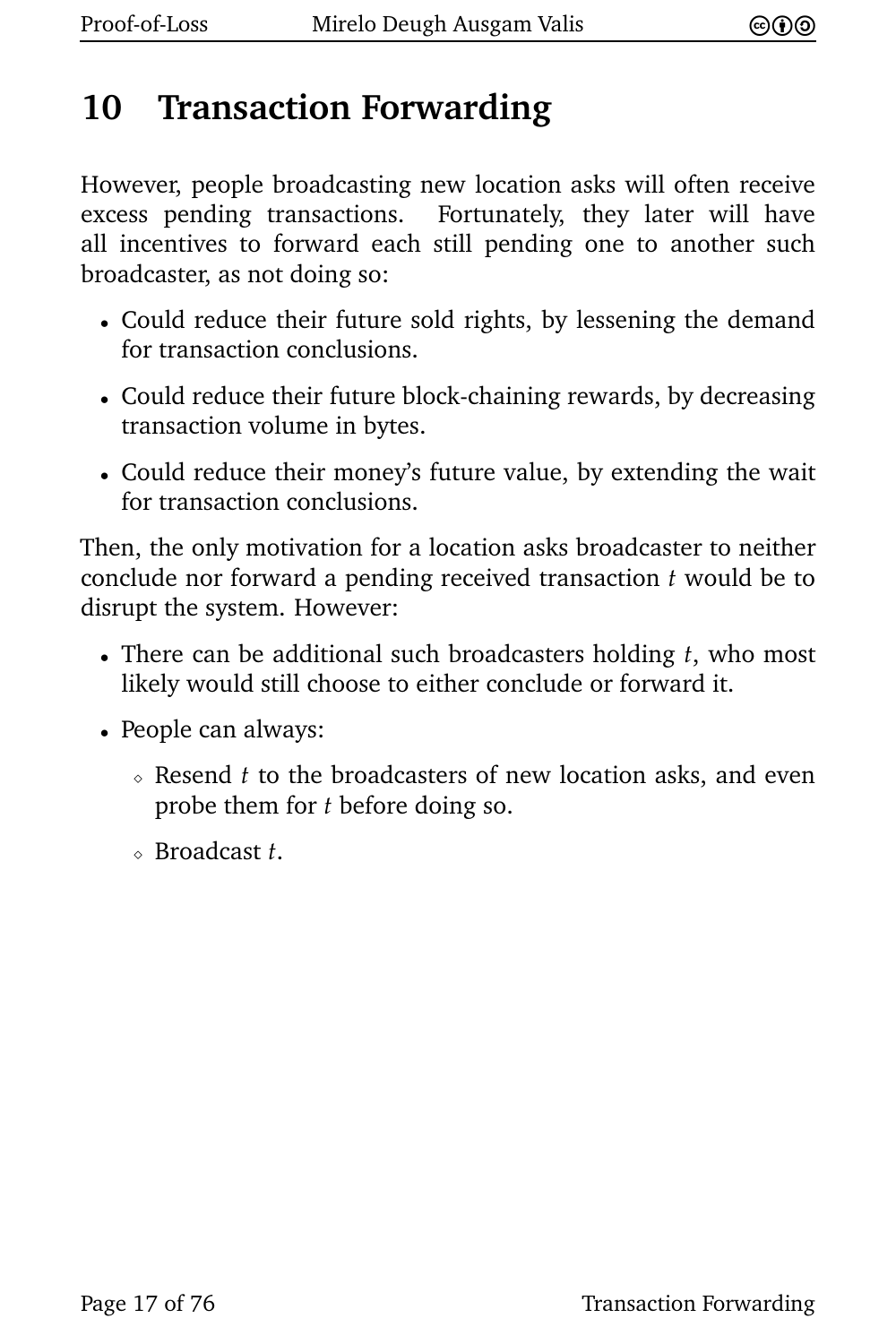#### **11 Optional Centralization**

<span id="page-23-0"></span>Always to optimize monetary consensus, people unable or unwilling to engage in block chaining must be able to sell their loss to those then willing and independently able to do so. For example, a route *r* with a multi-signature address *N* must be able to lease its represented loss *l* to a rather single-signature address route, thus making it easier or even possible to sign a proof *p* of *l*. Indeed, the block eventually containing *p* can also include a block-chaining authorization informing:

- 1. The price of leasing *l* as a fraction of *r*'s total earned fees.
- 2. The unique identifier of a second route *d* to receive an implicit transfer of the remainder.
- 3. This authorization's hash signed by the required number of *N*'s private keys.

Then, only *d*'s owners can use *r* to chain this block, by signing *p* with the private key to *d*'s address. While conversely, from its total earned fees in each subsequent block, *r* must collect only the fraction constituting its lease price, and *d* only the remainder.

This algorithm provides the following benefits:

- It tends to minimize the proportion of spendable outputs not engaged in block chaining, or idle. For example, it allows charging for a multi-signature wallet *W* by requiring *W*'s routes to be leased at most for the remainder of *W*'s price.
- It lets all money owners control the degree and profitability of block-chaining centralization, by deciding:
	- <sup>⋄</sup> Whether or not to engage in block chaining.
	- <sup>⋄</sup> Whether or not to lease their eventually idle routes, to whom, and for which price.
- It lets people prevent any future leasing of their spendable outputs merely by remitting them to themselves. For example, it allows *W*'s users to transfer each route for lease in *W* to another (single- or multi-signature) wallet they also control.

Page 18 of 76 Contralization Centralization Centralization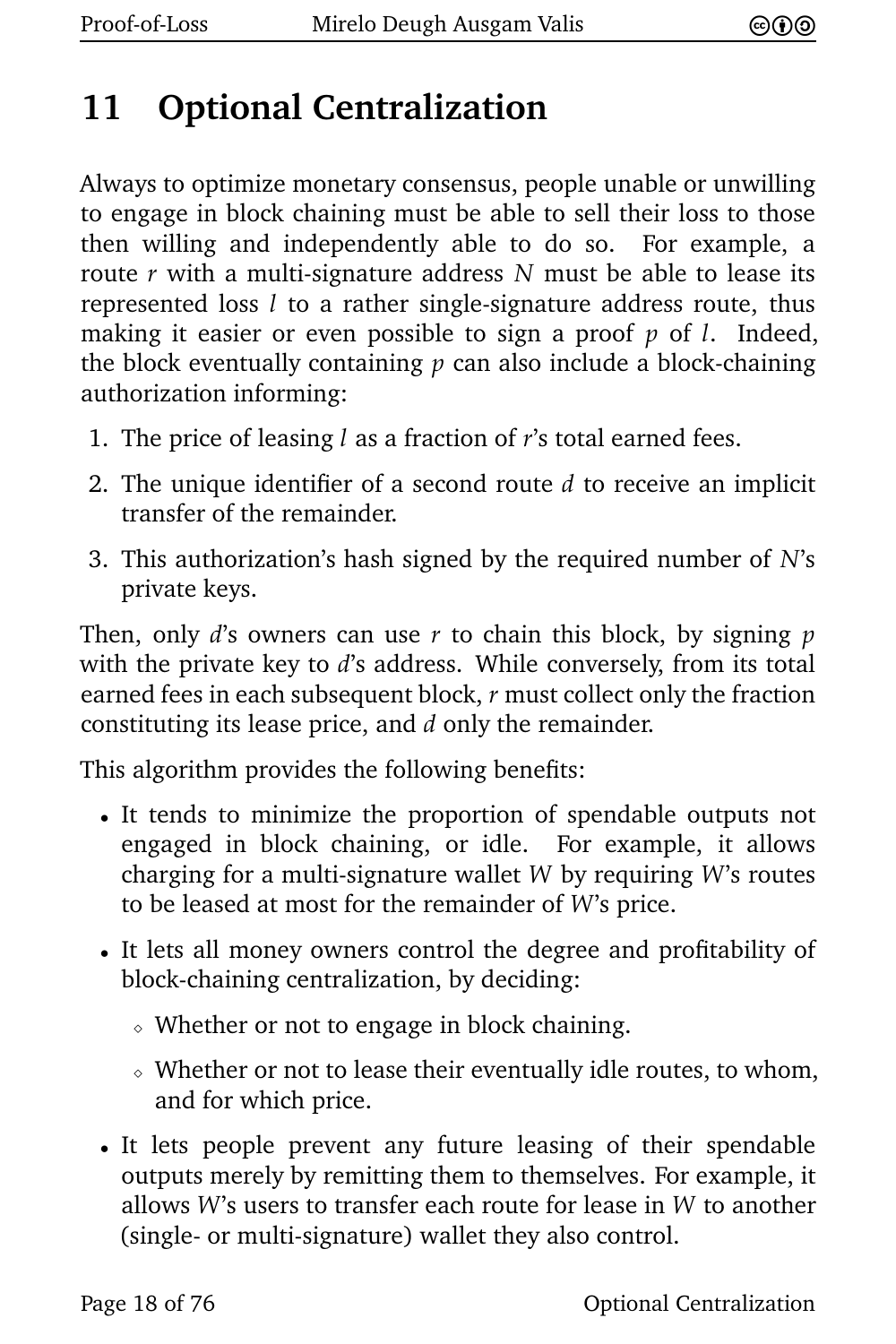#### **12 Forcibly Serial Chaining**

<span id="page-24-1"></span>Still, to increase their block-chaining odds or even disrupt the system, people could publicize different blocks chained by the same route at the same height, $14$  thus arbitrarily delaying the consensual selection of a single chain. To discourage this parallel chaining:

- 1. The header *H* of each block *b*:
	- 1.1. Must contain a section including:
		- 1.1.1. The primary proof-of-loss data (see item [1. on page 15\)](#page-20-3) for a route *r*.
		- 1.1.2. *b*'s transaction ask (see page [13\)](#page-18-1) and transaction-ask exclusion list (again on page [13\)](#page-18-0).
		- 1.1.3. The hash of *b*'s parent.
		- 1.1.4. The hash-tree root *T* of all (explicit) transactions in *b*.
		- 1.1.5. *r*'s optional block-chaining authorization (see page [18\)](#page-23-0), along with all of *b*'s remaining data not affecting *T*.
	- 1.2. Can include another block's header *D*.
	- 1.3. Must contain *b*'s authentication, consisting of *H*'s— which is then also *b*'s — hash signed by the private key to either *r*'s or *r*'s authorized route's address.
- 2. The mandatory section of *D*:
	- 2.1. Must have the same block height as *b*'s parent *p*.
	- 2.2. Must reward the same route as *p* does.
- 3. *D* must differ from *p*'s header.
- <span id="page-24-0"></span>4. If *H* includes *D*, then *r* must inherit *p*'s total chaining reward and collect all seized fees in *p* (see page [11\)](#page-16-0).

This way, to avoid having all their latest earnings in both rights and fees inherited by others, people will always tend to engage in serial rather than parallel block chaining.

<sup>&</sup>lt;sup>[14](#page-24-1)</sup> A similar vulnerability affects proof-of-stake, which — unlike proof-of-work also needs "nothing at stake" of people's actual "wealth" (hashing-power).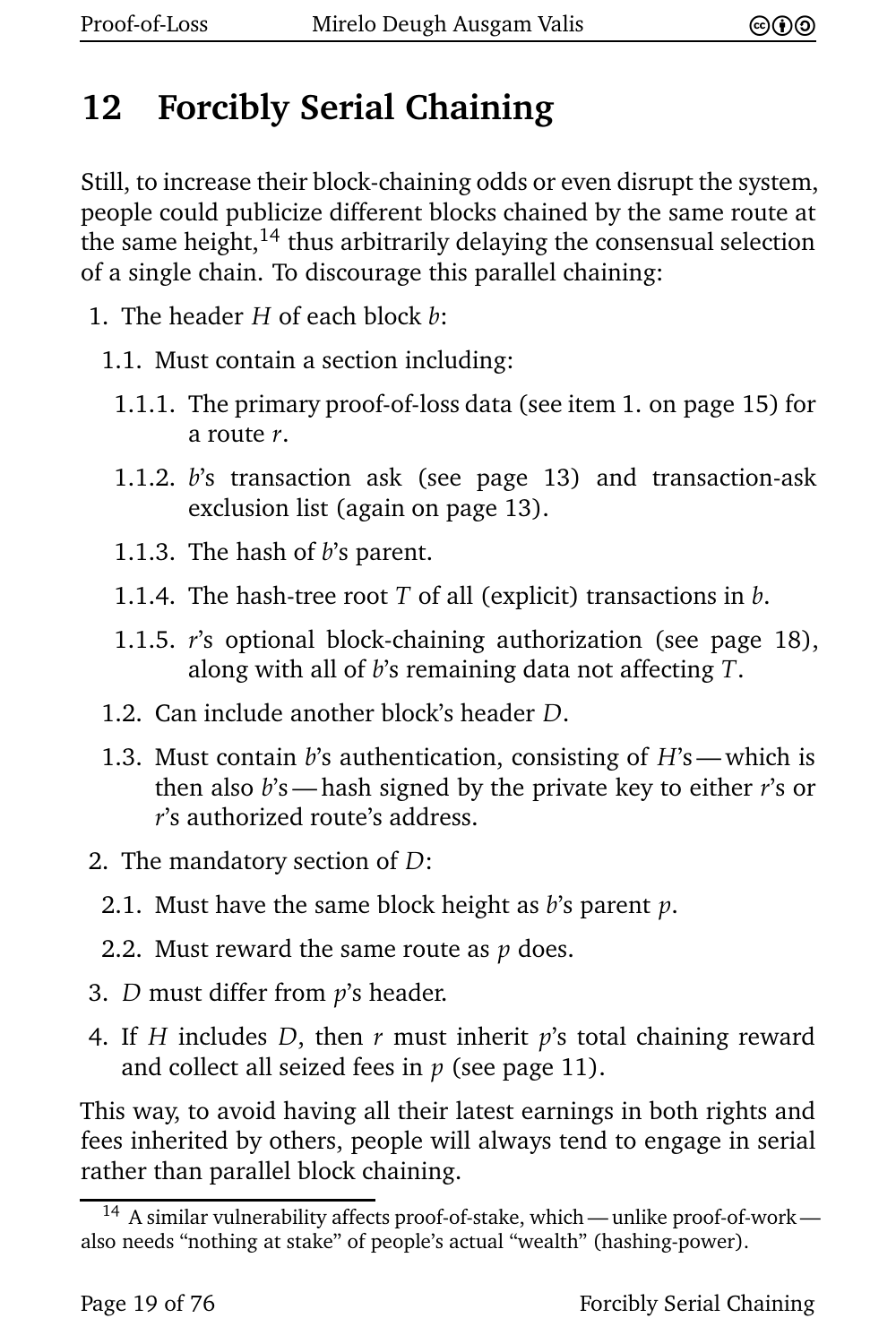#### **13 Block Interval**

Each proof of loss must inform a moment:

- Not later than the present one, or people could chain blocks in the future.
- Later than the creation time of its eventually containing block's parent, or people could chain blocks in the past.

However, people can always delay broadcasting a block, for example, to increase their block-chaining reward. Then, to prevent this delay from slowing the system by reducing total proof-of-loss possible moments hence total block-chaining odds:

- 1. The creation time of all blocks must be that of— the only moment informed by— their contained proof of loss, which it could not antecede.
- 2. The block interval must be the delay between the creation rather than broadcast times of any two consecutive blocks.

This algorithm provides the following benefits:

- <span id="page-25-0"></span>• It tends to prevent block-interval manipulation, by making each block's creation time depend entirely on block-chaining odds.<sup>15</sup>
- It tends to minimize chain-fork frequency and competing-branch length while maximizing block-interval resilience, by making total proof-of-loss possible moments hence total block-chaining odds proportional simultaneously:
	- <sup>⋄</sup> To any delays in block broadcast or propagation.
	- <sup>⋄</sup> To the age of the oldest current block.

<sup>&</sup>lt;sup>[15](#page-25-0)</sup> Then, as the (purely block-interval adjusted) general difficulty target will also depend entirely on the same block-chaining odds, the proof-of-loss context (see item [1.4. on page 15\)](#page-20-4) becomes even harder to manipulate.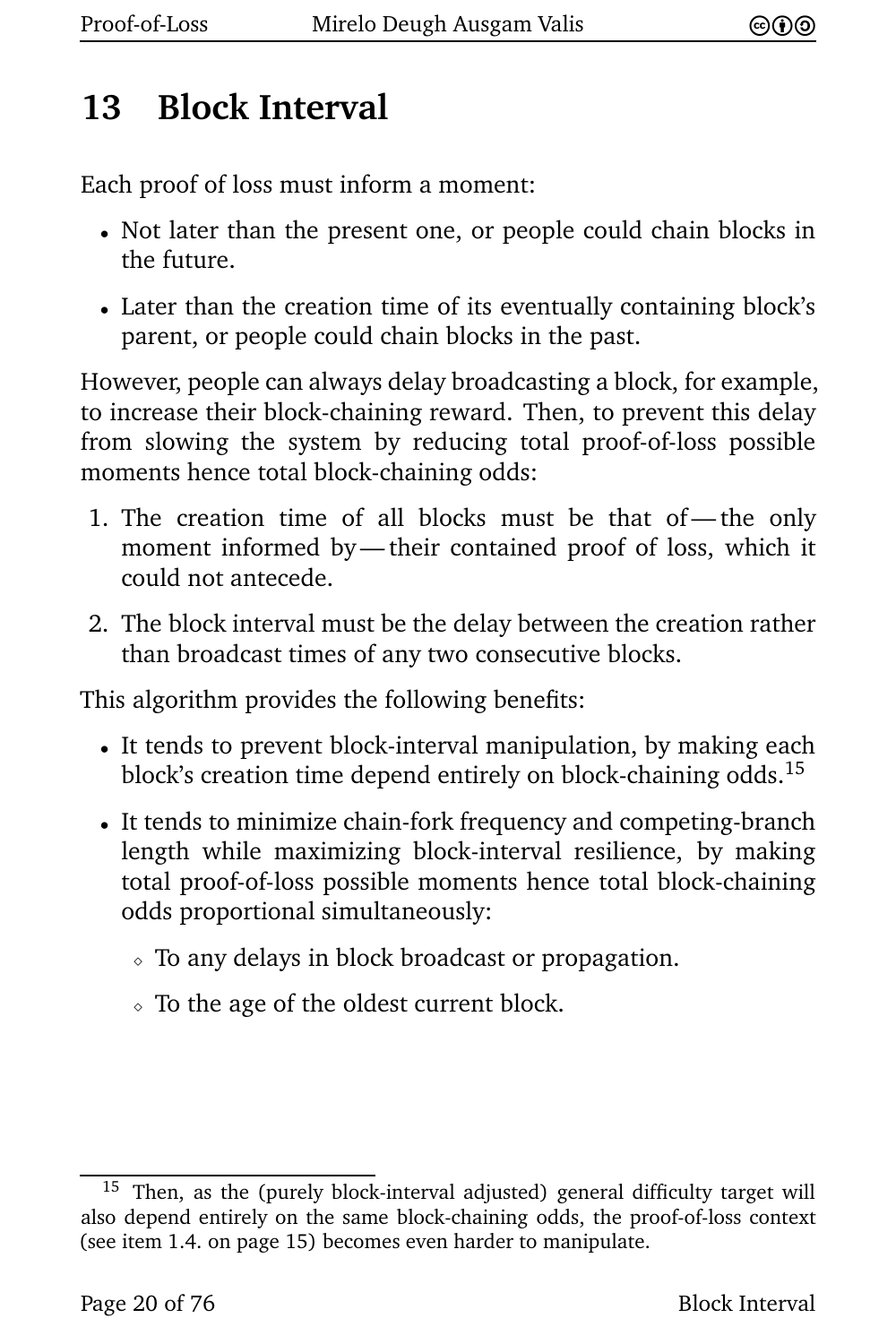## **14 General Difficulty Target**

However, to still minimize the block-chaining odds of each recently rewarded or concluded route (as already specified on page [5\)](#page-10-0), the longest protocol reduction to those odds must become a proportional discount applied to the current block's deviation from its target creation time. Otherwise, if expanding, this block-interval variation would tend to restore some of those protocol-reduced odds by raising the general difficulty target, which at the current block height *h*  $( \geq 0)$  must hence be:

$$
x_h = \begin{cases} x_{h-1} \times \left(1 + \frac{\frac{i_b}{I_b} - 1}{d_w}\right) & \text{if } h > 1 \\ x_g & \text{otherwise} \end{cases}
$$

Where:

- *x h* means the general difficulty target at *h*.
- *x <sup>h</sup>* − <sup>1</sup> means the general difficulty target at *<sup>h</sup>* − <sup>1</sup>.
- *i <sup>b</sup>* means the actual interval between blocks at *<sup>h</sup>* <sup>−</sup> <sup>1</sup> and *<sup>h</sup>* <sup>−</sup> <sup>2</sup>.
- $\bm{\cdot}$   $I_b$  means the target interval between any two consecutive blocks.
- $d<sub>w</sub>$  means the block depth of the oldest reward not entirely surrendered by the route that earned it.
- *xg* means the first general difficulty target.

This algorithm provides the following benefits:

- It tends to discount all deviations from the block target interval (that affect the general difficulty target) proportionally to the systemic number of routes, hence to the resilience of systemic block-chaining odds.
- It tends to exclude all privately chained branches from the longest chain proportionally to the rate of lost rights publicly engaged in block chaining, hence to system usage.

Page 21 of 76 General Difficulty Target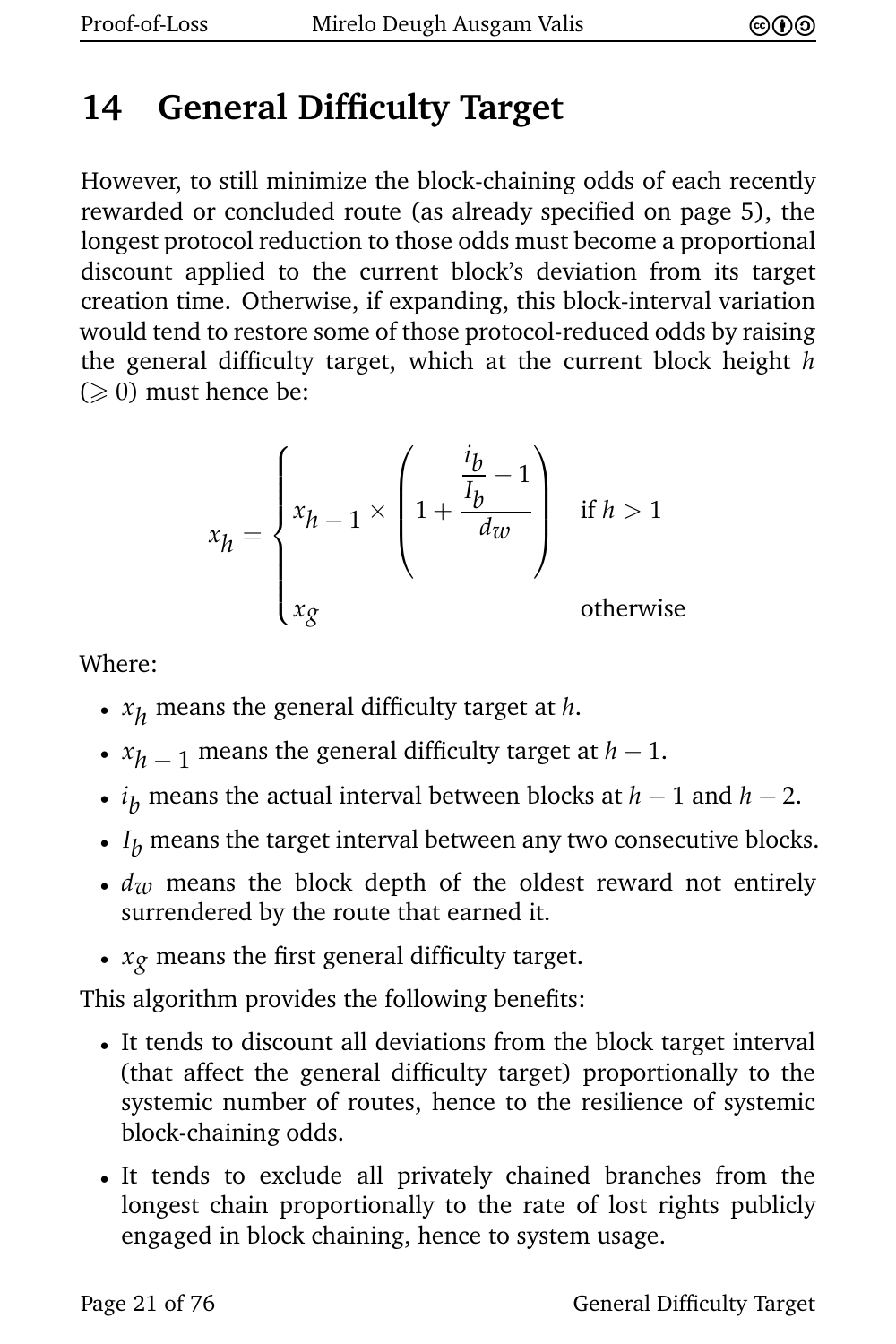#### **15 Consensual Chain Selection**

Since proof-of-work or -stake must prove a loss they can just indicate, in both of them:

- 1. Indication becomes indistinguishable from proving.
- 2. As much as an event, each proof of an indicative sign must already be that sign, as which it must also prove what the same sign— then its proof— indicates.

<span id="page-27-0"></span>Hence the need for Bitcoin's consensually selected chain to represent not only the most proof-of-work events but also the most work, and for Peercoin's one to represent not only the most proof-of-stake events but also the most stake-age destroyed, as if this way both could prove the resulting economic losses. While conversely, since unlike any such indirectly representational consensus algorithms, proof-of-loss needs no additional proof of loss, its consensually selected chain only needs to contain the most proof-of-loss events (the most blocks) during the same time by always targeting the same block interval,  $16$  being thus merely the longest chain.

[<sup>16</sup>](#page-27-0) So, if any of its branches differ in their block-interval target at the same height, then their number of blocks is no longer comparable unless multiplied in each of them by the average such target for that branch.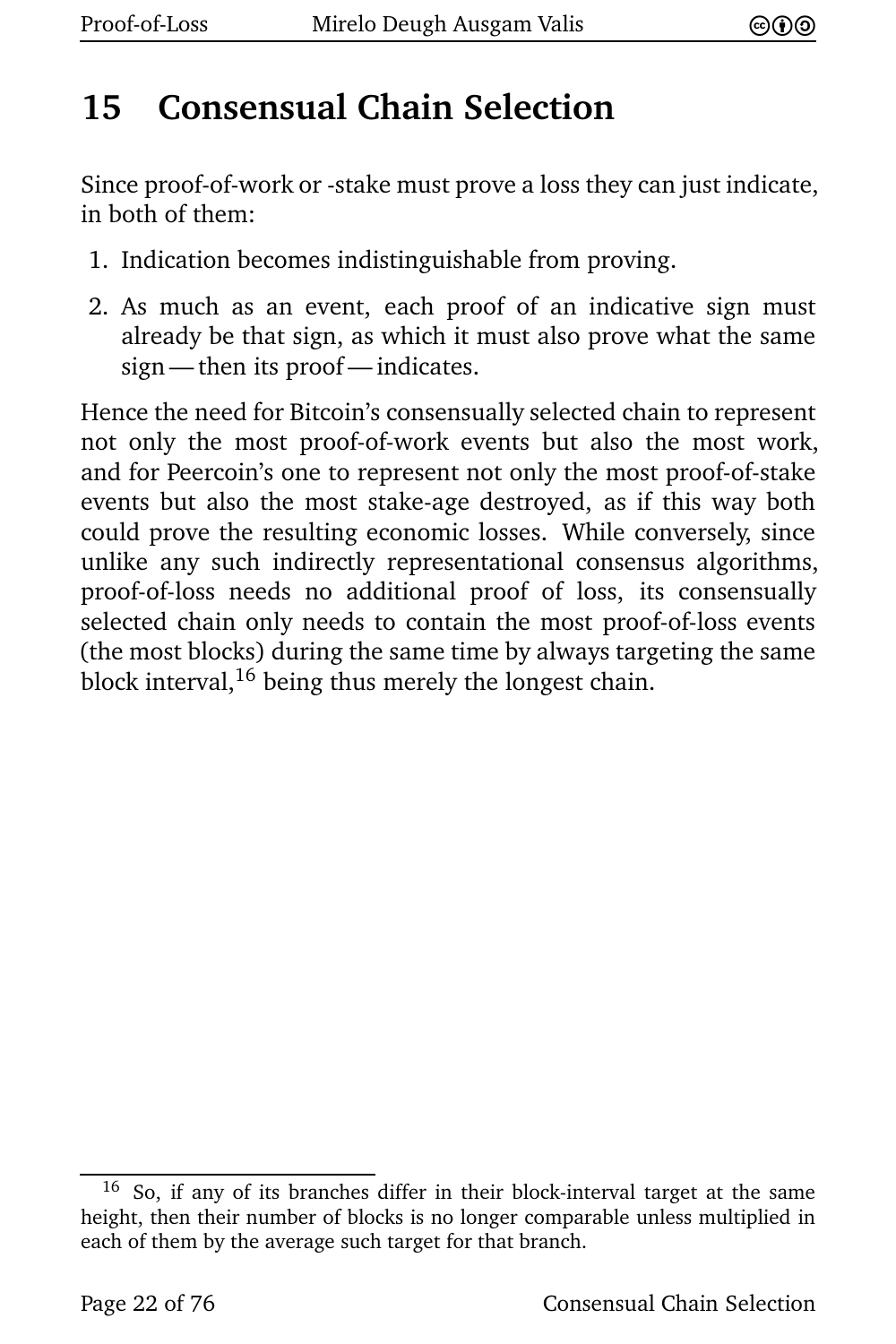#### <span id="page-28-0"></span>**16 Inactivity Fees**

By chaining blocks, people are bearing the costs of maintaining the system. Hence the need for transaction fees. Indeed, since people transferring money are actively benefiting from that system, it is only fair that they refund its maintenance costs. However, money owners not making transactions are also benefiting from the same system, despite rather passively. Thus, it is equally fair that they also refund its maintenance costs, but how?

If a spendable output remains unspent after the loss following it has reached all that currently represented, then its faster-spent companions will alone have partly refunded the maintenance costs of all routes not spent since its block height, so:

- It no longer bears its maintenance costs.
- It becomes inactive.

Then, this route must no longer be spendable unless by paying additional fees. Otherwise, it could avoid refunding any fees paid to keep it spendable during its inactivity. Still, how much more money must people pay to spend an inactive route *r*?

Each time the loss either following *r* or the last such time reaches all that currently represented, *r*'s missing transaction's bid must add to its total owed fees. Hence, to minimize price manipulation, this repeated increase in *r*'s owed *inactivity fees* must be:

<span id="page-28-1"></span>
$$
u_r = \tilde{f}_t \times l_r
$$

Where:

- *ur* means each undivided increase in *r*'s owed maintenance costs.
- $\tilde{f}_t$  means the median bid transaction fee per byte in *r*'s last indivisible inactivity period.<sup>17</sup>
- *lr* means *r*'s represented loss (as already specified on page [4\)](#page-9-0).

 $17$  A median (see note [9 on page 11\)](#page-16-2) is the most resistant statistic, although its resistance remains proportional to its data sample, hence to the number of transaction-fee bids concluded in that period.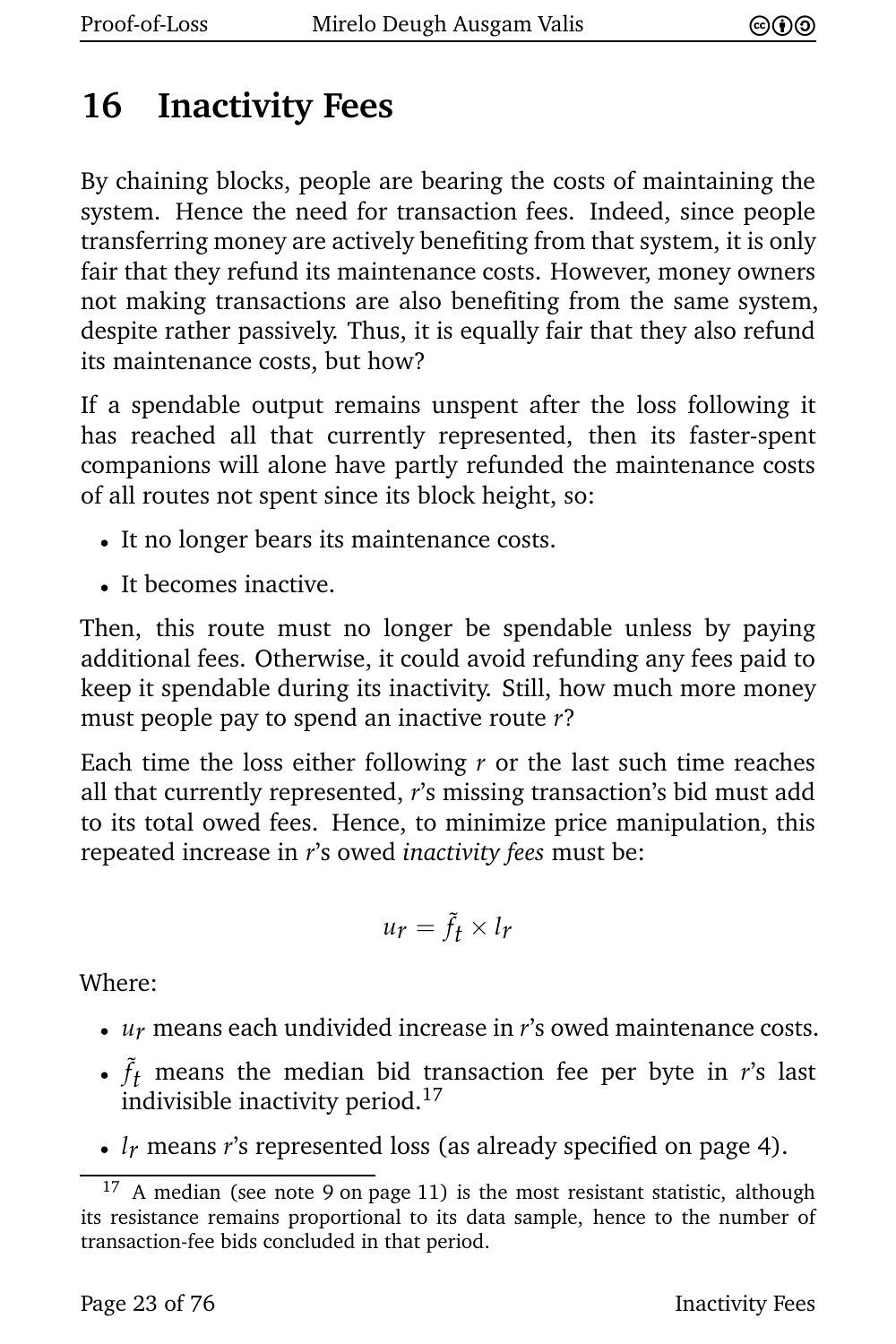Finally, for consisting only of sufficiently deferred transaction fees, all inactivity fees must be both paid and collected as if still buying the right to transact. Hence, they must always be:

- Paid by a fraction of their incurring transaction's bid, so this bid cannot be less than the combined inactivity fees owed by all inputs to its containing transaction.
- Collected by all the current block's asks as paying any otherwise unpaid part of their charged fees.

This algorithm provides the following benefits:

- <span id="page-29-0"></span>• Even if any balances or transaction histories are secret,  $18$  it causes all irretrievable balances (all unspent "dust") eventually to become publicly spent, then subject to pruning if holding no rights. Indeed, regardless of balances or transaction histories, a route *r* concluded at a block height *h* will become publicly spent once all fees currently owed by all routes at *h* (including *r*) plus all since paid by those excluding *r* correspond at least to *h*'s total money supply plus all implicit earnings by *r*.
- Spending a long-unspent output becomes less likely to cause a subsequent spike in money velocity, as the total inactivity fees paid by this route:
	- <sup>⋄</sup> Will have increased proportionally to its total inactivity.
	- <sup>⋄</sup> Will disperse among all the current block's asks by being part of each one's collected bids.
- Trying to increase block-chaining odds by accruing spendable outputs will cost proportionally to the resulting gains, as the combined inactivity fees owed by all thus (im-)mobilized routes will keep often increasing.
- <span id="page-29-1"></span>• Each pending transaction will eventually expire, once all its owed inactivity fees have exceeded its bid.

 $^{18}\,$  $^{18}\,$  $^{18}\,$  In proof-of-loss as in proof-of-stake, block-chaining decentralization requires a minimum rate and integrity of spendable-output private— hence optionally secret— ownership. However, unlike in proof-of-stake, in proof-of-loss, this route-possession privacy can always benefit from optionally secret balances (which in proof-of-stake exclude stakes) and transaction histories.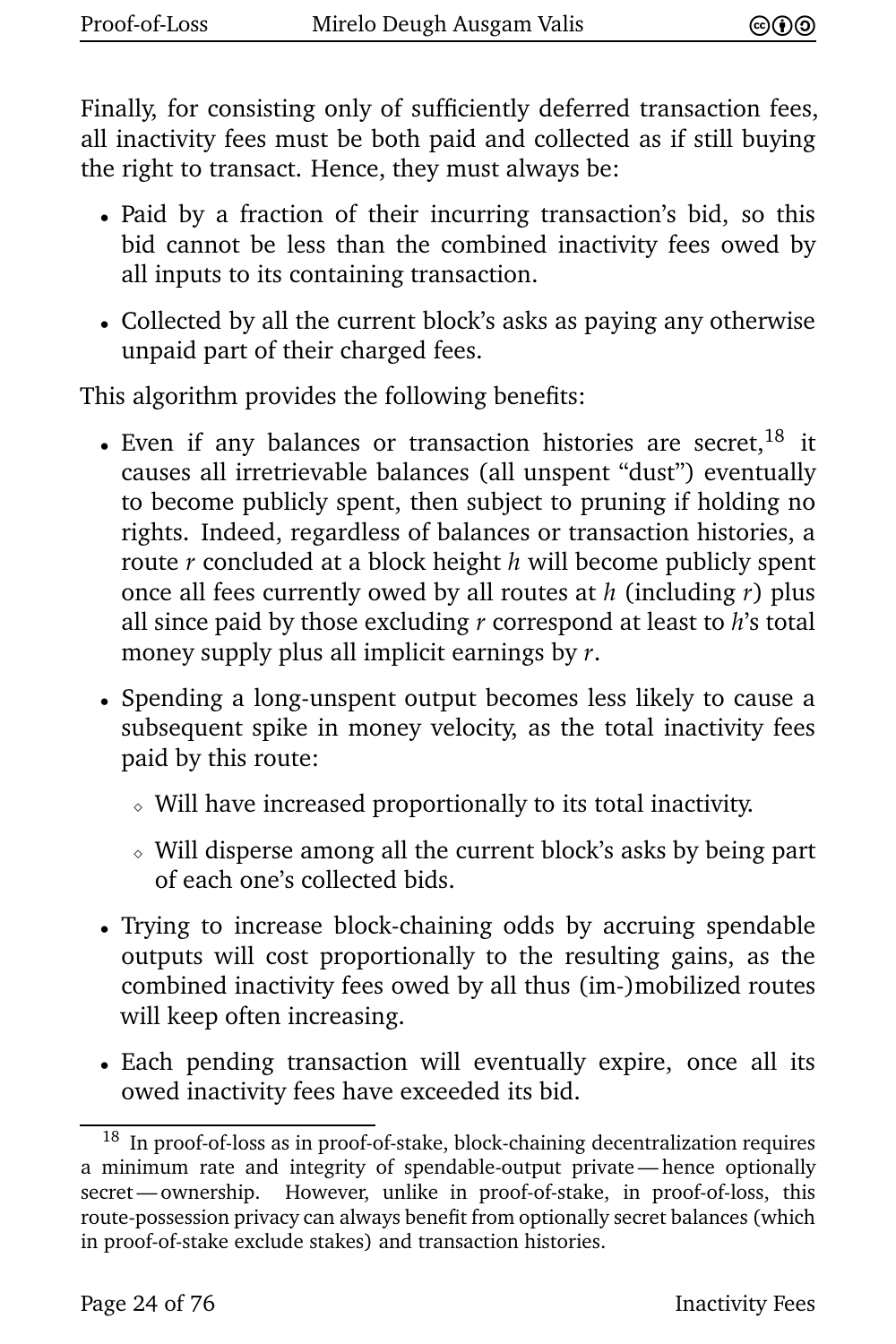- To at least regain their paid inactivity fees if not earn additional ones, people will be more likely to engage in block chaining.
- To increase their competitiveness as transaction-right sellers, people obtaining unusually large gains from inactivity fees will tend to reduce — although by less than those excess earnings their asked price for the right to transact.
- <span id="page-30-0"></span>• To reduce their paid inactivity fees, people will tend to:
	- 1. Unify their unspent outputs, thus minimizing the required size in bytes of the longest chain, by trying to:
		- <sup>⋄</sup> Consolidate their incoming transactions— for example, with payment channels.
		- <sup>⋄</sup> Avoid fragmenting their balance for other purposes than spending it.
		- <sup>⋄</sup> Combine their already fragmented earnings that tend to remain unspent, thus reducing the number of transaction outputs not subject to pruning.
	- 2. Lend their otherwise unused money, thus letting other people spend it productively.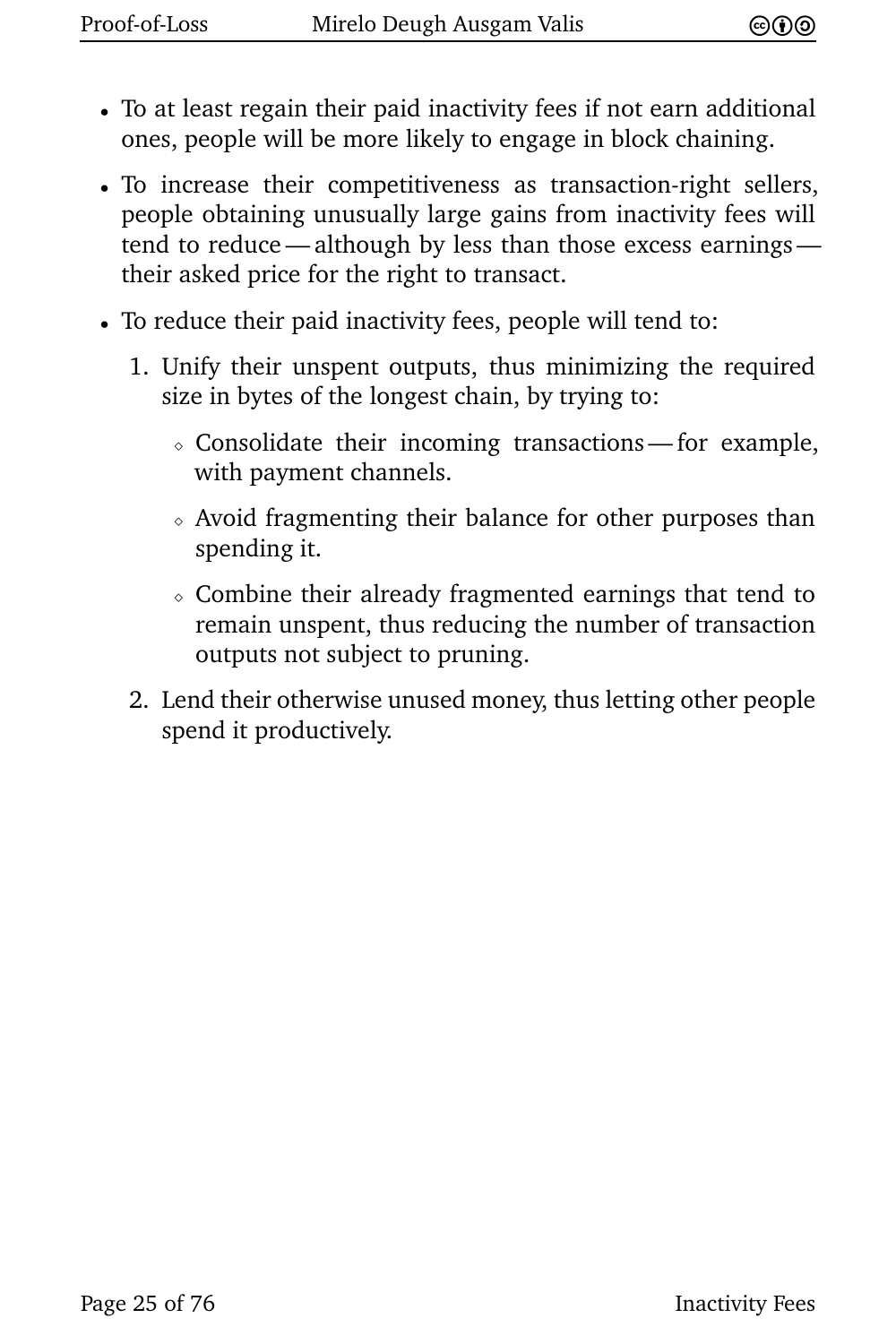## <span id="page-31-0"></span>**17 Intrinsic Checkpoints**

Chaining a block is voting on its parent as belonging to the longest chain. Thus, if the combined loss *L* represented by all spendable outputs at a block height *h* no longer exceeds that chaining all descendants of a block *b* at *h*, then *L* already had the opportunity to vote or not on *b*, so *b*'s descendants:

- 1. Must represent *L*'s vote on *b* as belonging to the longest chain.
- 2. Must make *b* unalterable, or a checkpoint, since *L*'s vote is that of all spendable outputs at *h*.

This algorithm provides the following benefits:

- It tends to keep the chain section above the current checkpoint as lengthy as needed, for making its length proportional both directly to the total represented loss immediately below it and inversely to the average loss represented by all its rewarded routes, hence directly to block-chaining decentralization.
- For a privately chained branch *B* to then replace its competing section of the consensually selected chain *C*, people chaining *B* must either:
	- 1. Keep it above the current checkpoint until published, when it will hence most likely still be shorter than that section.
	- 2. Target only people at least partly unaware of *C*, by providing them with a *B* that:
		- <sup>⋄</sup> Includes as many transactions from *C* as possible, for these people to most likely accept *B*.
		- <sup>⋄</sup> Lacks each transaction *t* from *C* that *B*'s additional ones must expire by deferring (see page [24\)](#page-29-1), along with any spends directly or indirectly depending on *t*.

So *B* will tend to be rejected.

- It allows pruning the chain section simultaneously below the current checkpoint and the oldest routes with any rights, money, or affecting monetary policy or the proof-of-loss context.
- It allows each protocol change (like a younger first block or a different block target interval) to depend on most blocks above the current checkpoint voting in its favor.

Page 26 of 76 Intrinsic Checkpoints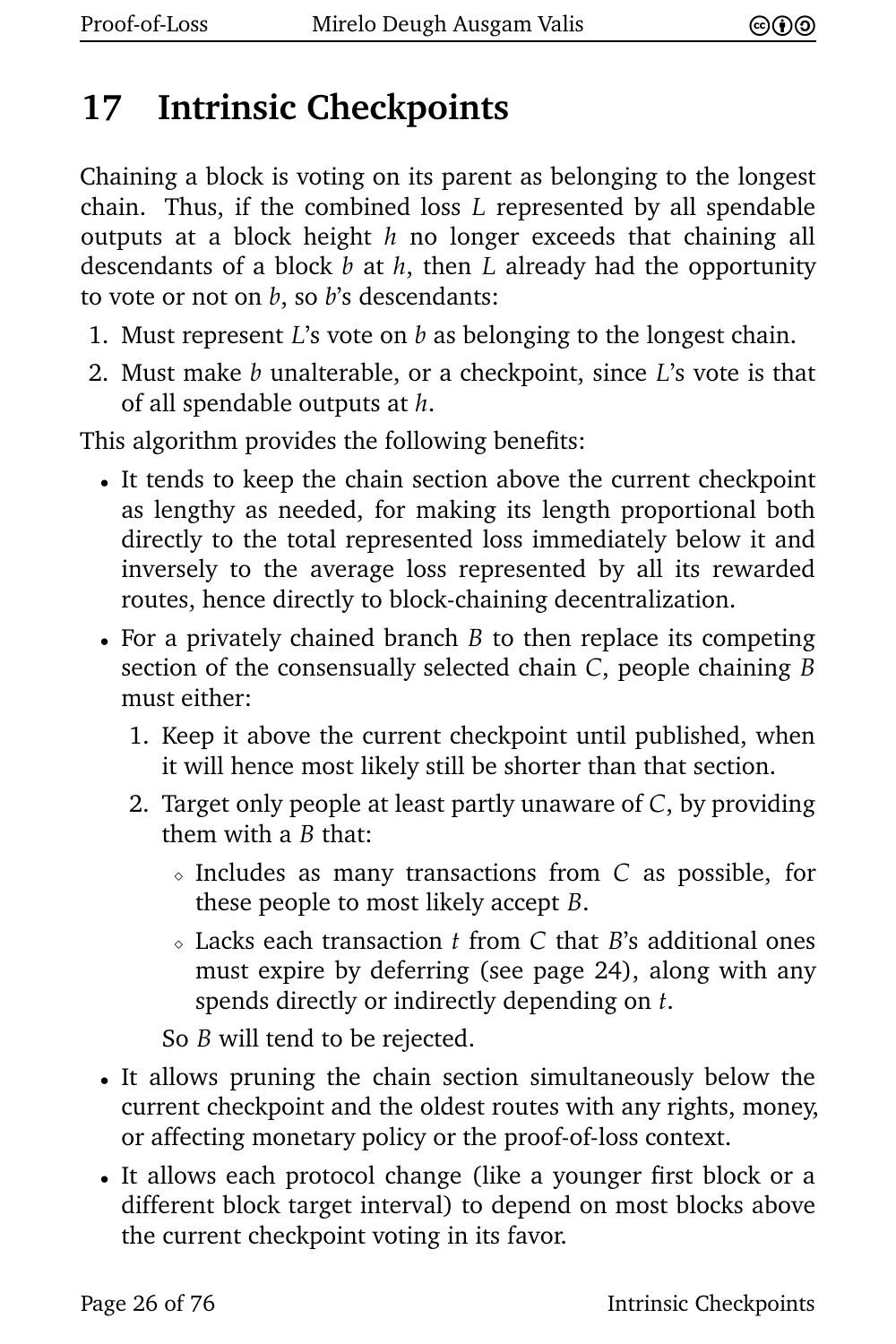#### <span id="page-32-0"></span>**18 Adaptive Monetary Policy**

Not even a decentralized monetary system can operate without a monetary policy, which hence must be part of its design. Indeed, there is no decentralized way of defining general rules for creating or destroying money other than recognizing their necessity. Then, a decentralized monetary policy must result from its justification, which in proof-of-loss is as follows:

- 1. For prices to remain stable, the money supply must always change proportionally to its demand, thus independently of all transaction outputs no longer spendable, which cannot represent people's current demand for money.
- 2. Only the number of routes could represent how much money people currently need since:
	- Monetary balances cannot create that demand, for already being the actual money supply.
	- Lost rights cannot do it either, for only demanding enough money to pay their price in transaction or inactivity fees.
	- The number of spendable outputs at each block height must be at least that of their independent owners, who are collectively the source of all demand for money.
	- Eventually paid inactivity fees will always provide enough incentive to minimize the number of spendable outputs (as already specified on page [25\)](#page-30-0).
- 3. Only still active routes could represent the actual monetary demand, of which their inactivity can only be the possibility.

Finally, this policy must always:

- Minimize the age of all transaction outputs then determining the money supply, to keep money creation or destruction as timely as possible.
- Avoid any extra rewards for concluding those active routes, to prevent the otherwise earned money from becoming an incentive to create it.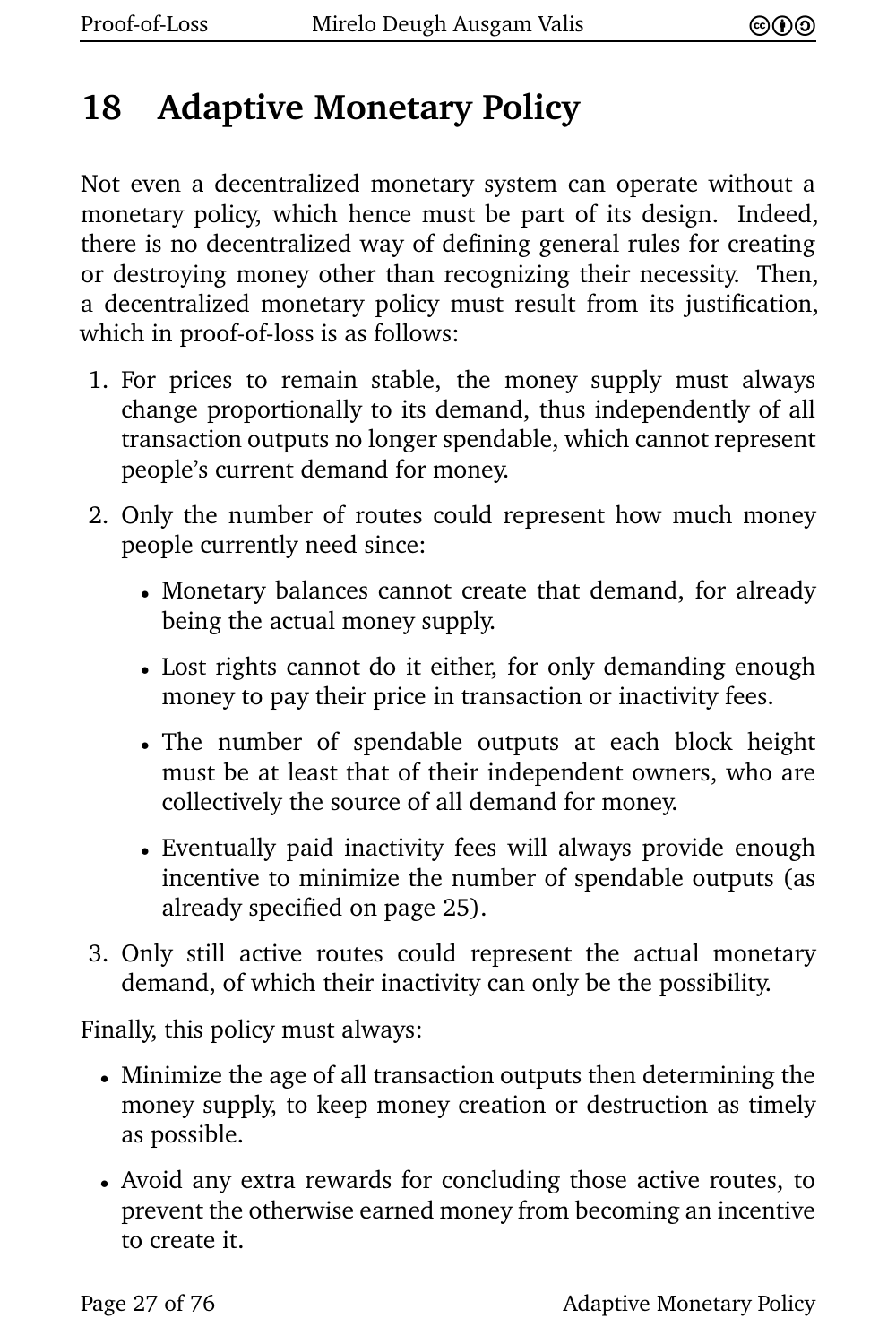So, if the total number of monetary units is not that of all active spendable outputs at the smallest block depth with all its rights already surrendered, then the money supply must either expand or contract to make these two numbers coincide. Still:

- The limits to its expansion and contraction must be the same, to avoid unduly prioritizing either variation.
- For being a monetary cost, its contraction must not exceed all paid inactivity fees, which are then the only price paid for an oversupply of money.

Hence, the money supply:

- 1. Can contract at most by all paid inactivity fees, which must alone cause this contraction by fractionally disappearing.
- 2. Can expand at most by all paid inactivity fees, which must alone cause this expansion by fractionally doubling.

Then, at the current block height *c*, the systemic monetary surplus or deficit implicitly transferred to each route *r* must be:

$$
V_r = V_c \times \frac{F_r}{F_c}
$$

Where:

- *Vr* means all money-supply variation transferred to *r* at *c*.
- *Vc* means all money-supply variation at *c*.
- *Fr* means all transaction-fee bids designated to *r* at *c*.
- *Fc* means all transaction-fee bids at *c*.

So money creation or destruction can only happen the first time all rewarded routes at each block height *h* have no rights earned at or below *h* left. Then, the money supply expands or contracts until its total number of units becomes that of all active routes at *h*, although never by more than all currently paid inactivity fees.

This algorithm provides the following benefits: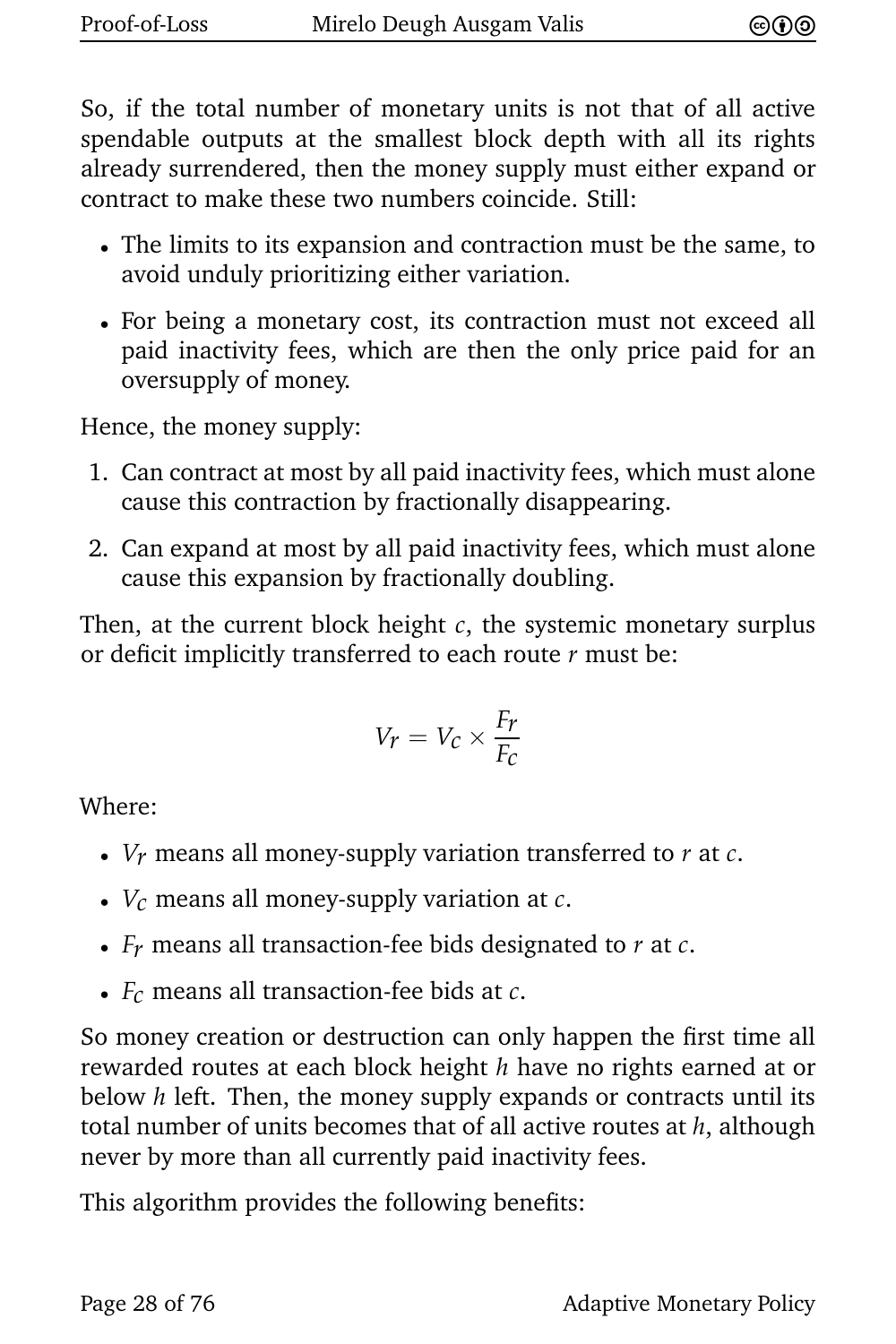- For being then randomly distributed, the proceeds of money creation will most likely not be an incentive to increase the number of spendable outputs per transaction.
- The money supply will tend to be always free from its arbitrary manipulation, which will hardly reward its authors with more money than it has cost them.
- Changes in monetary demand or even those in the velocity of money circulation are then unlikely to cause price volatility, which will tend to originate mostly from changes in:
	- <sup>⋄</sup> The demand for priced items proportionally to their supply.
	- <sup>⋄</sup> The productivity of any processes creating that supply.
- For then resulting only from an increased route activity, all newly created money will be just profits, instead of also the revenue for paying mining expenses as in Bitcoin. So none of it will tend to cause price volatility by being readily spent.
- Transaction fees need no longer transition from complementary to essential as in Bitcoin, with all associated risks. Instead, they will always be the primary reward, by at least reaching yet most likely exceeding — for including inactivity fees— and being more predictable than all simultaneously created money.
- Monetary policy becomes necessary and adaptive instead of remaining arbitrary and unresponsive as in Bitcoin, by:
	- <sup>⋄</sup> Targeting the number of all active routes at the smallest block depth with no rights left.
	- <sup>⋄</sup> Transferring to each currently spendable output a systemic monetary surplus or deficit proportional and limited to all inactivity fees then proportionally destined to this route.

So the money supply can grow from a single unit to any size and back with both its magnitude and allocation being minimally affected by people's wealth.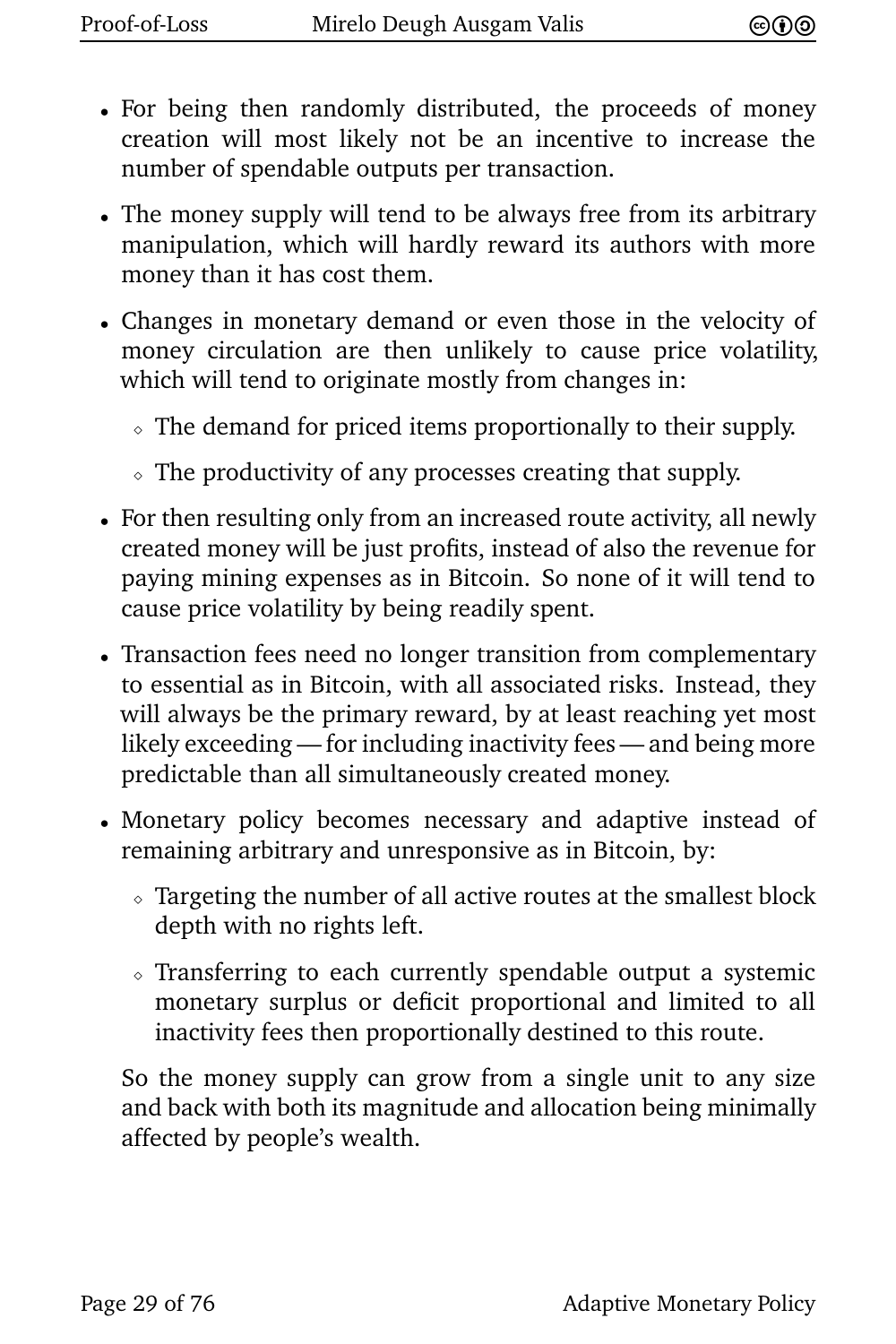#### **Block Validation Pseudocode**

```
SYNCHRONIZED()
```
- 1 **if not** DECLARED(*hc*) **or not** DECLARED(*validated*)
- 2 **then return false**
- **3** if  $h_c = \text{NIL}$  or *validated* = NIL
- 4 **then return false**
- 5 **return** *validated* **and**
- 6  $h_c \geqslant$  Get Current Height from Peers()

VALIDATE\_CHAIN()

- 1 INITIALIZE()
- 2 **label** ERROR
- 3 UNDO UNCOMMITED PERSISTS AND REMOVES()
- 4 **while** ACCEPTING\_CANDIDATE\_BLOCKS()
- 5 **do**  $b \leftarrow$  READ\_NEWLY\_RECEIVED\_BLOCK()
- 6 **if** VALID\_CANDIDATE\_BLOCK(*b*)
- **then if** READ BLOCK HEIGHT $(b) > h_c$
- 8 **then** VALIDATE BLOCK(*b*)
- 9 **else** VALIDATE\_BRANCH(*b*)
- 10 PRUNE ORPHANED BRANCHES()

#### INITIALIZE()

- 1 **global** *branch start*  $\leftarrow$  *chainer*  $\leftarrow$  *collectors*  $\leftarrow$  NIL
- 2 **global** concluding losses  $\leftarrow$  current time  $\leftarrow D_q \leftarrow F_b \leftarrow \text{NIL}$ <br>3 **global**  $F_i \leftarrow h_c \leftarrow$  highest start  $\leftarrow h_i \leftarrow h_s \leftarrow h_w \leftarrow I_h \leftarrow \text{N}$
- 3 **global**  $F_i \leftarrow h_c \leftarrow highest\_start \leftarrow h_k \leftarrow h_s \leftarrow h_w \leftarrow I_b \leftarrow \text{NIL}$
- 4 **global** *implicit* balance  $\leftarrow$  *input* depths  $\leftarrow$  *inputs*  $\leftarrow$  NIL
- 5 **global** lessee  $\leftarrow$  loss decrease  $\leftarrow$  loss height  $\leftarrow$   $M_c \leftarrow$  NIL
- 6 **global**  $M_v \leftarrow$  *open\_asks*  $\leftarrow$  *quorum*  $\leftarrow$  *quorum\_start*  $\leftarrow$  NIL
- 7 **global** *transaction*\_*hashes* ← *validated* ← *voters* ← *Xc* ← NIL
- 8 **global**  $X_s \leftarrow x_g \leftarrow Z_k \leftarrow Z_t \leftarrow \text{NIL}$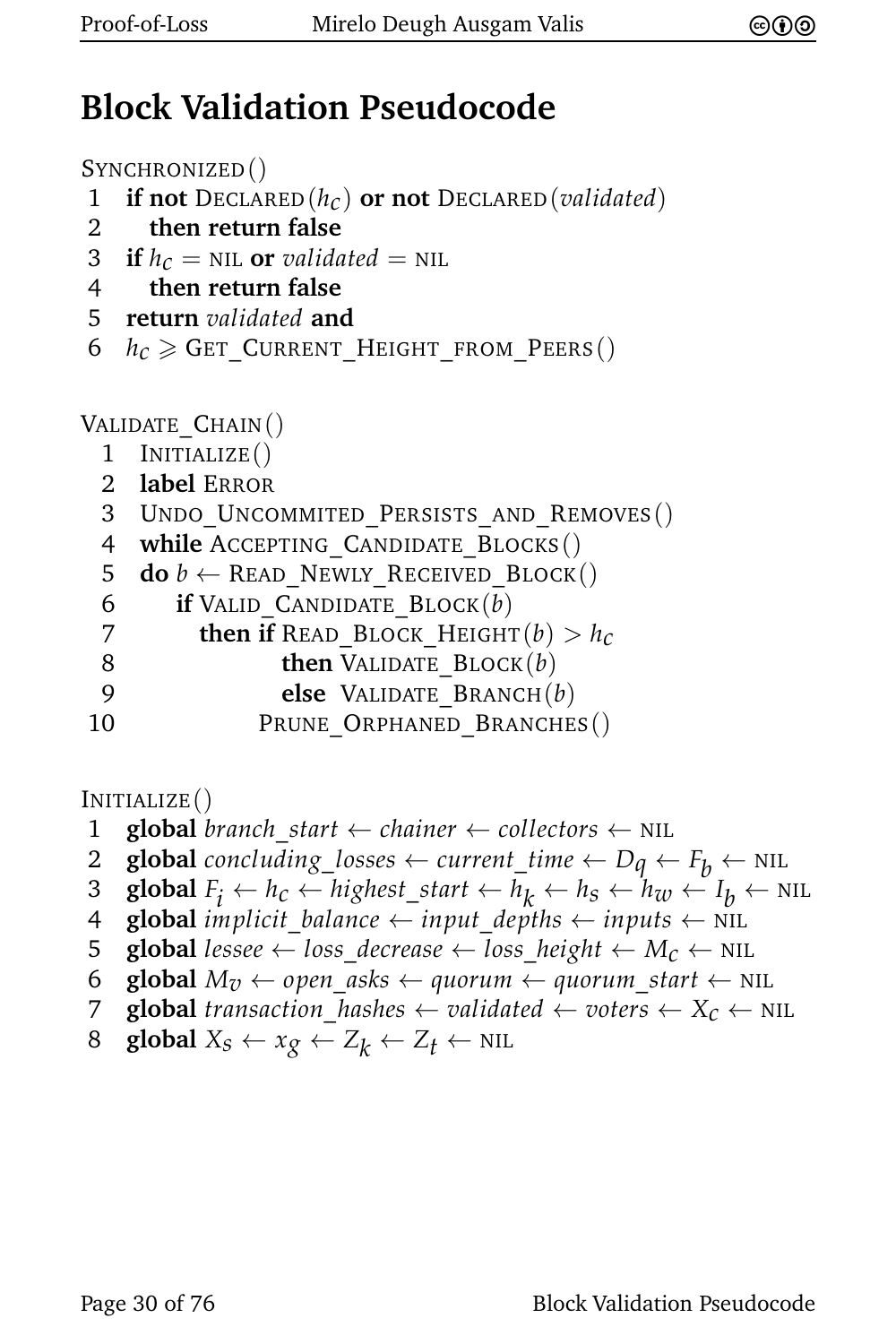```
VALID_CANDIDATE_BLOCK(block)
```
- 1 **if not** VALID\_BLOCK\_FORMAT(*block*) **or**
- 2 **not** VALID\_BLOCK\_HASH(*block*)
- 3 **then return false**
- 4 SET GLOBAL STATE()
- 5 **if** READ\_BLOCK\_TIME(*block*) > *current*\_*time*
- 6 **then return false**
- 7 **if not** NEW\_OR\_OPTIONAL\_BLOCK(*block*)
- 8 **then return false**
- 9 **if** READ\_BLOCK\_HEIGHT $(block) = h<sub>S</sub>$
- 10 **then return** SET\_DUMMY\_PARENT(*block*)
- 11 **return** HAS\_VALID\_PARENT(*block*)

```
VALID_BLOCK_HASH(block)
```
- $1 \quad N \leftarrow$  GET HASH(GET BLOCK HEADER DATA(*block*))
- 2 **return** READ BLOCK HASH( $block$ ) = *N*

```
SET_GLOBAL_STATE(block)
```
- 1 **if** NIL =  $(h_S \leftarrow$  RETRIEVE\_STARTING\_HEIGHT()) **or**<br>2 NIL =  $(h_C \leftarrow$  RETRIEVE CURRENT HEIGHT()) **or**
- 2 NIL =  $(h_c \leftarrow$  RETRIEVE\_CURRENT\_HEIGHT()) **or**<br>3 NIL =  $\left(\text{validated} \leftarrow$  RETRIEVE VALIDATED())
- $NIL = (validated \leftarrow RETRIEVEVALIDATED())$
- 4 **then**  $h_S \leftarrow 1$ <br>5  $h_C \leftarrow 0$
- 5  $h_c \leftarrow 0$ <br>6 *validate*
- 6 *validated* ← **false**
- 7 *I*  $I_h \leftarrow$  **BLOCK\_TARGET\_INTERVAL**
- 8 *current time*  $\leftarrow$  GET CURRENT TIME()
- 9 *branch*\_*start* ← READ\_BLOCK\_HEIGHT(*block*)

```
10 quorum ← false
```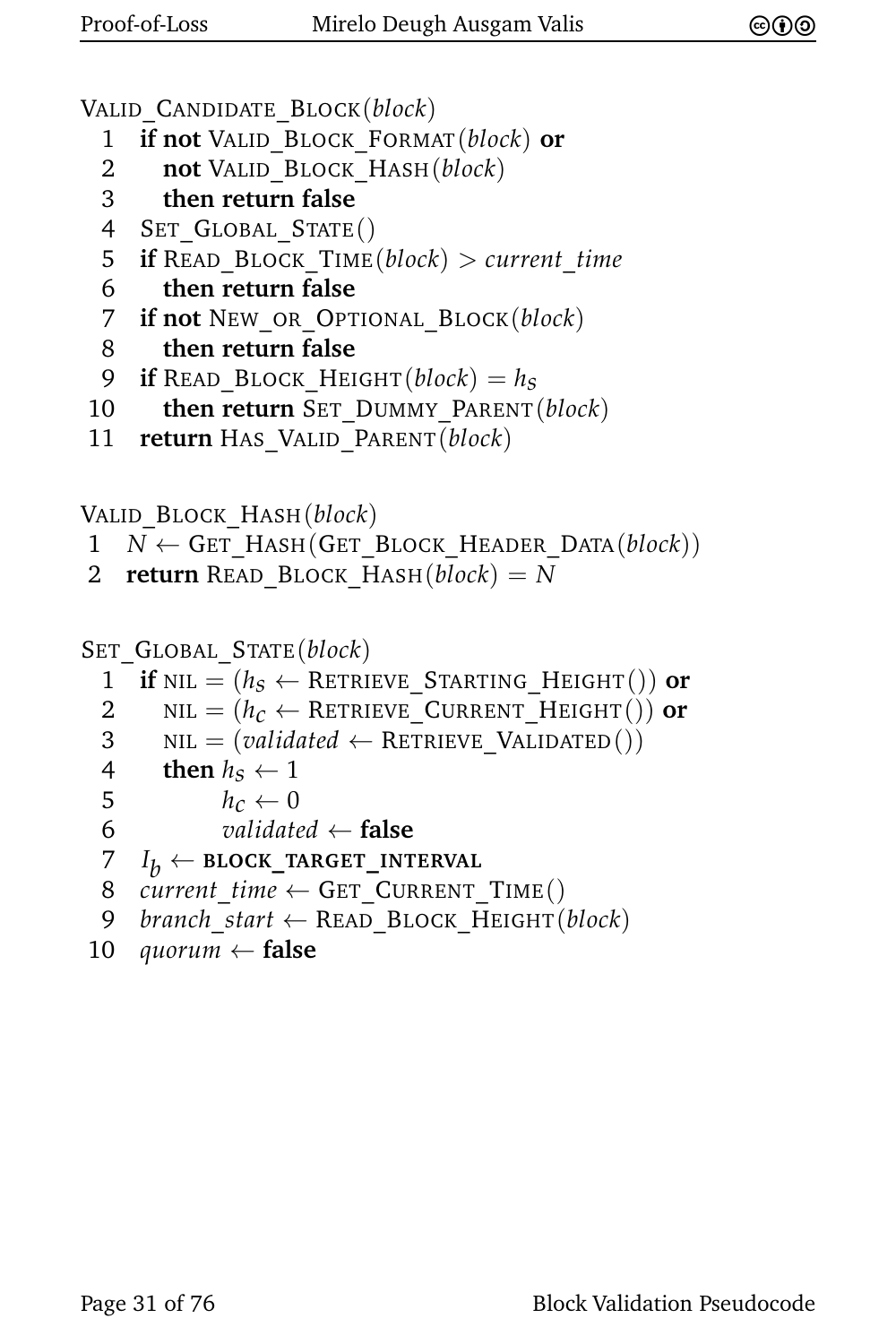```
NEW_OR_OPTIONAL_BLOCK(block)
  1 if h_s > (h \leftarrow \text{READ\_Block\_HEIGHT}(block))<br>2 then return false
         2 then return false
  3 if h = h_S4 then return h_S > h_C5 if (h - h_c) > 16 then if h_S > h_C<br>7 then h_Sthen h_S \leftarrow h8 h_c \leftarrow (h-1)<br>9 return true
                         9 return true
10 return false
11 if RETRIEVE_BLOCK(GET_BLOCK_IDENTIFIER(block)) \neq NIL
 12 then return false
13 if IMMUTABLE_HEIGHT(h)
14 then return IMMUTABLE_BLOCK(block)<br>15 siblings \leftarrow RETRIEVE BLOCKS AT_HEIGH
15 siblings ← RETRIEVE_BLOCKS_AT_HEIGHT(h)<br>16 r \leftarrow READ CHAINER IDENTIFIER(block)
      r \leftarrow READ CHAINER IDENTIFIER(block)
17 another \leftarrow false<br>18 for each sibling
      18 for each sibling in siblings
19 do if READ CHAINER IDENTIFIER(sibling) = r20 then if h < h_c or another<br>21 then return false
                      21 then return false
22 another \leftarrow true
23 return true
```
GET\_BLOCK\_IDENTIFIER(*block*)

- $1 \quad N \leftarrow$  READ BLOCK HASH(*block*)
- 2 *height* ← READ\_BLOCK\_HEIGHT(*block*)
- 3 **return** CREATE\_BLOCK\_IDENTIFIER(*N*, *height*)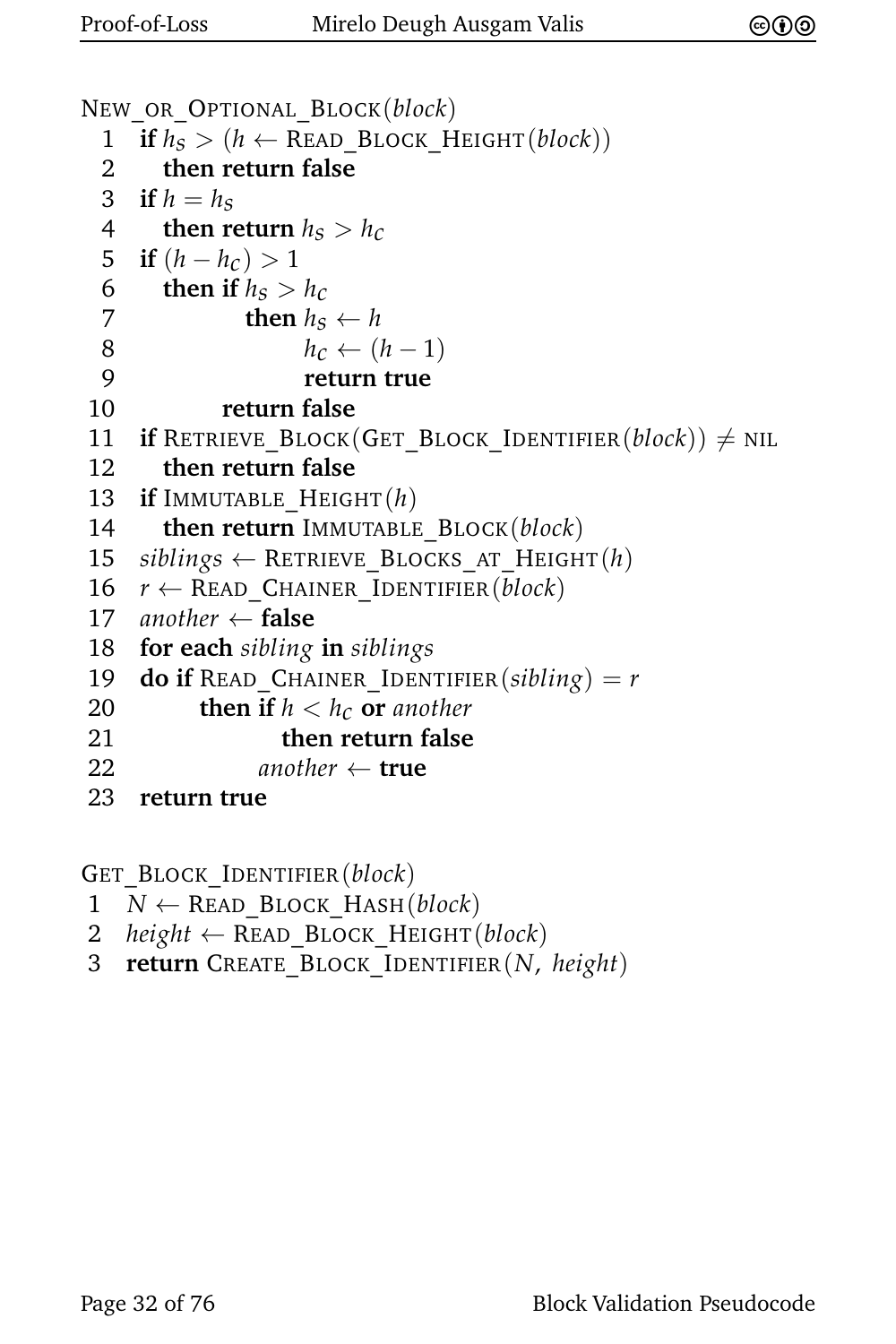IMMUTABLE\_HEIGHT(*height*)

- 1 *D* ← RETRIEVE\_DUMMY\_BLOCK()
- 2 *blocks*  $\leftarrow$  READ IMMUTABLE BLOCKS(*D*)
- 3 **for each** *Xb* **in** *blocks*
- $\boldsymbol{A}$  **do if**  $height = \texttt{GET\_Block\_HEIGHT}(X_b)$
- 5 **then return true**
- 6 **return false**

IMMUTABLE\_BLOCK(*block*)

- $1$  *D* ← RETRIEVE\_DUMMY\_BLOCK()
- 2  $X_b \leftarrow$  GET\_BLOCK\_IDENTIFIER(*block*)<br>3 **return** EXISTS IN LIST(READ IMMUT.
- 3 **return** Exists\_IN\_LIST(READ\_IMMUTABLE\_BLOCKS(*D*),  $X_b$ )

SET\_DUMMY\_PARENT(*block*)

- 1  $X_b \leftarrow$  GET\_BLOCK\_IDENTIFIER(*block*)<br>2 **if** NIL  $\neq$  (*D*  $\leftarrow$  GET RESTORABLE DUI
- 2 **if**  $NIL \neq (D \leftarrow GET\_RESTORABLE\_DUMMY\_FROM\_PEERS(X_b))$
- 3 **then if** VALID\_DUMMY\_PARENT(*D*, *block*)
- 4 **then** PERSIST DUMMY BLOCK(D)
- 5 **PERSIST\_STARTING\_HEIGHT** $(h<sub>S</sub>)$ <br>6 **PERSIST** VALIDATED (**false**)
	- PERSIST VALIDATED(**false**)
- 7 **return true**
- 8 **return false**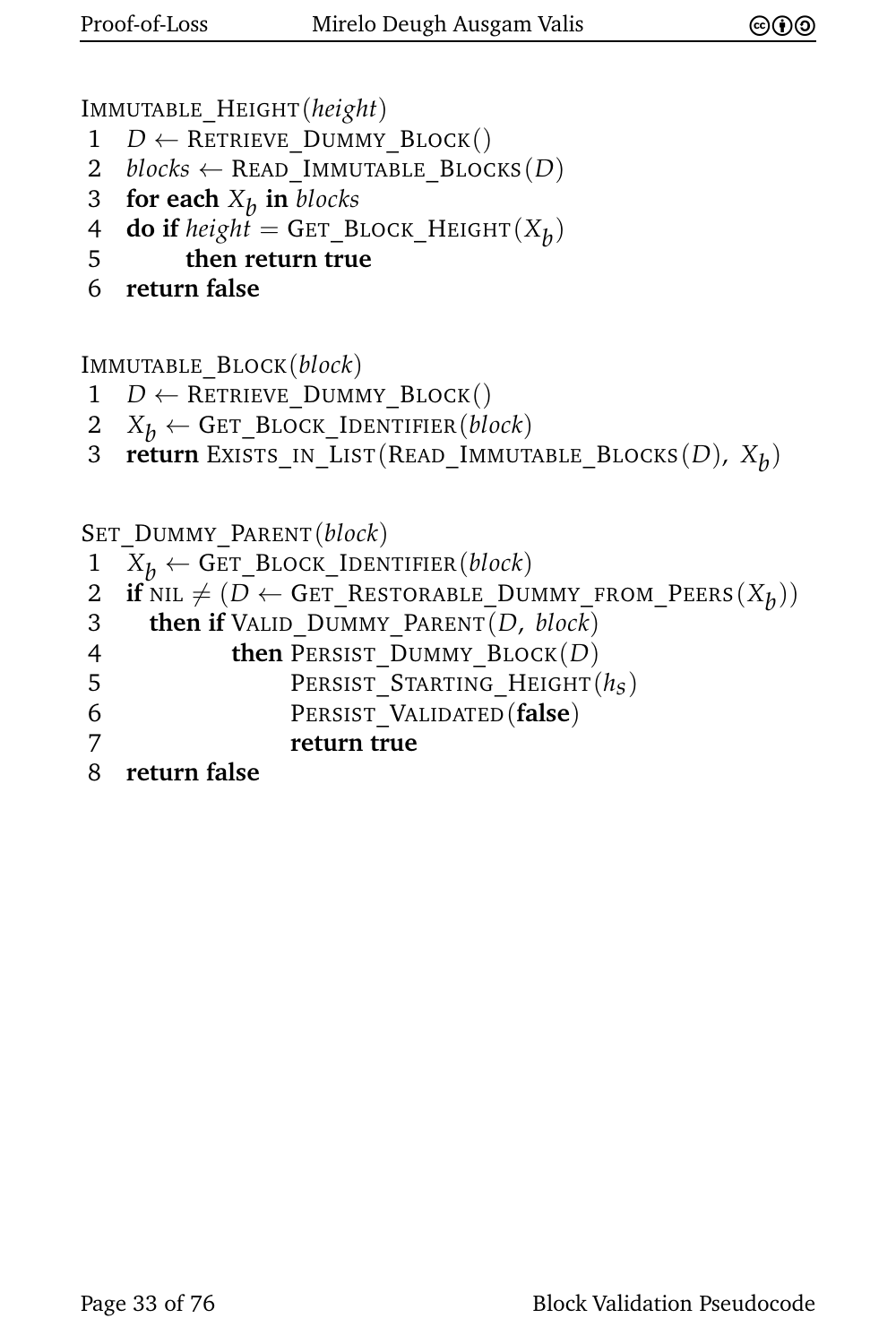```
VALID_DUMMY_PARENT(D, block)
 1 if not VALID_DUMMY_FORMAT(D) or
 2 not VALID_DUMMY_HASH(D)
 3 then return false
 4 if READ DUMMY TIME(D) \geqslant READ BLOCK TIME(block)
 5 then return false
 6 if GET LENGTH(blocks \leftarrow READ IMMUTABLE BLOCKS(D)) = 0
 7 then return false
 8 h \leftarrow READ BLOCK HEIGHT(block)
 9 heights \leftarrow {}
10 for each X_b in blocks
11 do if h > (height \leftarrow GET_BLOCK_HEIGHT(X_b))
12 then return false
13 if height = h and GET_BLOCK_IDENTIFIER(block) \neq X_b<br>14 hen return false
          14 then return false
15 ADD_TO_LIST(heights, height)
16 heights ← ORDER_LIST(heights)
17 for each height in heights 18 do if height \neq h
     do if height \neq h19 then return false
20 h \leftarrow (h+1)21 return true
```
VALID\_DUMMY\_HASH(*D*)

- $1 \quad N \leftarrow$  GET\_HASH(GET\_DUMMY\_DATA(*D*))
- 2 **return** READ\_DUMMY\_HASH $(D) = N$

HAS\_VALID\_PARENT(*block*)

- 1 **if** NIL =  $(\text{parent} \leftarrow \text{REFRIEVE} \text{ PARENT}(block))$
- 2 **then return false**
- 3  $time \leftarrow$  READ BLOCK TIME(*block*)
- 4 **return** READ\_BLOCK\_TIME(*parent*) < *time*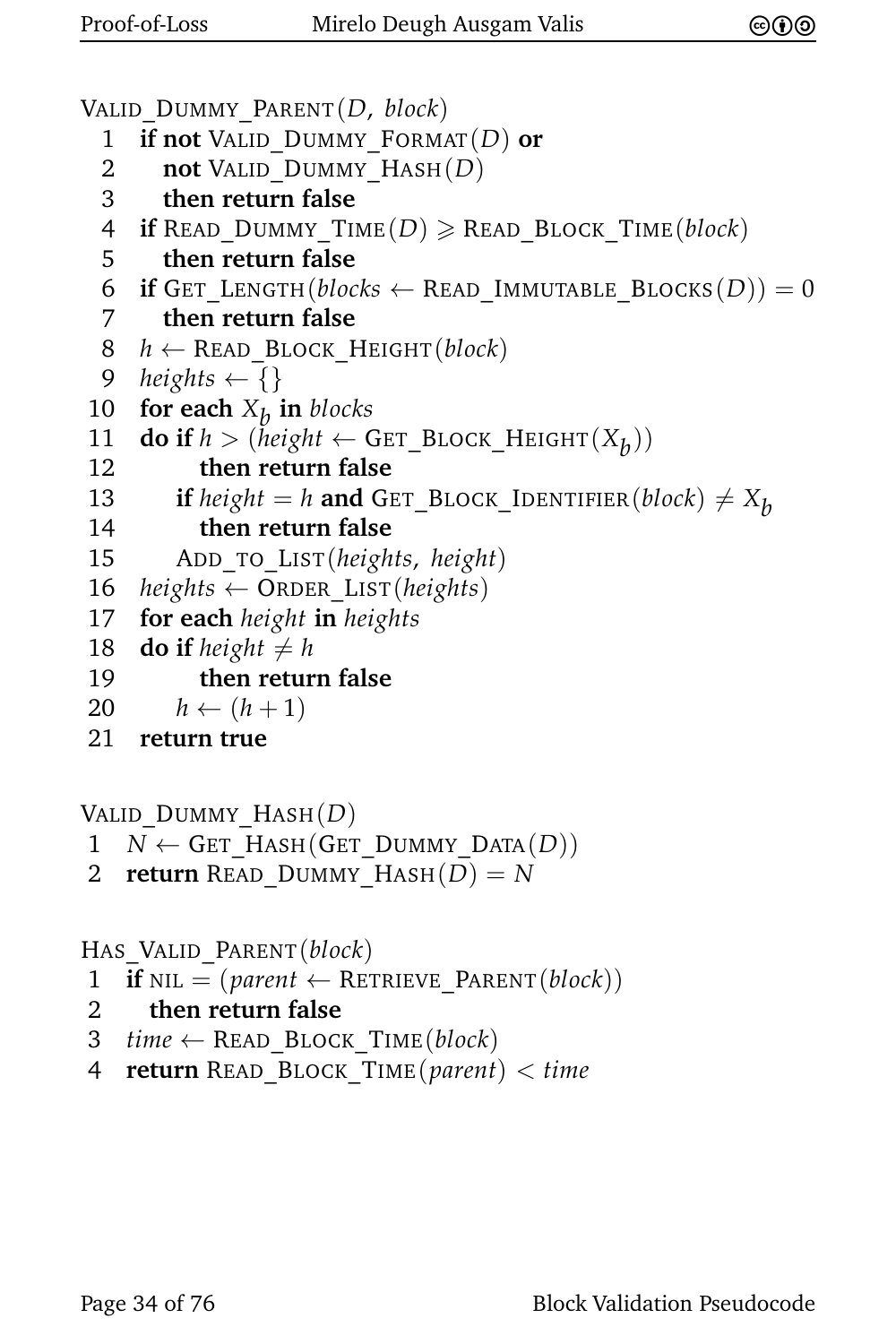RETRIEVE\_PARENT(*block*)

- 1  $X_b$  ← GET\_PARENT\_IDENTIFIER(*block*)<br>2 **return** RETRIEVE BLOCK( $X_L$ )
- 2 **return** Retrieve\_Block( $X_b$ )

GET\_PARENT\_IDENTIFIER(*block*)

- $1 \quad N \leftarrow$  READ PARENT HASH(*block*)
- 2 *height*  $\leftarrow$  READ BLOCK HEIGHT(*block*)
- 3 **return** CREATE\_BLOCK\_IDENTIFIER(*N*, *height* − 1)

VALIDATE\_BLOCK(*block*)

|   | 1 if not IMMUTABLE BLOCK(block)  |
|---|----------------------------------|
| 2 | then SET CHAIN STATE (block)     |
| 3 | VALIDATE BRANCH LENGTH (block)   |
| 4 | VALIDATE CHAINER ASK (block)     |
| 5 | VALIDATE OPTIONAL HEADER (block) |
|   |                                  |

- 6 VALIDATE\_PROOF-OF-LOSS(*block*)
- 7 VALIDATE\_LEASE(*block*)
- 8 VALIDATE\_BLOCK\_SIGNATURE(*block*)
- 9 VALIDATE\_BLOCK\_TRANSACTIONS(*block*)
- 10 VALIDATE\_BLOCK\_EARNINGS(*block*)
- 11 VALIDATE\_GIFT\_RIGHTS(*block*)
- 12 VALIDATE\_CHAIN\_PRUNING(*block*)
- 13 VALIDATE\_CHAIN\_STATE(*block*)
- 14 UPDATE\_CHAIN(*block*)

SET\_CHAIN\_STATE(*block*)

- 1 *parent* ← RETRIEVE\_PARENT(*block*)
- 2  $x_g \leftarrow \text{READ\_GENERAL\_MAX\_HASH}(parent)$
- 3 **if**  $h_S > (h_{\text{W}} \leftarrow \text{READ\_ASKS\_Low}(\text{parent}))$
- 4 **then** ERROR(**CONFLICTING\_ASKS\_LOW**)
- 5 **if**  $(h_S 1) > (h_k \leftarrow \text{READ\_CHECKPONT}(parent))$
- 6 **then** ERROR(**CONFLICTING\_CHECKPOINT**)
- 7  $M_c \leftarrow$  READ\_MONEY\_SUPPLY(*parent*)

```
8 M_{7} \leftarrow 0
```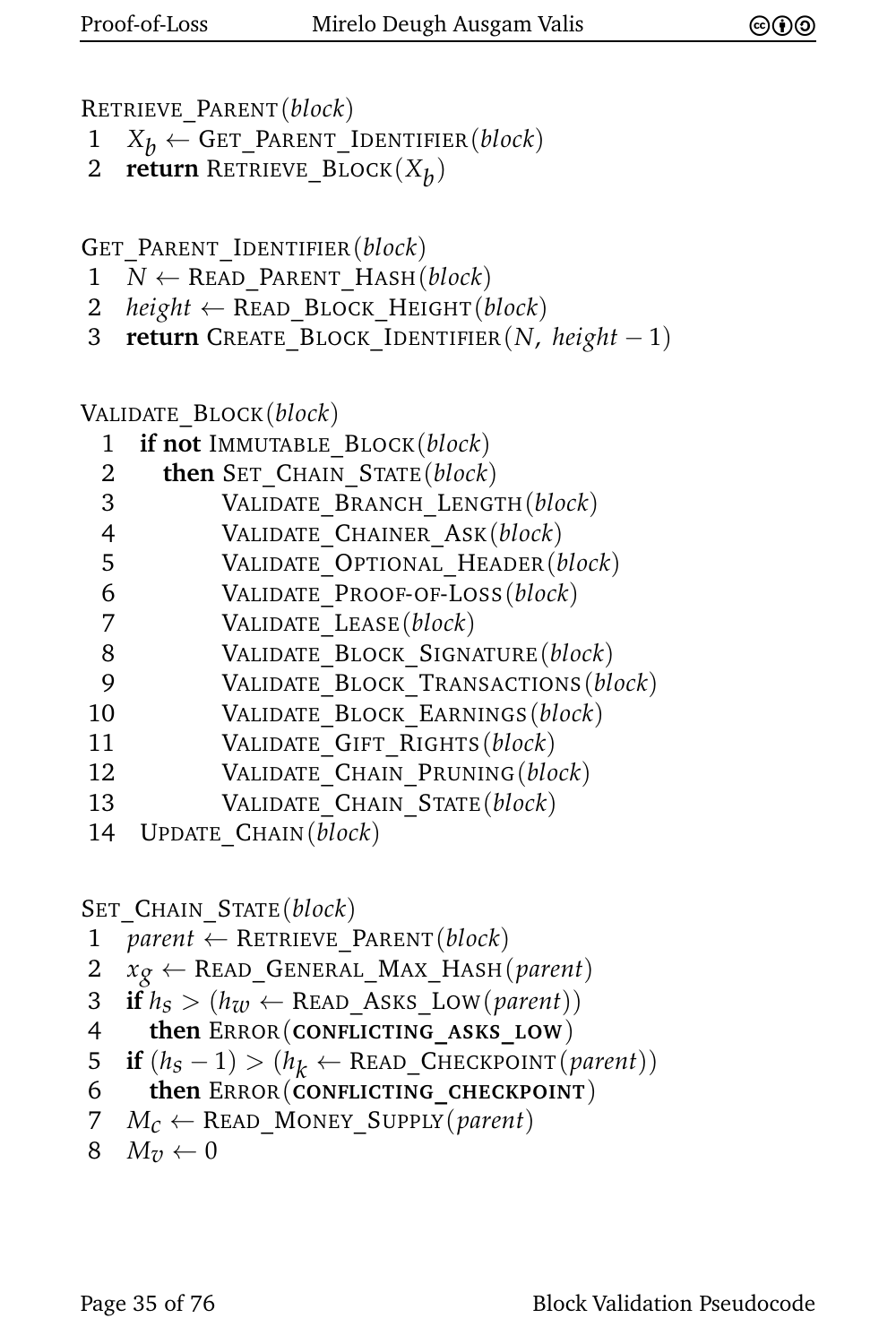ERROR(*code*)

- 1 DISPLAY(GET\_ERROR\_MESSAGE(*code*))
- 2 **goto** ERROR

VALIDATE\_BRANCH\_LENGTH(*block*)

- 1 **if** *branch\_start*  $\leq h_k$
- 2 **then** ERROR(**BRANCH\_NOT\_ABOVE\_CHECKPOINT**)

VALIDATE\_CHAINER\_ASK(*block*)

```
1 if READ_ASKED_FEE_PER_BYTE(block) < 0
```
2 **then** ERROR(**NEGATIVE\_ASK**)

VALIDATE\_OPTIONAL\_HEADER(*block*)

- 1 **if**  $NIL = (H \leftarrow READ$  OPTIONAL HEADER(*block*))
- 2 **then return**
- 3 **if** NIL  $\neq$  (*lease*  $\leftarrow$  READ\_HEADER<sub>LEASE</sub>(*H*))
- 4 **then** VALIDATE\_OPT-HEADER\_LEASE(*lease*, *H*, *block*)
- 5 **return**
- 6 *parent* ← RETRIEVE\_PARENT(*block*)
- 7 *r* ← READ\_CHAINER\_IDENTIFIER(*parent*)
- 8 VALIDATE\_OPT-HEADER\_CHAINER(*H*, *r*)
- 9 *output* ← GET\_CONCLUDED\_OUTPUT(*r*, *parent*)
- 10 VALIDATE\_OPT-HEADER\_IDENTIFIER(*H*, *block*, *output*)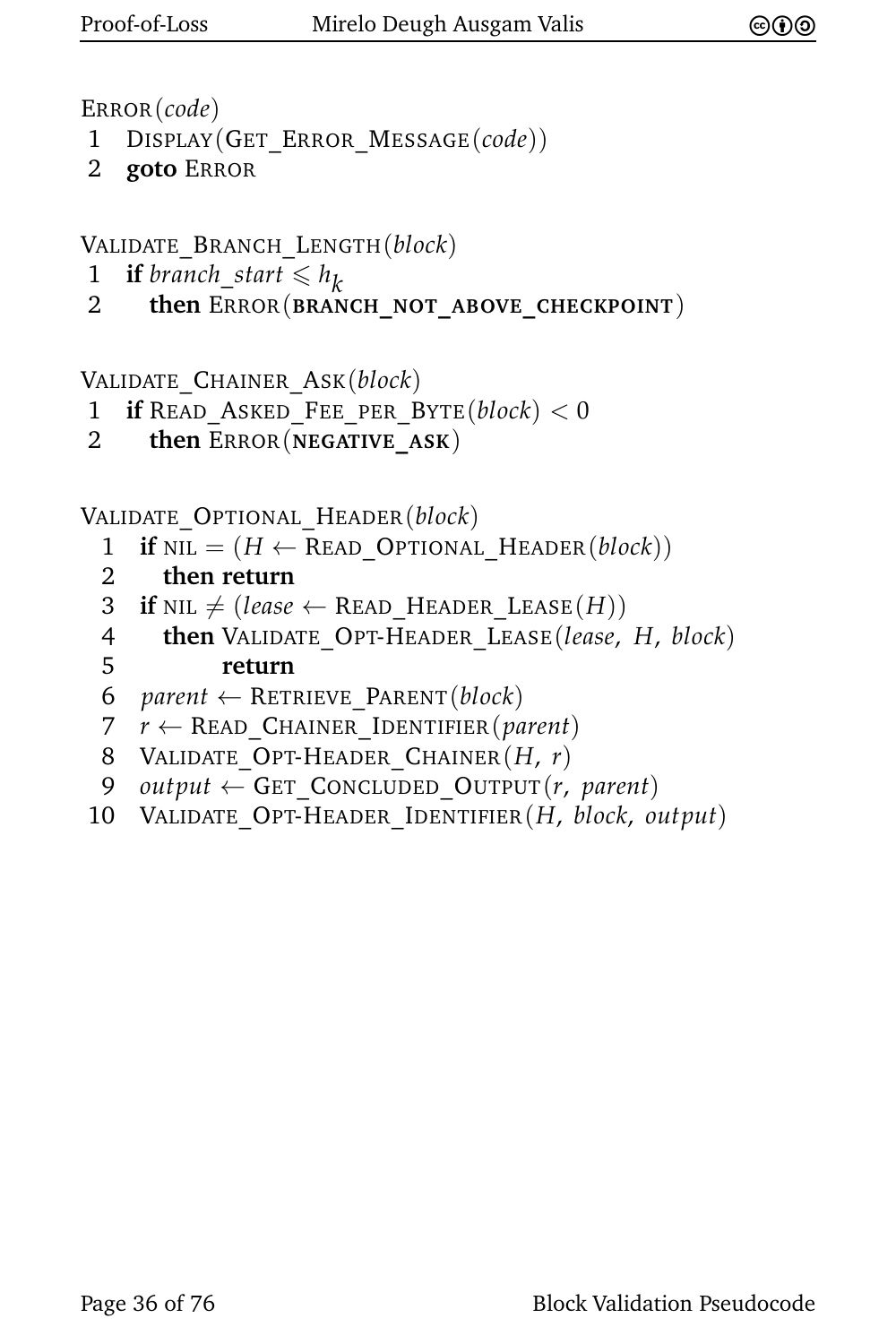```
VALIDATE_OPT-HEADER_LEASE(lease, H, block)
 1 VALIDATE_LEASE_PRICE(lease)
 2 parent ← RETRIEVE_PARENT(block)
 3 r \leftarrow READ CHAINER IDENTIFIER(parent)
  4 if r = (r_l \leftarrow \text{READ\_LESSEE\_IDENTIFIER(lease))5 then ERROR(LEASE_TO_OPTIONAL_SELF)
  6 if NIL \neq (output \leftarrow GET_CONCLUDED_OUTPUT(r_l, parent))
 7 then VALIDATE_OPT-HEADER_CHAINER(H, r)
 8 VALIDATE_OPT-HEADER_IDENTIFIER(H, block, output)
 9 else if not LEASE-ONLY_OPT-HEADER(H)
10 then ERROR(UNNECESSARY_OPT-HEADER_DATA)
11 N \leftarrow GET_HASH(GET_LEASE_DATA(lease))<br>12 if READ LEASE HASH(lease) \neq Nif READ LEASE HASH(lease) \neq N
13 then ERROR(INVALID_OPT-HEADER_LEASE_HASH)
14 S ← GET_LEASE-SIGNING_DATA(lease)
15 output \leftarrow GET_CONCLUDED_OUTPUT(r, parent)
16 if not VALID_SIGNATURE(output, N, S)
17 then ERROR(INVALID_OPT-HEADER_LEASE_SIGNATURE)
```
VALIDATE\_LEASE\_PRICE(*lease*)

- 1 *price* ← READ\_LEASE\_PRICE(*lease*)
- 2 **if**  $price < 0$  or  $price > 1$
- 3 **then** ERROR(**INVALID\_LEASE\_PRICE**)

```
GET_CONCLUDED_OUTPUT(r, block)
```
- $1$  *h* ← READ BLOCK HEIGHT(*block*)
- 2 **while**  $h_S \leq (h \leftarrow (h-1))$ <br>3 **do** block ← RETRIEVE PAR
- $\mathbf{d}\mathbf{o}$  *block*  $\leftarrow$  RETRIEVE PARENT(*block*)
- 4 **if** NIL  $\neq$  (*output*  $\leftarrow$  GET OUTPUT(*r*, *block*))
- 5 **then return** *output*
- 6 **return** NIL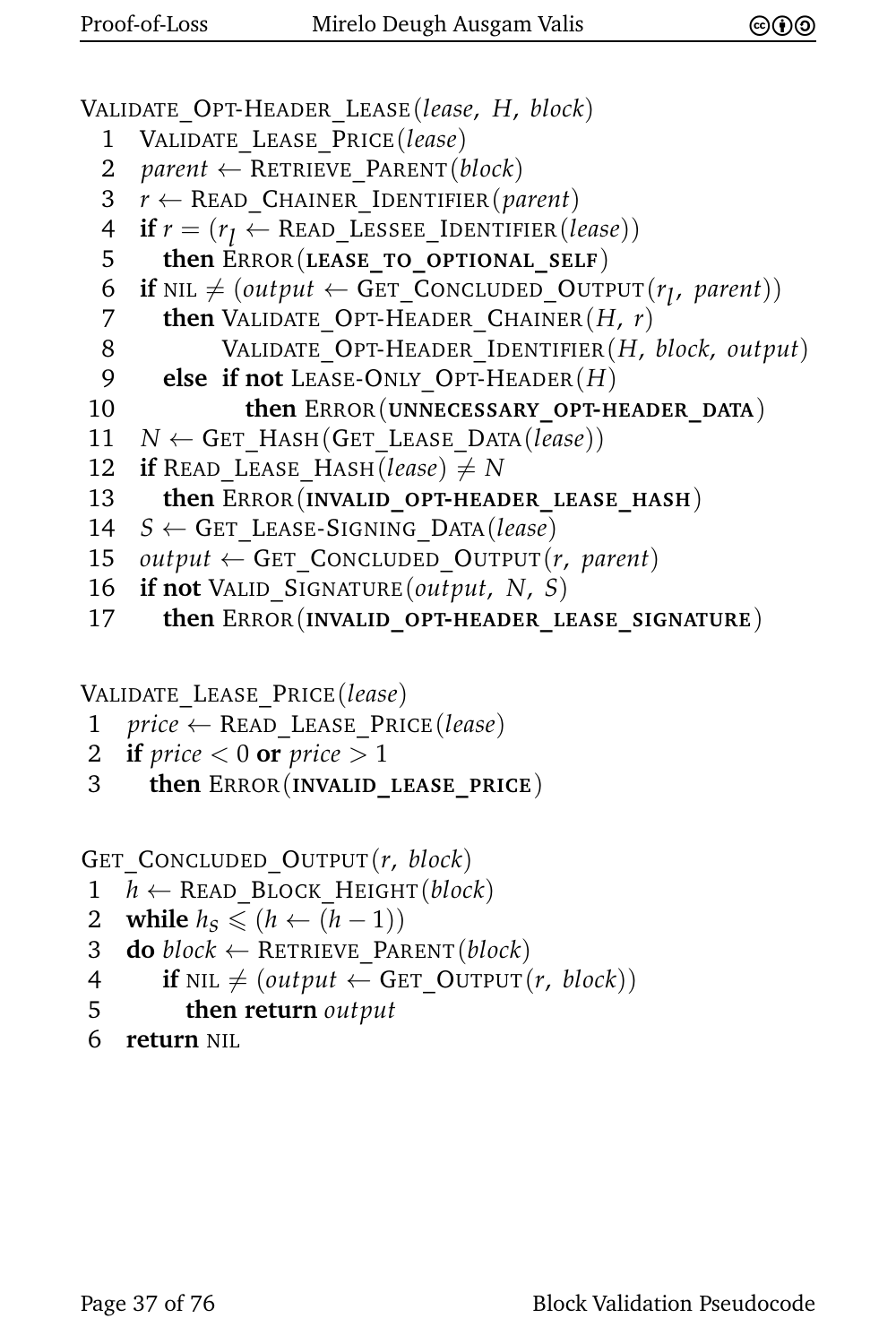```
GET_OUTPUT(r, block)
1 t \leftarrow GET TRANSACTION IDENTIFIER(r)2 if NIL \neq (transaction \leftarrow GET TRANSACTION(t, block))
3 then n \leftarrow GET_OUTPUT_INDEX(r)
4 i \leftarrow 05 for each output in transaction
6 do if n = (i \leftarrow (i + 1))7 then return output
8 return NIL
```
GET\_TRANSACTION(*t*, *block*)

- 1 **for each** *transaction* **in** *block*
- 2 **do if** GET IDENTIFIER(*transaction*) = *t*
- 3 **then return** *transaction*
- 4 **return** NIL

GET\_IDENTIFIER(*transaction*)

- 1 *N* ← READ\_HASH(*transaction*)
- 2  $time \leftarrow$  READ TIME(*transaction*)
- 3 **return** CREATE\_TRANSACTION\_IDENTIFIER(*N*, *time*)

VALIDATE\_OPT-HEADER\_CHAINER(*H*, *r*)

- 1 **if** READ BLOCK-CHAINER IDENTIFIER $(H) \neq r$
- 2 **then** ERROR(**INVALID\_OPT-HEADER\_CHAINER**)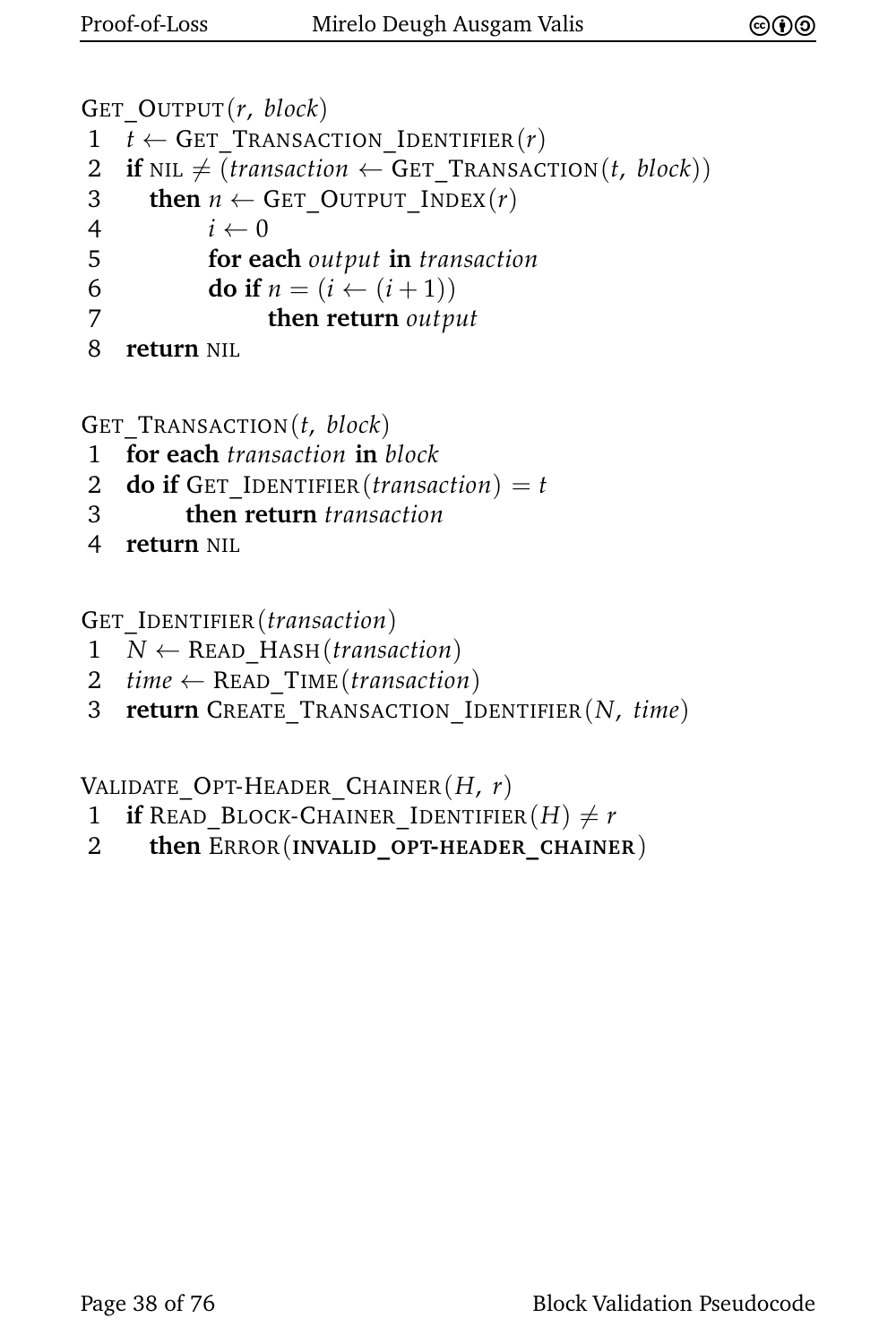VALIDATE\_OPT-HEADER\_IDENTIFIER(*H*, *block*, *output*)

- 1 *height*  $\leftarrow$  READ HEADER HEIGHT $(H)$
- 2 **if**  $height \neq (READ \ Block \ HeIGHT(block) 1)$
- 3 **then** ERROR(**INVALID\_OPT-HEADER\_HEIGHT**)
- $4$  *N* ← GET\_HASH(GET\_HEADER DATA $(H)$ )
- 5 **if** READ HEADER HASH $(H) \neq N$
- 6 **then** ERROR(**INVALID\_OPT-HEADER\_HASH**)
- 7 **if**  $N =$ READ\_PARENT\_HASH(*block*)
- 8 **then** ERROR(**INVALID\_OPTIONAL\_HEADER**)
- $9 \quad S \leftarrow$  GET\_HEADER-SIGNING\_DATA $(H)$
- 10 **if not** VALID\_SIGNATURE(*output*, *N*, *S*)
- 11 **then** ERROR(**INVALID\_OPT-HEADER\_SIGNATURE**)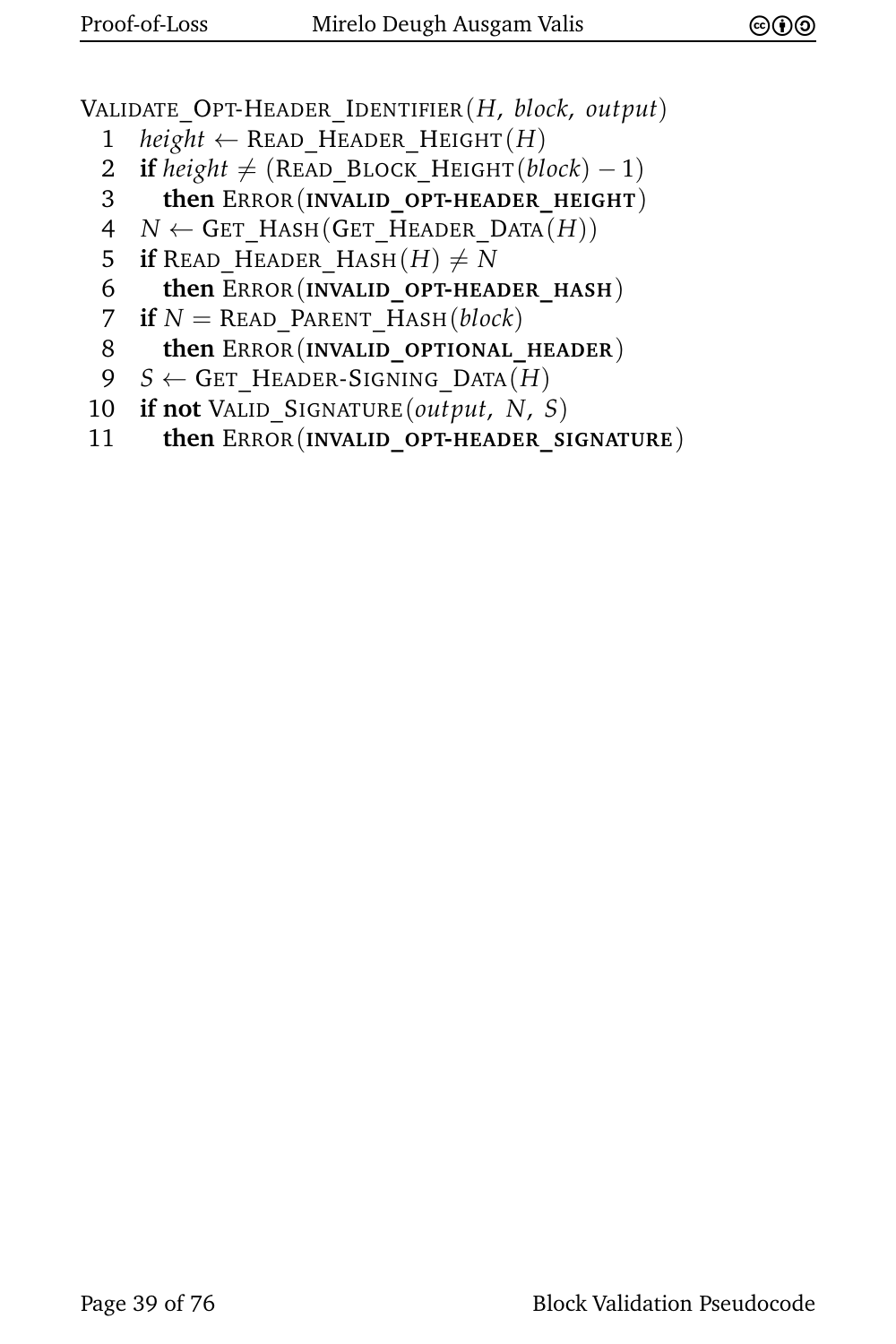```
VALIDATE_PROOF-OF-LOSS(block)
  1 h ← height ← READ_BLOCK_HEIGHT(block)
  2 r \leftarrow READ CHAINER IDENTIFIER(b \leftarrow block)
  3 descending \leftarrow {}
  4 chainer \leftarrow b_w \leftarrow X_b \leftarrow \text{NIL}5 b
       b_i \leftarrow 06 implicit balance \leftarrow false
  7 while chainer = NIL and h_S \leq (h \leftarrow (h-1))8 do if X_b \neq \text{NIL}9 then ADD_TO_LIST(descending, Xb
)
10 X_b \leftarrow GET_PARENT_IDENTIFIER(child \leftarrow b)<br>11 b \leftarrow RETRIEVE BLOCK(X_L)
 11 b \leftarrow RETRIEVE_BLOCK(X_b)
12 if GET INPUT(r, b) \neq NIL13 then ERROR(TRANSFERRED_CHAINER)
14 if READ_CHAINER_IDENTIFIER(b) = r and b<sub>w</sub> = NIL<br>15 then b<sub>w</sub> \leftarrow b
              then b_w \leftarrow b16 if not implicit_balance
 17 then b_i \leftarrow GET_IMPLICIT_BALANCE(r, b, child)
18 chainer \leftarrow GET OUTPUT(r, b)19 if chainer = NIL
20 then ERROR(NONEXISTENT_CHAINER)
21 if b_w = \text{NIL}<br>22 then b_{zw}then b_{\mathcal{U}} \leftarrow b23 b_e \leftarrow GET_EXPLICIT_BALANCE(chainer)
24 l_r \leftarrow GET_ROUTE_LOSS(r, b)<br>25 ascending \leftarrow REVERT LIST(de
       ascending \leftarrow REVERT_LIST(descending)
 26 VALIDATE_ROUTE(be, b
i
, lr, ascending)
27 W_r \leftarrow GET_REWARD(b_{\tau}, NIL, l_r, false)<br>28 d_{\tau}, \leftarrow (height – READ BLOCK HEIGHT(
28 d_w \leftarrow (height - READ_BLOCK_HEIGHT(b_w))<br>29 d_r \leftarrow (height - READ_BLOCK HEIGHT(b))d_r \leftarrow (height - READ_BLOCK_HEIGHT(b))30 x_r \leftarrow GET_MAX_HASH(W<sub>r</sub>, l<sub>r</sub>, d<sub>r</sub>, d<sub>w</sub>)<br>31 VALIDATE PROOF-OF-LOSS HASH(block,
```
31 VALIDATE\_PROOF-OF-LOSS\_HASH(*block*, *xr*)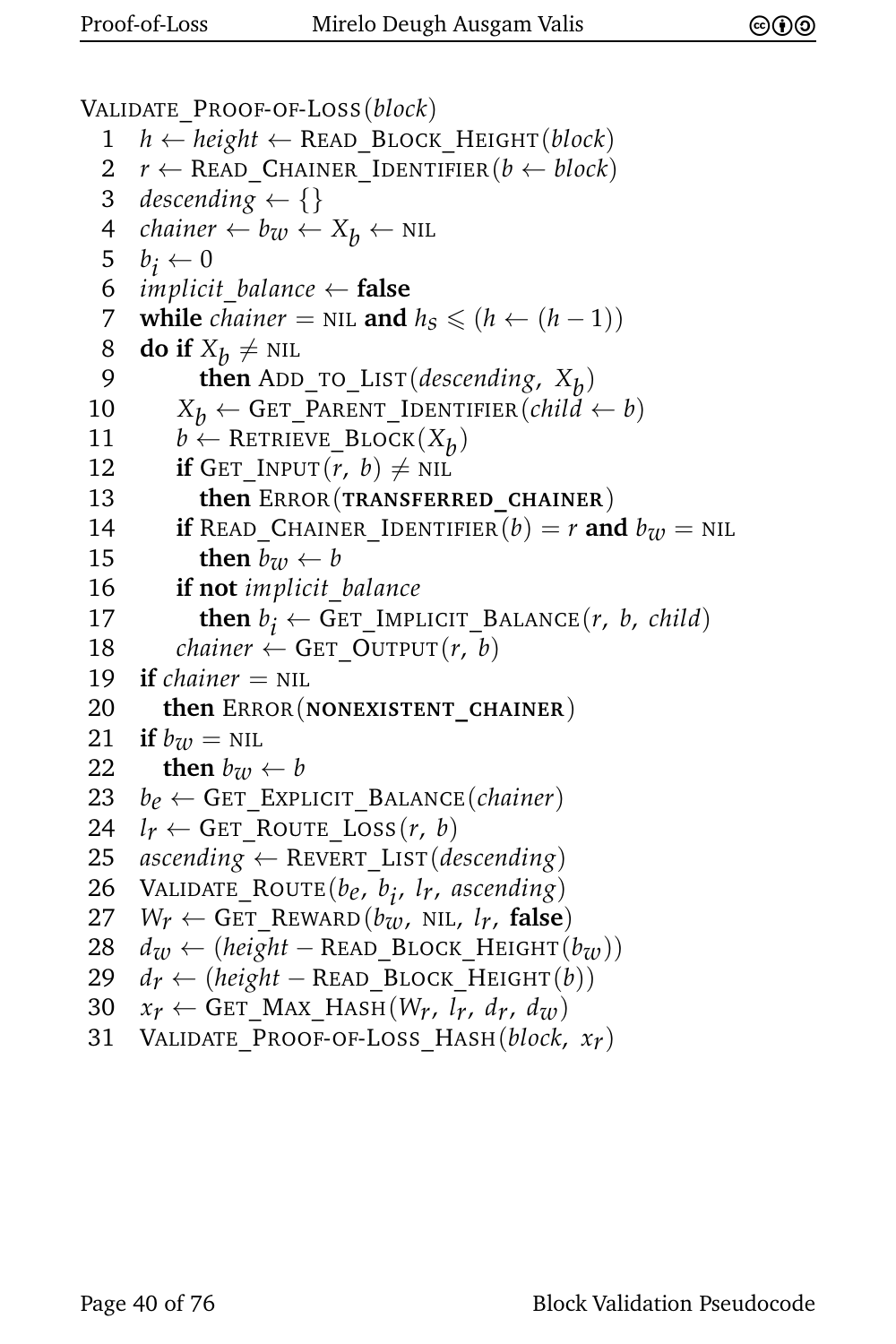```
GET_INPUT(r, block)
```
- 1 **for each** *transaction* **in** *block*
- 2 **do for each** *input* **in** *transaction*

```
3 do if GET_ROUTE_IDENTIFIER(input) = r
```
4 **then return** *input*

```
5 return NIL
```
GET ROUTE IDENTIFIER(*input*)

- $1 \quad N \leftarrow$  READ TRANSACTION HASH(*input*)
- 2 *time* ← READ\_TRANSACTION\_TIME(*input*)
- $3$  *t*  $\leftarrow$  CREATE\_TRANSACTION\_IDENTIFIER(*N*, *time*)
- 4 *n* ← READ\_OUTPUT\_INDEX(*input*)
- 5 **return** CREATE\_ROUTE\_IDENTIFIER(*t*, *n*)

GET\_IMPLICIT\_BALANCE(*r*, *block*, *child*)

- 1 *earnings* ← READ\_EARNINGS\_PER\_OUTPUT(*block*)
- $2 \rightharpoondown \rightharpoondown \rightharpoondown \rightharpoondown \rightharpoondown \rightharpoondown \rightharpoondown \rightharpoondown \rightharpoondown \rightharpoondown \rightharpoondown \rightharpoondown \rightharpoondown \rightharpoondown \rightharpoondown \rightharpoondown \rightharpoondown \rightharpoondown \rightharpoondown \rightharpoondown \rightharpoondown \rightharpoondown \rightharpoondown \rightharpoondown \rightharpoondown \rightharpoondown \rightharpoondown \rightharpoondown \rightharpoondown \rightharpoondown \rightharpoondown \r$
- 3 *r*  $r_1 \leftarrow$  GET PROXY LESSEE(*block*)
- 4 *seized* ← HAS\_TWO\_HEADERS(*child*)
- 5 **for each** *output*\_*quota* **in** *earnings*

```
6 do if r = (r_q \leftarrow \text{READ\_EARNING\_IDENTIFIER}(output\_quota))<br>7 then implicit balance \leftarrow true
```

```
8 if seized and (r_q = r_w \text{ or } r_q = r_l)
```
- 9 **then return** 0
- 10 **return** READ\_OUTPUT\_EARNINGS(*output*\_*quota*)

```
11 return 0
```

```
GET_PROXY_CHAINER(r, block)
1 r \leftarrow READ CHAINER IDENTIFIER(block)
2 return GET_LAST_PROXY(r, block)
```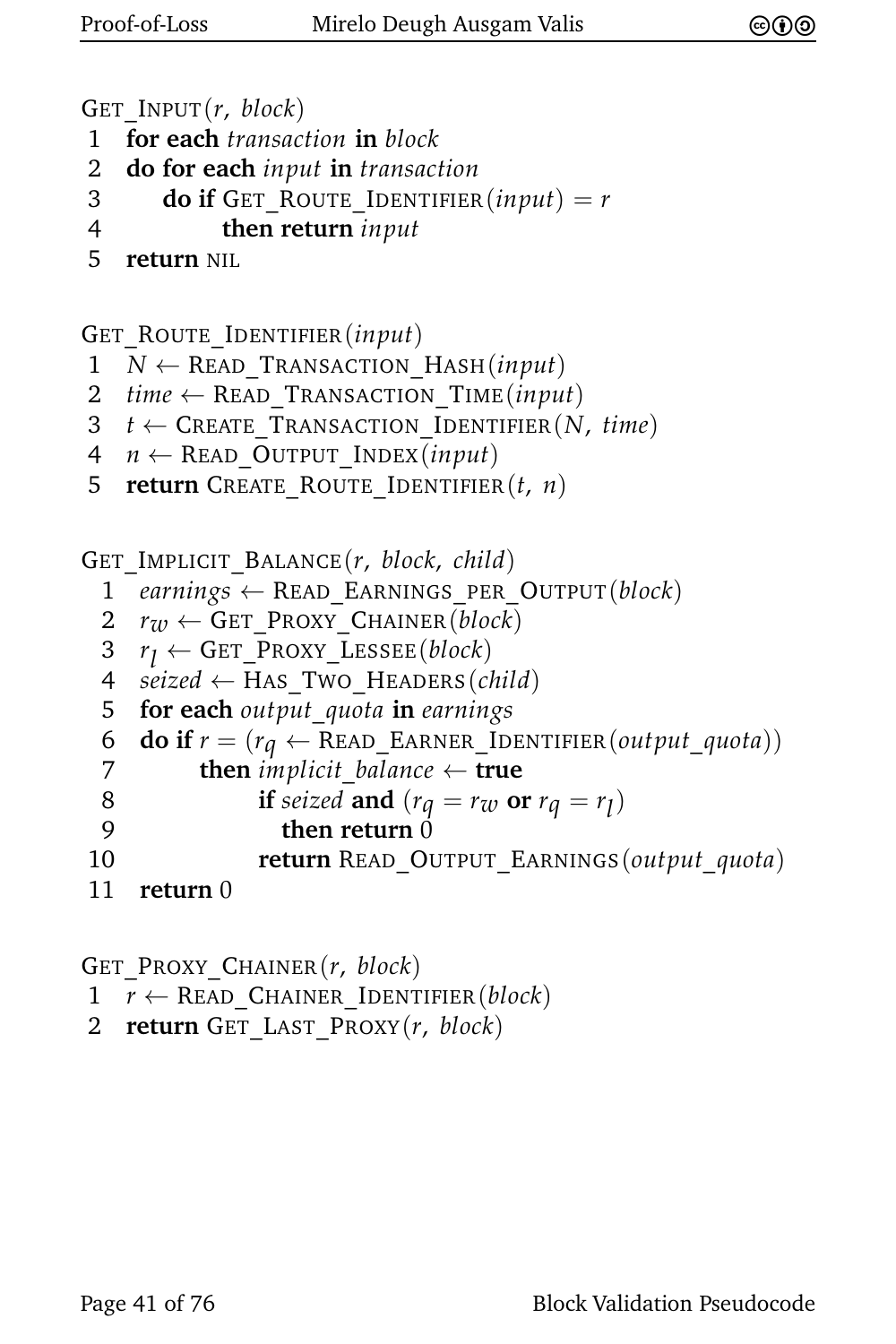```
GET_LAST_PROXY(r, block)
1 while NIL \neq (input \leftarrow GET INPUT(r, block))
2 do if NIL = (r \leftarrow GET PROXY IDENTIFIER(r, block))
3 then ERROR(MISSING_PROXY_ROUTE)
```

```
4 return r
```

```
GET_PROXY_IDENTIFIER(r, block)
```
- $1 p \leftarrow$  GET BLOCK PROXIES(*block*)
- 2 **return** READ\_PROXY\_IDENTIFIER(*p*, *r*)

```
GET_BLOCK_PROXIES(block)
```
- 1  $X_b \leftarrow$  GET\_BLOCK\_IDENTIFIER(*block*)<br>2 **if** NIL = ( $p \leftarrow$  RETRIEVE PROXY MAP
- 2 **if** NIL =  $(p \leftarrow$  RETRIEVE\_PROXY\_MAP $(X_b)$ )
- 3 **then**  $p \leftarrow$  CREATE\_PROXY\_MAP(*block*)
- 4 PERSIST\_PROXY\_MAP(*Xb* , *p*)
- 5 **return** *p*

```
CREATE_PROXY_MAP(block)
```
- $1 p \leftarrow$  CREATE\_EMPTY\_PROXY\_MAP()
- 2 **for each** *transaction* **in** *block*
- 3 **do for each** *input* **in** *transaction*
- 4 **do if**  $NIL \neq (n \leftarrow \text{READ\_PROXY-ROUTE\_INDEX}(input))$
- 5 **then** SET\_PROXY(*p*, *n*, *input*, *transaction*)
- 6 **return** *p*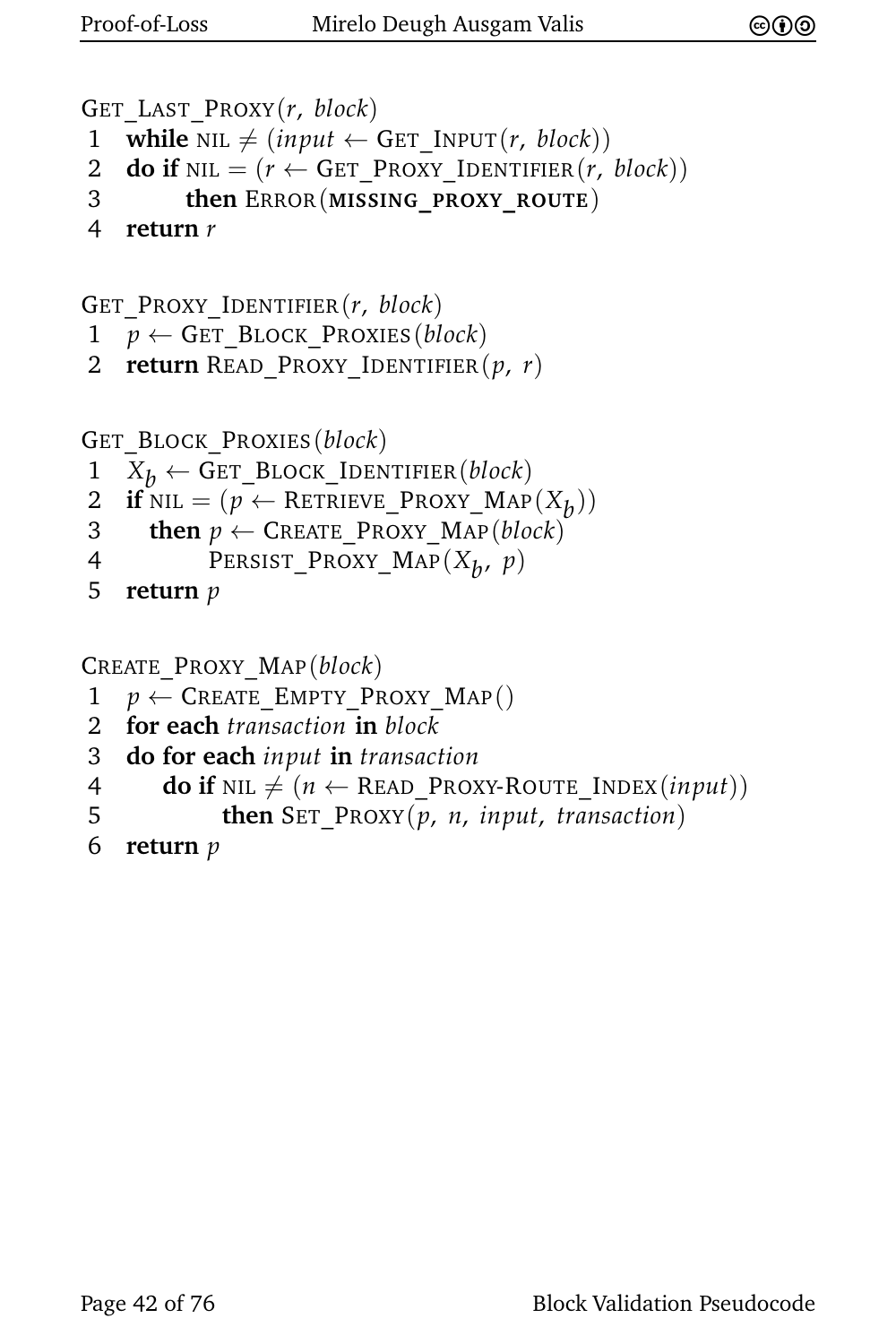```
SET_PROXY(p, n, input, transaction)
```

```
1 r \leftarrow GET ROUTE IDENTIFIER(input)
```

```
2 t \leftarrow GET_IDENTIFIER(transaction)
```

```
3 i \leftarrow 0
```

```
4 for each output in transaction
```

```
5 do if n = (i \leftarrow (i + 1))
```

```
6 then if READ EXPLICIT BALANCE(output) = 0
```

```
7 then ERROR(PROVABLY_UNSPENDABLE_PROXY)
```

```
8 r_p \leftarrow \text{CREATE\_ROUTE\_IDENTIFIER}(t, n)
```

```
9 WRITE_PROXY_IDENTIFIER(p, r, r<sub>p</sub>)<br>10 return
```

```
10 return
```

```
11 ERROR(NONEXISTENT_PROXY_ROUTE)
```

```
GET_PROXY_LESSEE(r, block)
```

```
1 if NIL \neq (lease \leftarrow READ LEASE(block))
```

```
2 then r \leftarrow READ_LESSEE_IDENTIFIER(lease)
```

```
3 return GET_LAST_PROXY(r, block)
```
4 **return** NIL

```
GET_EXPLICIT_BALANCE(output)
```

```
1 if 0 = (b_e \leftarrow \text{READ\_EXPLICIT\_BALANCE}(output))<br>2 then ERROR(PROVABLY UNSPENDABLE OUTPUT
```
- 2 **then** ERROR(**PROVABLY\_UNSPENDABLE\_OUTPUT**)
- 3 **return** *be*

GET\_ROUTE\_LOSS(*r*, *block*)

```
1 t \leftarrow GET TRANSACTION IDENTIFIER(r)
```

```
2 transaction \leftarrow GET TRANSACTION(t, block)
```

```
3 n \leftarrow GET_OUTPUT_INDEX(r)
```

```
4 return GET_LOSS(n, transaction)
```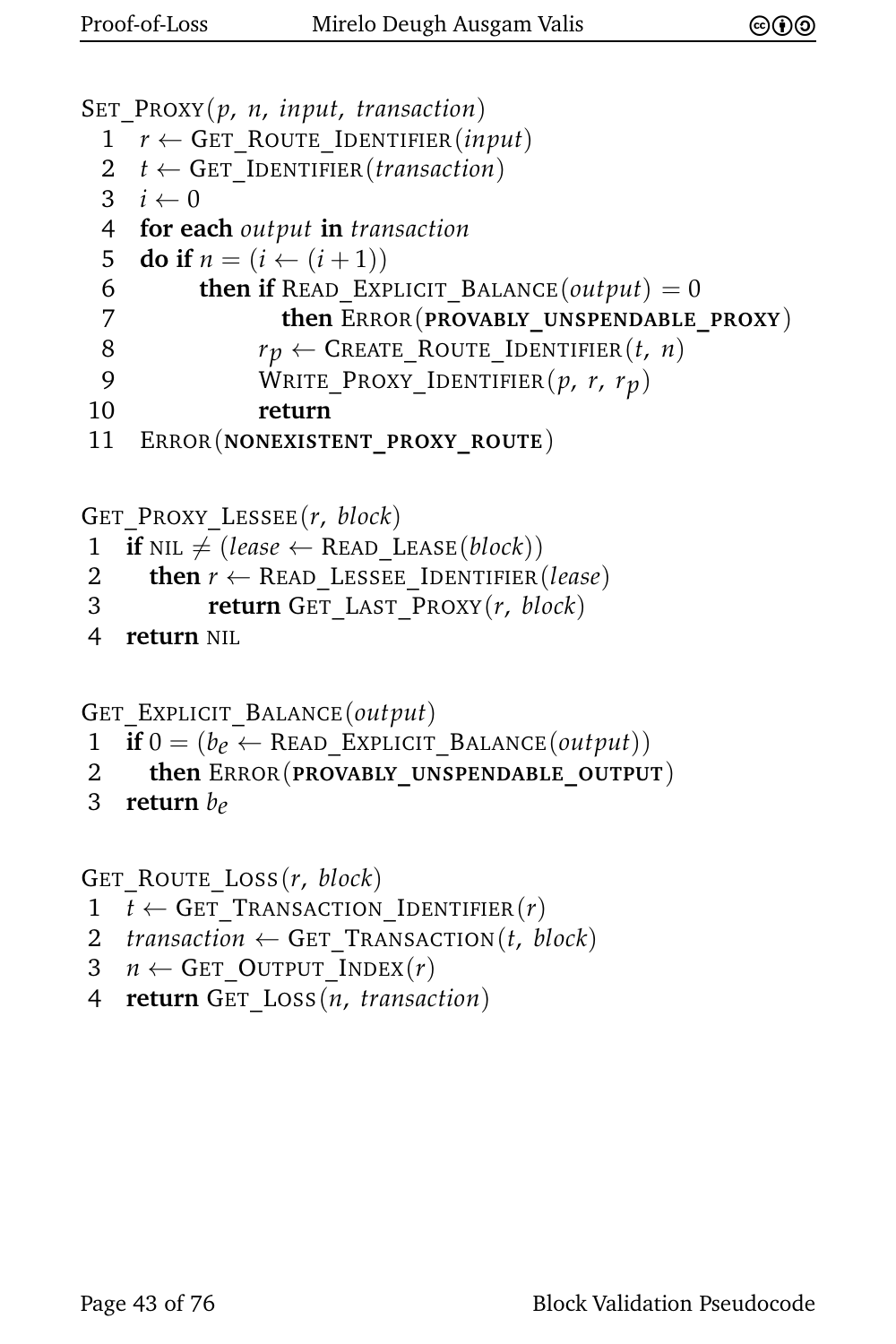```
GET_LOSS(n, transaction)
1 z_t \leftarrow GET_SIZE_IN_BYTES(transaction)<br>2 z_r \leftarrow Z_r \leftarrow i \leftarrow 0z_r \leftarrow Z_r \leftarrow i \leftarrow 03 for each output in transaction
4 do i ← (i + 1)5 if READ_EXPLICIT_BALANCE(output) > 0
6 then Z_r \leftarrow (Z_r + (z \leftarrow \text{GET\_SIZE\_IN\_BYTES}(output)))<br>7 if n = iif n = i8 then z_r \leftarrow z<br>9 return z_t \times (z_r \div Z_r)return z_t \times (z_r \div Z_r)VALIDATE_ROUTE(be, b
i
, lr, ascending)
 if GET_INACTIVITY_FEES(l_r, ascending) \geq (b_e + b_i)2 then ERROR(SPENT_OUTPUT)
GET_INACTIVITY_FEES(lr, ascending)
  1 losses \leftarrow F_t \leftarrow 02 bids \leftarrow \{\}3 for each Xb
in ascending
  \begin{array}{c} \textbf{4} \quad \textbf{do} \ block \leftarrow \text{REFRIEVE\_Block}(X_b) \end{array}5 L_c \leftarrow \text{READ\_CURRENT\_Loss}(block)<br>6 for each transaction in block
           6 for each transaction in block
  7 do losses \leftarrow (losses + GET SIZE IN BYTES(transaction))8 f_t \leftarrow \text{READ\_BID\_FEE\_PER\_BYTE}(transaction)9 ADD_TO_LIST(bids, f_t)
10 if losses \ge L_c11 then F_t \leftarrow (F_t + \text{GET\_MEDIAN}(bids))<br>12 losses \leftarrow 0losses \leftarrow 013 bids \leftarrow \{\}14 return F_f \times l_f
```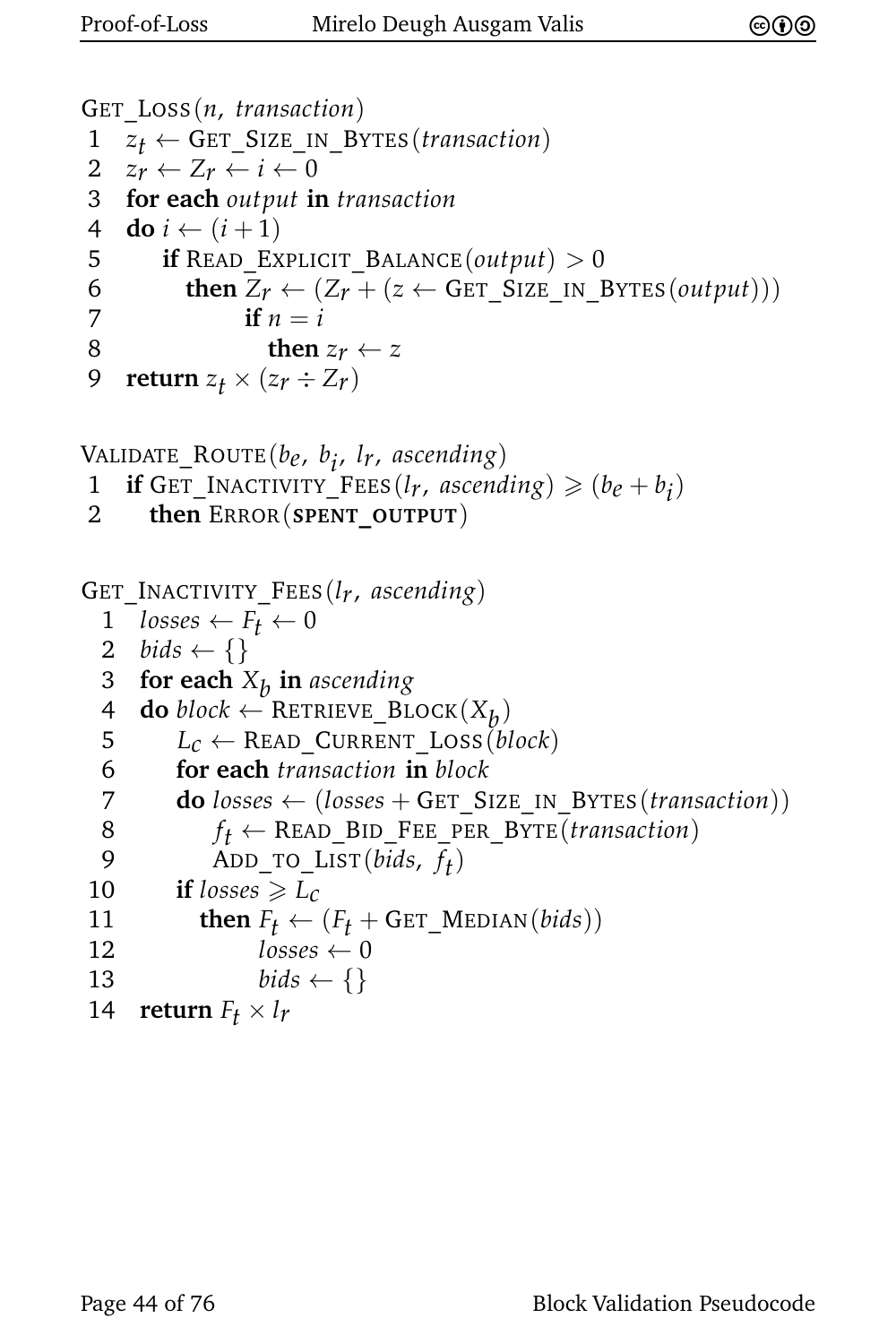```
GET_MEDIAN(list)
1 list \leftarrow ORDER LIST(list)
2 remainder \leftarrow ((length \leftarrow GET\_LENGTH(list)) \mod 2)3 start ← (TRIM_TO_INTEGER(length ÷ 2) + remainder)
4 start ← (LISTS FIRST INDEX + (start - 1))
5 if remainder = 16 then return READ_ELEMENT(list, start)
7 e_1 \leftarrow READ ELEMENT(list, start)
8 e_2 \leftarrow READ ELEMENT(list, start + 1)
9 return (e_1 + e_2) \div 2GET_REWARD(block, child, lr, seizing)
  1 if child \neq \text{NIL}2 then if HAS TWO HEADERS(child)
  3 then return 0
 4 if READ_BLOCK_HEIGHT(block) > h_s<br>5 then parent \leftarrow RETRIEVE PARENT(

  6 if seizing and HAS_TWO_HEADERS(block)
  7 then l \leftarrow GET CHAINER LOSS(parent)
  8 W<sub>r</sub> \leftarrow GET REWARD(parent, NIL, l, true)
  9 else W_r \leftarrow READ GIFT RIGHTS(parent)
10 else D ← RETRIEVE_DUMMY_BLOCK()
11 if seizing and HAS_TWO_HEADERS(block)
12 then W_r \leftarrow \text{READ} DUMMY REWARD(D)<br>13 else W_r \leftarrow \text{READ} DUMMY GIFT RIGHT.
               else W_r \leftarrow READ DUMMY GIFT RIGHTS(D)
14 for each transaction in block
15 do W_r \leftarrow (W_r + \text{GET\_SIZE\_IN\_ByrES}(transaction))<br>16 return W_r + l_r
```

```
return W_r + l_r
```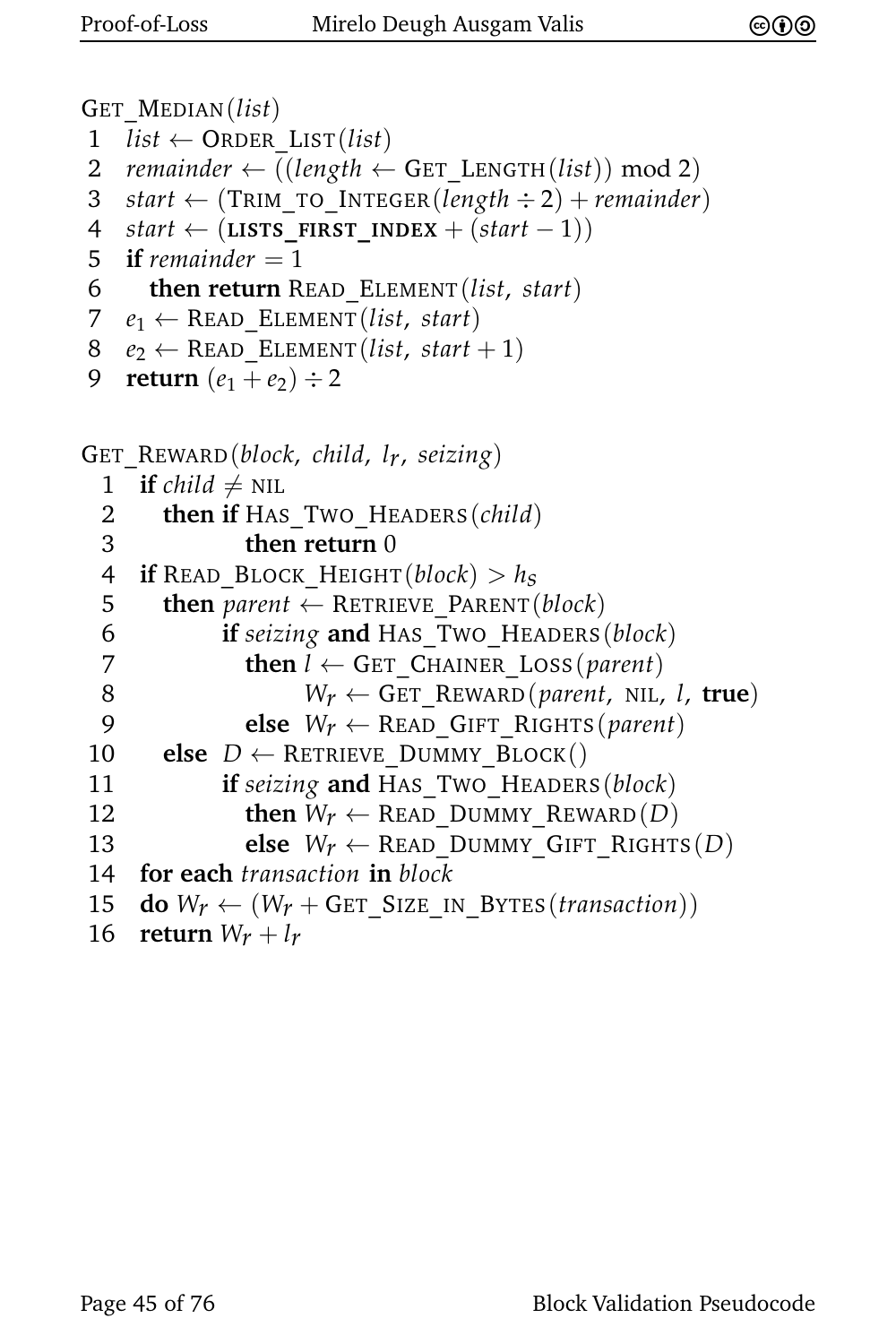```
GET_CHAINER_LOSS(block)
  1 r \leftarrow READ CHAINER IDENTIFIER(block)
  2 t \leftarrow GET TRANSACTION IDENTIFIER(r)3 h ← READ_BLOCK_HEIGHT(b ← block)
  4 transaction \leftarrow NIL
  5 while transaction = NIL and h_S \leq (h \leftarrow (h-1))<br>6 do b ← RETRIEVE PARENT(b)
     \mathbf{do}\;b \leftarrow RETRIEVE PARENT(b)7 transaction \leftarrow GET_TRANSACTION(t, b)
  8 if transaction \neq NIL
  9 then loss\_height \leftarrow READ_BLOCK_HEIGHT(b)
10 n \leftarrow GET OUTPUT INDEX(r)11 return GET_LOSS(n, transaction)
12 D \leftarrow RETRIEVE DUMMY BLOCK()
13 X_b \leftarrow GET_BLOCK_IDENTIFIER(block)<br>14 if NIL = (l_r \leftarrow READ CHAINER LOSS(
 14 if NIL = (l_r \leftarrow \text{READ\_CHAINER\_Loss}(D, X_b))15 then ERROR(MISSING_CHAINER_LOSS)
 16 if NIL = (loss\_height \leftarrow READ_loss\_HEIGHT(D, X_b))17 then ERROR(MISSING_CHAINER-LOSS_HEIGHT)
18 return lr
```

```
GET MAX HASH(W_r, l_r, d_r, d_w)1 if W_r < (W_s \leftarrow (d_w \times l_r))<br>
2 then W_s \leftarrow W_r2 then W_s \leftarrow W_r<br>3 m_1 \leftarrow ((l_r \div W_r))3 m<sub>1</sub> ← ((l_r \div W_r) + ((1 - (l_r \div W_r)) \times (W_s \div W_r)))<br>4 m<sub>2</sub> ← (((W_s \div l_r) + 1) \div dr)4 m_2 \leftarrow (((W_S \div l_T) + 1) \div d_T)<br>5 return x_o \times l_T \times m_1 \times m_2return x_g \times l_r \times m_1 \times m_2
```
VALIDATE\_PROOF-OF-LOSS\_HASH(*block*, *xr*)

- 1 VALIDATE\_PROOF-OF-LOSS\_CONTEXT(*block*)
- 2  $N \leftarrow$  GET HASH(GET PROOF-OF-LOSS DATA(*block*))
- 3 **if** READ\_PROOF-OF-LOSS\_HASH( $block$ )  $\neq$  *N*
- 4 **then** ERROR(**INVALID\_PROOF-OF-LOSS\_HASH**)

```
5 if N > x_r
```
6 **then** ERROR(**LOW\_PROOF-OF-LOSS\_DIFFICULTY**)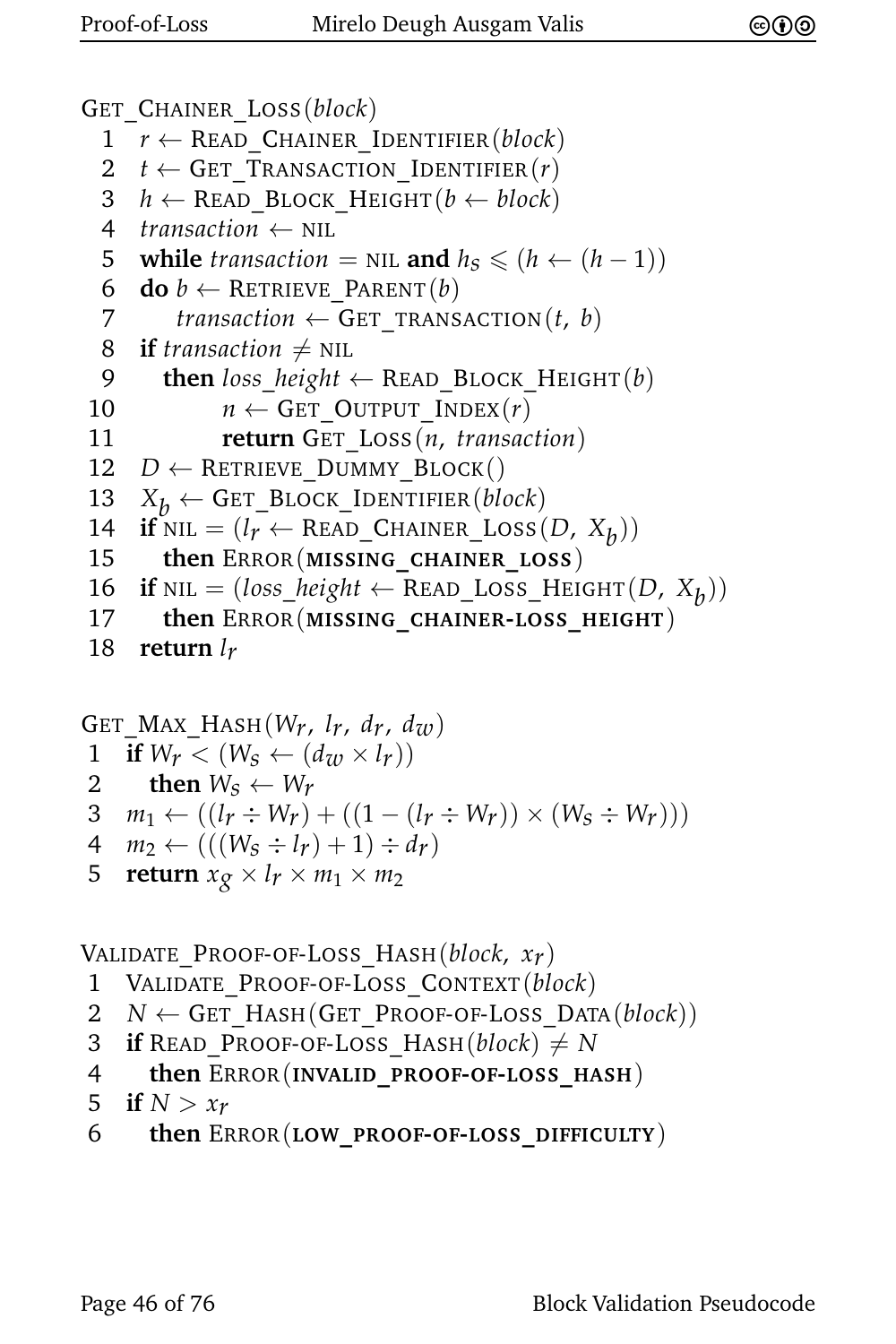VALIDATE\_PROOF-OF-LOSS\_CONTEXT(*block*)

- 1 *h* ← *height* ← READ\_BLOCK\_HEIGHT(*b* ← *block*)
- 2 while  $h_w \leq (h \leftarrow (h-1))$ <br>3 do  $b \leftarrow$  RETRIEVE PARENT
- $\mathbf{do}\;b \leftarrow$  RETRIEVE PARENT $(b)$
- 4  $l_r \leftarrow$  GET CHAINER LOSS(*b*)
- 5  $d_r \leftarrow (height loss \ height)$
- 6  $r \leftarrow$  READ CHAINER IDENTIFIER(*b*)
- 7  $r_{\text{7D}} \leftarrow \text{NIL}$
- $8 \quad b \leftarrow block$

```
9 while r_w \neq r
```
- 10 **do**  $b \leftarrow$  RETRIEVE PARENT(*b*)
- 11  $r_w \leftarrow \text{READ\_CHAPTER\_IDENTIFIER}(b)$ <br>12  $W_r \leftarrow \text{GET } \text{REWARD}(b, \text{ NIL}, l_r, \text{false})$
- $W_r \leftarrow$  GET\_REWARD(*b*, NIL, *l<sub>r</sub>*, **false**)
- 13 *dw* ← (*height* − READ\_BLOCK\_HEIGHT(*b*))
- 14  $x_c \leftarrow \text{GET\_MAX\_Hash}(W_r, l_r, d_r, d_w)$ <br>15 **if** READ PROOF-OF-LOSS CONTEXT(*bloc*
- **if** READ\_PROOF-OF-LOSS\_CONTEXT(*block*)  $\neq x_c$
- 16 **then** ERROR(**INVALID\_PROOF-OF-LOSS\_CONTEXT**)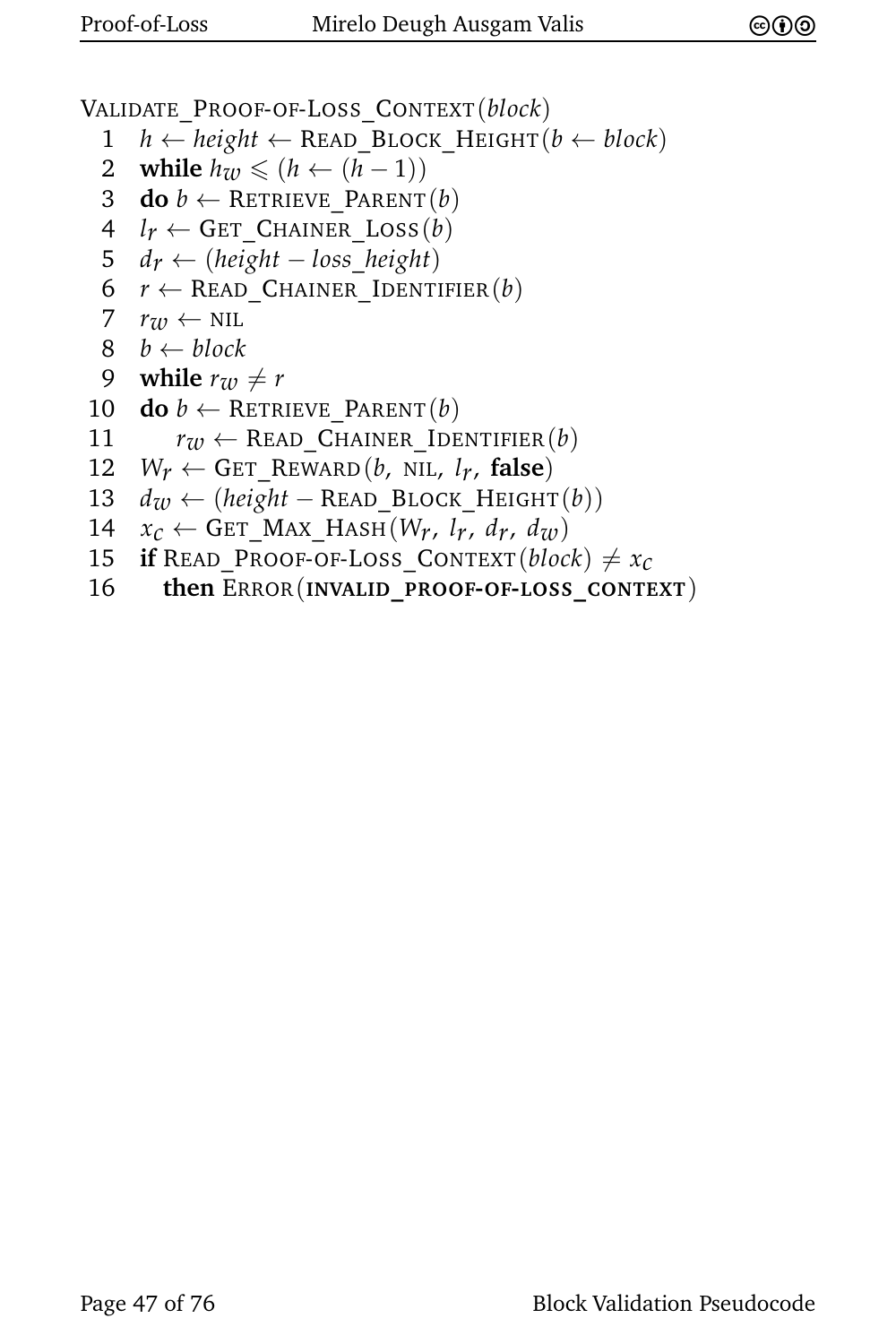```
VALIDATE_LEASE(block)
  1 if (lessee \leftarrow NIL) = (lease \leftarrow READ LEASE(block))
  2 then return
  3 VALIDATE_LEASE_PRICE(lease)
  4 r ← READ_LESSEE_IDENTIFIER(lease)
  5 if r = READ CHAINER IDENTIFIER(block)
  6 then ERROR(LEASE_TO_SELF)
  7 h ← READ_BLOCK_HEIGHT(block)
  8 descending \leftarrow {}
  9 X_h \leftarrow \text{NIL}10 b_i \leftarrow 011 implicit balance \leftarrow false
12 while lesse = \text{NIL} and h_s \leq (h \leftarrow (h-1))<br>13 do if X_h \neq \text{NIL}13 do if X_b \neq \text{NIL}14 then ADD_TO_LIST(descending, X<sub>b</sub>)
15 X_b \leftarrow GET_PARENT_IDENTIFIER(child \leftarrow block)<br>16 block \leftarrow RETRIEVE BLOCK(X_b)
 16 block ← RETRIEVE_BLOCK(X_b)17 if GET_INPUT(r, block) \neq NIL
18 then ERROR(TRANSFERRED_LESSEE)
19 if not implicit_balance
 20 then b_i \leftarrow GET_IMPLICIT_BALANCE(r, block, child)
21 lessee \leftarrow GET_OUTPUT(r, block)
22 if lessee = NIL
23 then ERROR(NONEXISTENT_LESSEE)
24 b<sub>e</sub> ← GET_EXPLICIT_BALANCE(lessee)<br>25 l<sub>r</sub> ← GET ROUTE LOSS(r, block)
      l_r \leftarrow GET_ROUTE_LOSS(r, block)
26 ascending \leftarrow REVERT LIST(descending)
 27 VALIDATE_ROUTE(be, b<sub>i</sub>, l<sub>r</sub>, ascending)
28 N \leftarrow GET HASH(GET LEASE DATA(lease))
29 if READ_LEASE_HASH(lease) \neq N
30 then ERROR(INVALID_LEASE_HASH)
31 S ← GET_LEASE-SIGNING_DATA(lease)
32 if not VALID_SIGNATURE(chainer, N, S)
```
33 **then** ERROR(**INVALID\_LEASE\_SIGNATURE**)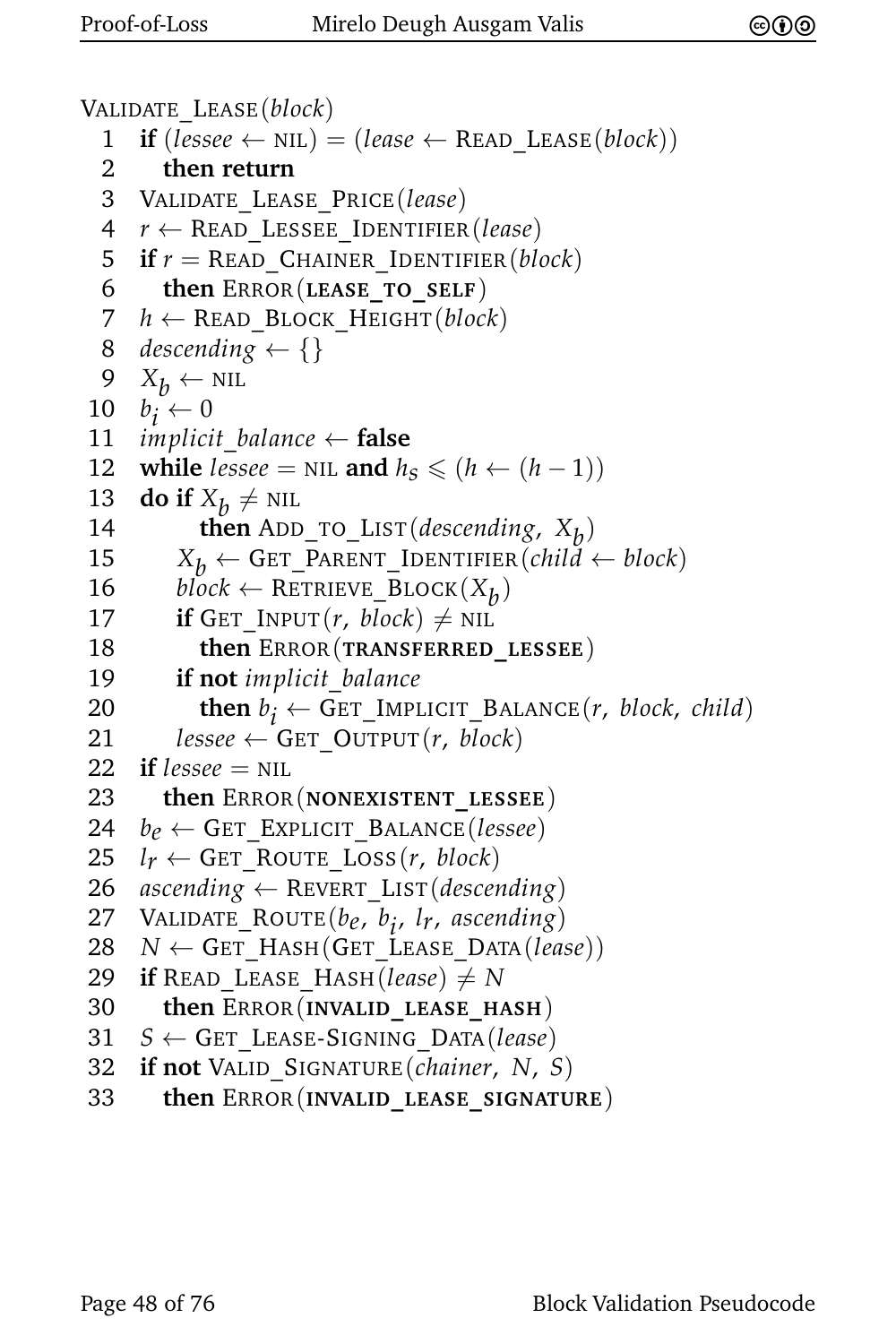```
VALIDATE_BLOCK_SIGNATURE(block)
```
- 1 **if**  $NIL = (output \leftarrow lessee)$
- 2 **then** *output*  $\leftarrow$  *chainer*
- 3  $H \leftarrow$  READ HEADER(*block*)
- $4$  *N* ← GET HASH(GET HEADER DATA $(H)$ )
- 5 **if** READ HEADER HASH $(H) \neq N$
- 6 **then** ERROR(**INVALID\_BLOCK\_HASH**)
- 7  $S \leftarrow$  GET\_HEADER-SIGNING\_DATA $(H)$
- 8 **if not** VALID\_SIGNATURE(*output*, *N*, *S*)
- 9 **then** ERROR(**INVALID\_BLOCK\_SIGNATURE**)

```
VALIDATE_BLOCK_TRANSACTIONS(block)
```
- 1  $Z_t \leftarrow loss\_decrease \leftarrow F_b \leftarrow F_i \leftarrow 0$ <br>2 FORGET ROUTE EARNINGS()
- 2 FORGET\_ROUTE\_EARNINGS()
- 3 *inputs*  $\left\{\right\}$
- 4 *input\_depths*  $\leftarrow$  {}
- 5 *concluding*\_losses  $\leftarrow \{\}$
- 6 *transaction\_hashes*  $\leftarrow$  {}
- 7 *collectors*  $\leftarrow$  {}
- 8 **for each** *transaction* **in** *block*
- 9 **do** VALIDATE\_TRANSACTION(*transaction*, *block*)
- 10 *N* ← GET\_HASH-TREE\_ROOT(*transaction*\_*hashes*)
- 11 **if** READ TRANSACTIONS HASH-TREE ROOT(*block*)  $\neq$  *N*
- 12 **then** ERROR(**INVALID\_TRANSACTIONS\_HASH-TREE\_ROOT**)
- 13 *parent*  $\leftarrow$  RETRIEVE PARENT(*block*)
- 14  $L_c \leftarrow$  READ\_CURRENT\_LOSS(*parent*)
- 15 **if** READ\_CURRENT\_LOSS(*block*)  $\neq (L_c + (Z_t loss\_decrease))$ <br>16 **then** ERROR(INVALID CURRENT LOSS)
- 16 **then** ERROR(**INVALID\_CURRENT\_LOSS**)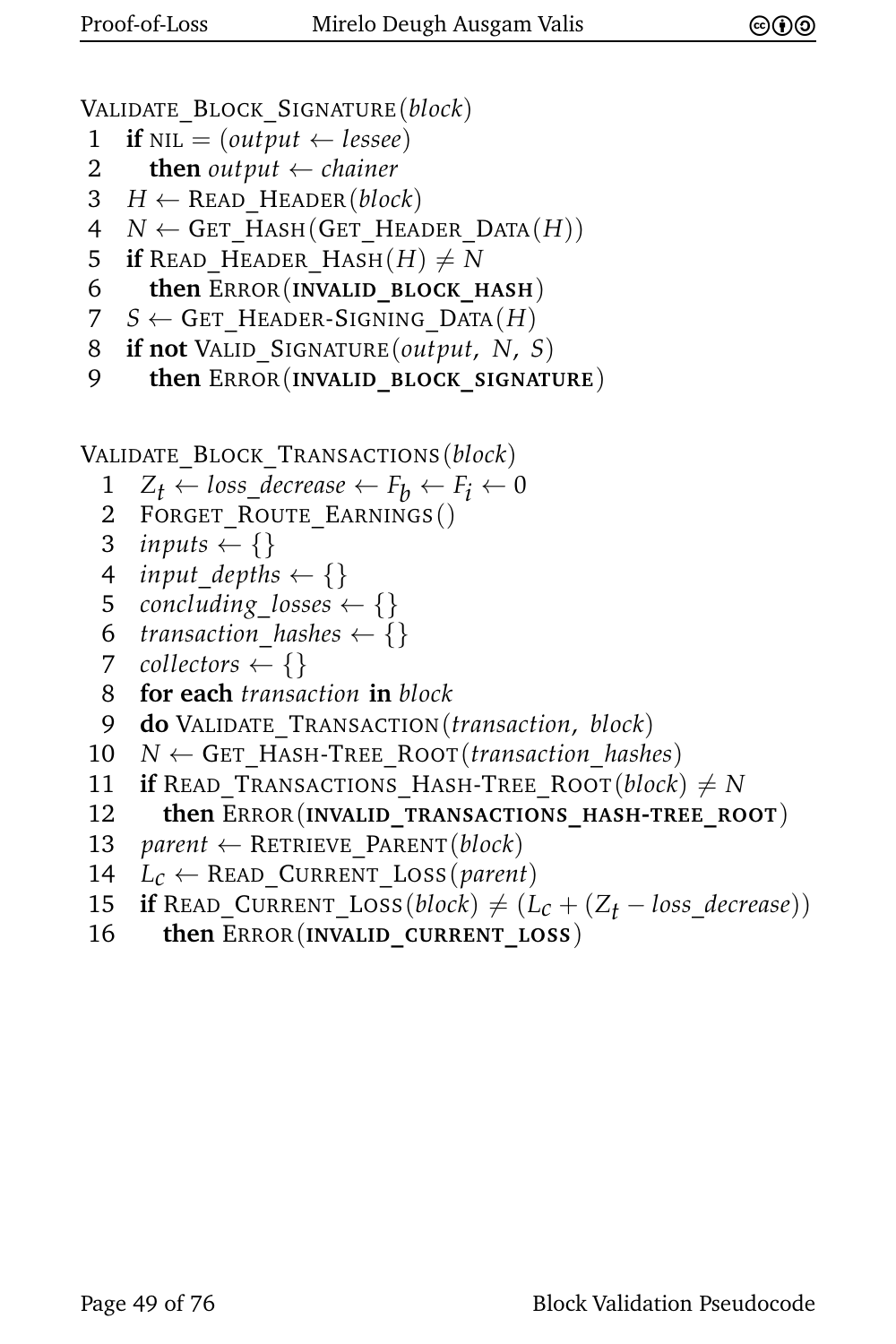VALIDATE\_TRANSACTION(*transaction*, *block*) 1 VALIDATE\_TRANSACTION\_FORMAT(*transaction*) 2 VALIDATE\_TRANSACTION\_IDENTIFIER(*transaction*, *block*)  $B_t \leftarrow B_e \leftarrow B_i \leftarrow F_r \leftarrow 0$ <br>4 **for each** output **in** transa **for each** *output* **in** *transaction* **do**  $B_t \leftarrow (B_t + \text{GET\_OUTPUT\_BALANCE}(output))$ <br>6 SET PROXY BALANCES (*transaction*, *block*) 6 SET\_PROXY\_BALANCES(*transaction*, *block*) *height* ← READ\_BLOCK\_HEIGHT(*block*) **for each** *input* **in** *transaction* **do**  $b \leftarrow block$  $r \leftarrow$  GET\_ROUTE\_IDENTIFIER(*input*) *descending*  $\leftarrow$  {}  $X_b \leftarrow \text{NIL}$ <br>13 **while** NIL  $\textbf{while} \text{ NIL} = (output \leftarrow \text{GET\_OUTPUT}(r, b))$ **do if**  $X_b \neq \text{NIL}$ **then** ADD\_TO\_LIST(*descending*,  $X_b$ )  $X_b \leftarrow$  GET\_PARENT\_IDENTIFIER(*b*)<br>17  $b \leftarrow$  RETRIEVE BLOCK( $X_b$ )  $b \leftarrow$  RETRIEVE\_BLOCK(*X<sub>b</sub>*)  $B_e \leftarrow (B_e + (b_e \leftarrow \text{GET} \text{ EXPLICIT} \text{ BALANCE}(output)))$  $B_i \leftarrow (B_i + (b_i \leftarrow \text{GET\_PROXY\_BALANCE}(r, b)))$  $l_r \leftarrow$  GET\_ROUTE\_LOSS(*r*, *b*)<br>21 *ascending*  $\leftarrow$  REVERT LIST(*de ascending* ← REVERT\_LIST(*descending*)  $F_r \leftarrow (F_r + (f_r \leftarrow \text{GET\_INACTIVITY\_FEEs}(l_r, ascending)))$ <br>23 VALIDATE INPUT(*input*, *b<sub>e</sub>*, *b<sub>i</sub>*, *fr*, *output*, *transaction*) 23 VALIDATE\_INPUT(*input*, *be*, *b i* , *fr*, *output*, *transaction*) *loss\_decrease*  $\leftarrow$  (*loss\_decrease* + *l<sub>r</sub>*)<br>25 **if** 0 < (*d<sub>r</sub>*  $\leftarrow$  (*height* – READ BLOCE **if**  $0 < (d_r \leftarrow (height - READ_BLOCK_HEIGHT(b)))$ <br>26 **then** ADD TO LIST(*input depths. dv*) **then** ADD\_TO\_LIST(*input\_depths*,  $d_r$ ) 27 VALIDATE\_BID(*transaction*, *Bt* , *Be*, *Bi* , *Fr*)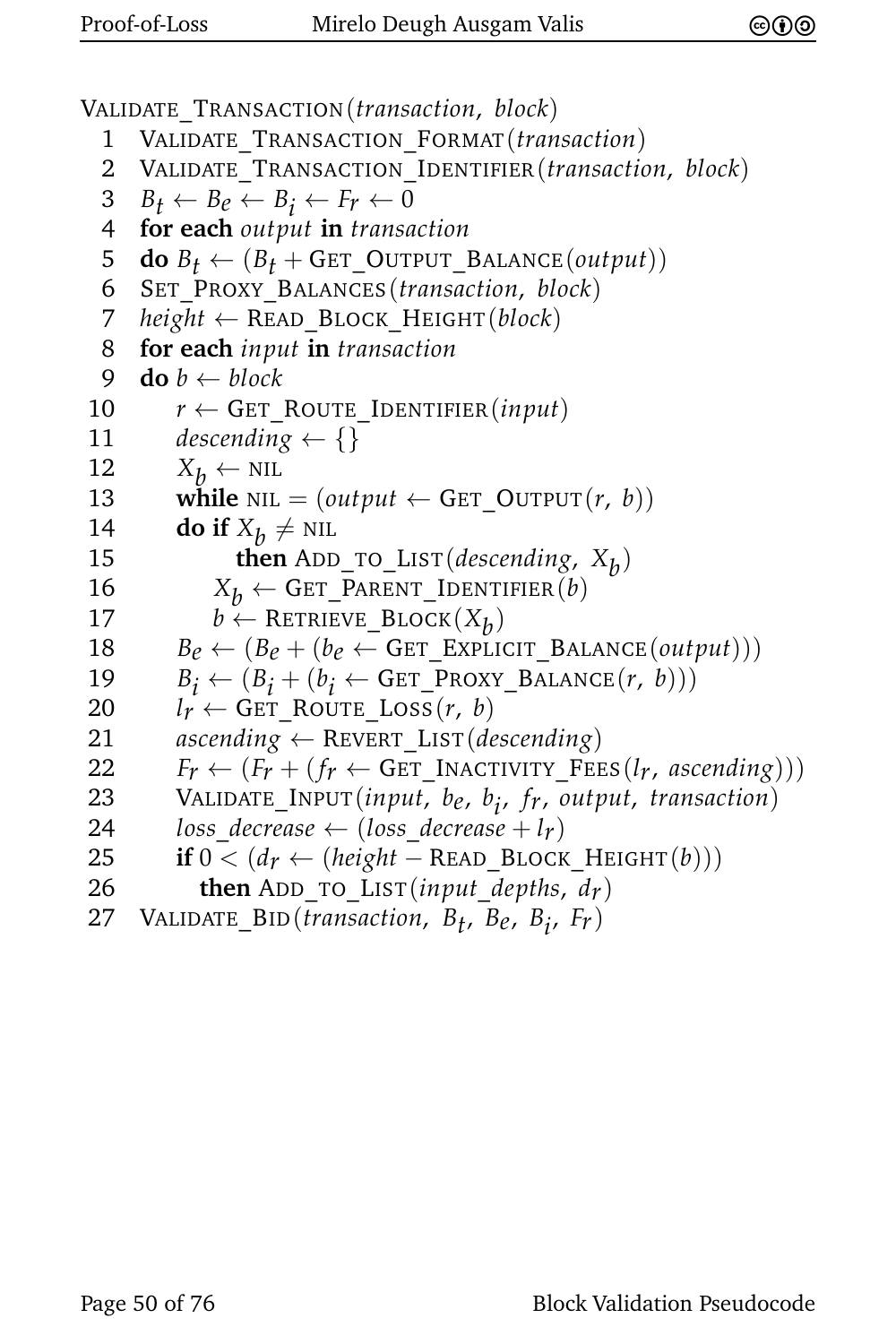VALIDATE\_TRANSACTION\_IDENTIFIER(*transaction*, *block*) *N* ← GET\_HASH(GET\_TRANSACTION\_DATA(*transaction*)) **if** READ HASH(*transaction*)  $\neq$  *N*  **then** ERROR(**INVALID\_TRANSACTION\_HASH**) **if** EXISTS\_IN\_LIST(*transaction*\_*hashes*, *N*) **then** ERROR(**DUPLICATE\_TRANSACTION\_HASH**) 6 ADD\_TO\_LIST(*transaction*\_*hashes*, *N*) *time* ← READ\_TIME(*transaction*) **if** *time* > READ\_BLOCK\_TIME(*block*) **then** ERROR(**LATE\_TRANSACTION**) **for each** *input* **in** *transaction* **do if** *time* < READ\_TRANSACTION\_TIME(*input*) **then** ERROR(**EARLY\_TRANSACTION**)  $t \leftarrow$  CREATE TRANSACTION IDENTIFIER(*N*, *time*)  $h \leftarrow \text{READ\_Block\_HEIGHT}(block)$ <br>15 **while**  $h_s \leq (h \leftarrow (h-1))$ **while**  $h_S \leq (h \leftarrow (h-1))$ **do**  $block \leftarrow$  RETRIEVE PARENT(*block*) **if** *time* > READ\_BLOCK\_TIME(*block*) **then return if** GET TRANSACTION(*t*, *block*)  $\neq$  NIL **then** ERROR(**DUPLICATE\_TRANSACTION**) GET\_OUTPUT\_BALANCE(*output*)

```
1 if 0 > (b_e \leftarrow \text{READ\_EXPLICIT\_BALANCE}(output))<br>2 then ERROR(NEGATIVE OUTPUT BALANCE)
       2 then ERROR(NEGATIVE_OUTPUT_BALANCE)
3 if PROVABLY_UNSPENDABLE(output)
4 then if b_e > 0<br>5 then E
```

```
5 then ERROR(ILLEGAL_MONEY_DESTRUCTION)
```

```
6 else if b_e = 0<br>7 then E
```

```
7 then ERROR(NULL_SPENDABLE_BALANCE)
```

```
8 return be
```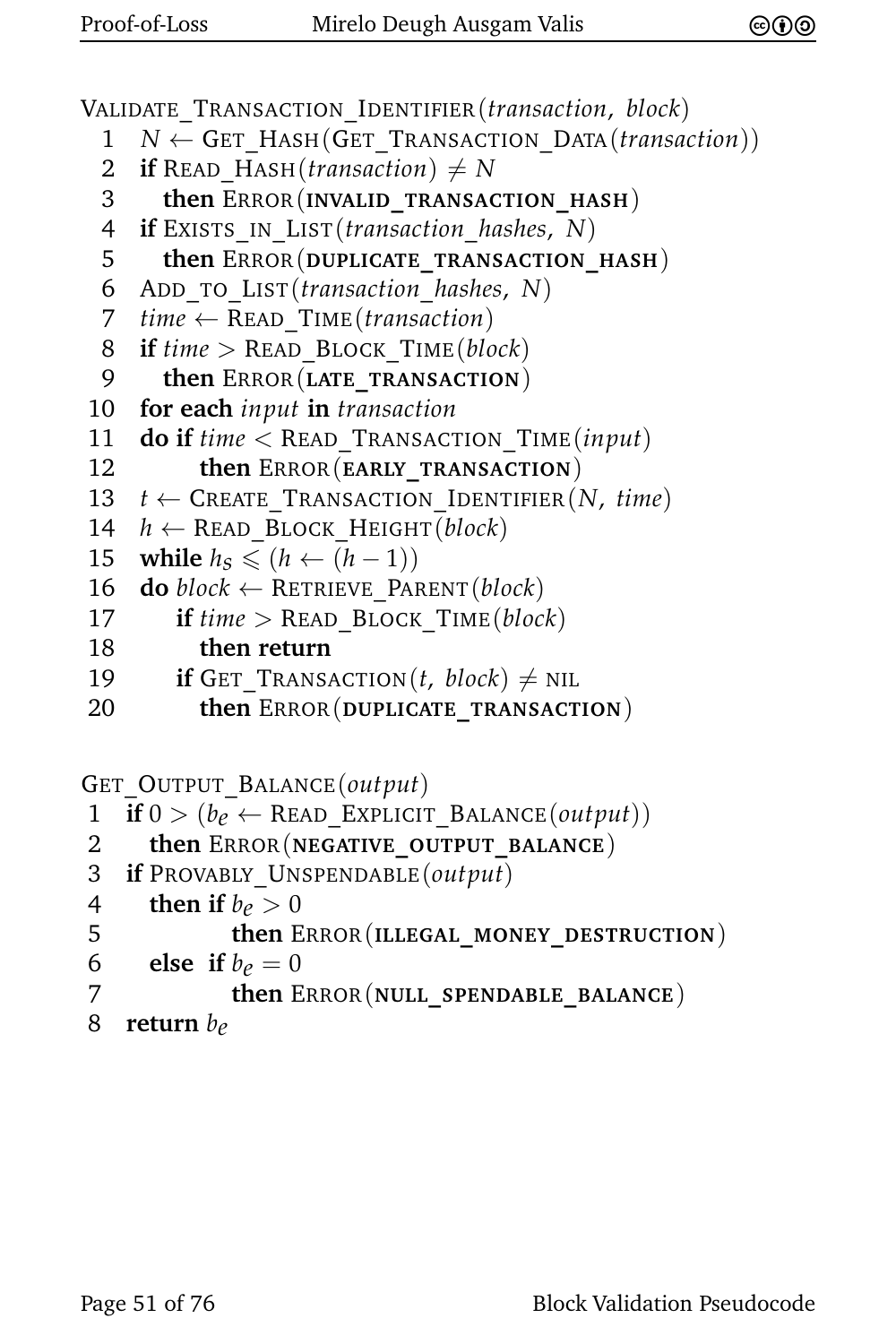```
SET_PROXY_BALANCES(transaction, block)
1 for each input in transaction
2 do r \leftarrow GET ROUTE IDENTIFIER(input)
3 if 0 < (b_i \leftarrow GET_ROUTE_BALANCE(r, block))
4 then SET_BALANCES(input, b
i
, block)
GET_ROUTE_BALANCE(r, block)
  1 hp ← ((h ← READ_BLOCK_HEIGHT(block)) − 1)
 2 b
     b_i \leftarrow b_S \leftarrow 03 implicit balance \leftarrow false
  4 while NIL = (output \leftarrow GET OUTPUT(r, block))
 5 do if h_S > (h \leftarrow (h-1))<br>6 then ERROR(NONEX
           6 then ERROR(NONEXISTENT_OUTPUT)
  7 block \leftarrow RETRIEVE PARENT(child \leftarrow block)
  8 if GET_INPUT(r, block) \neq NIL
  9 then ERROR(TRANSFERRED_OUTPUT)
10 if h = h_p11 then b_S \leftarrow GET_SEIZED_BALANCE(r, block, child)
12 if not implicit_balance
13 then b_i \leftarrow GET_IMPLICIT_BALANCE(r, block, child)
```

```
14 return b_i + b_s
```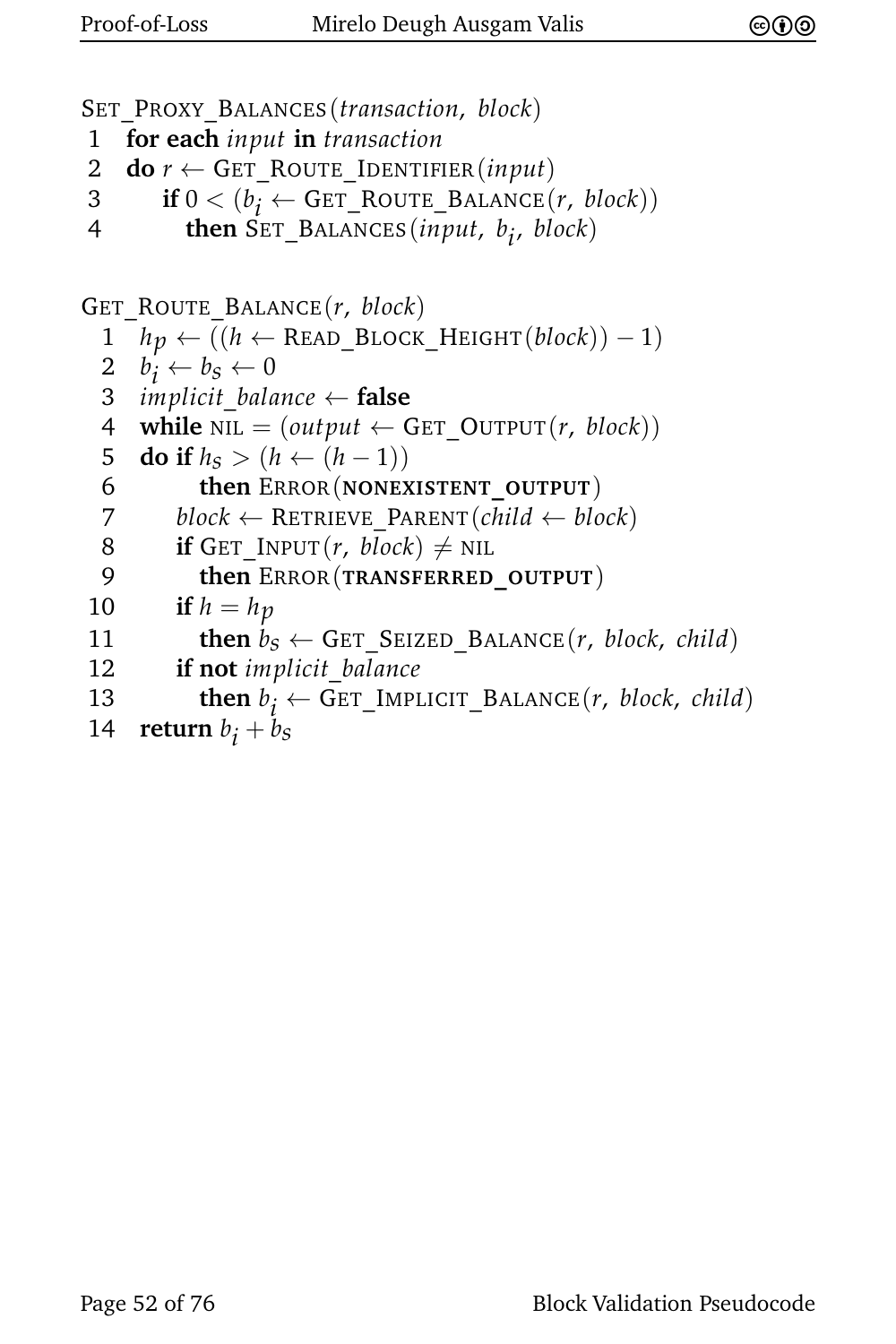```
GET_SEIZED_BALANCE(r, block, child)
 1 if not HAS_TWO_HEADERS(child) or
 2 0 = (ratio \leftarrow GET\_SEIZING\_RATIO(r, child))3 then return 0
 4 earnings ← READ_EARNINGS_PER_OUTPUT(block)
 5 b_S \leftarrow 0<br>6 r_W \leftarrow 0r_w \leftarrow GET_PROXY_CHAINER(block)
 7 r
     r_1 \leftarrow GET_PROXY_LESSEE(block)
 8 for each output_quota in earnings
 9 do rq ← READ_EARNER_IDENTIFIER(output_quota)
10 if rq = rw or rq = r_l11 then b_i \leftarrow \text{READ\_OUTPUT\_EARNING}(output\_quota)12 b_s \leftarrow (b_s + (b_i \times ratio))13 if b_j > 0 and GET_INPUT(rq, child) = NIL
14 then SET_ROUTE_BALANCE(rq, 0)
15 return bs
```

```
GET_SEIZING_RATIO(r, block)
1 ratio \leftarrow 12 if NIL \neq (lease \leftarrow READ LEASE(block))
3 then ratio ← READ_LEASE_PRICE(lease)
4 if r = \text{READ} LESSEE IDENTIFIER(lease)
5 then return 1 − ratio
6 if r = \text{READ} CHAINER IDENTIFIER(block)
7 then return ratio
```

```
8 return 0
```
SET\_ROUTE\_BALANCE(*r*, *b i* )

- 1 MEMORIZE\_ROUTE\_EARNINGS(*r*, *b i* )
- 2 **if not** EXISTS\_IN\_LIST(*collectors*, *r*)
- 3 **then** ADD\_TO\_LIST(*collectors*, *r*)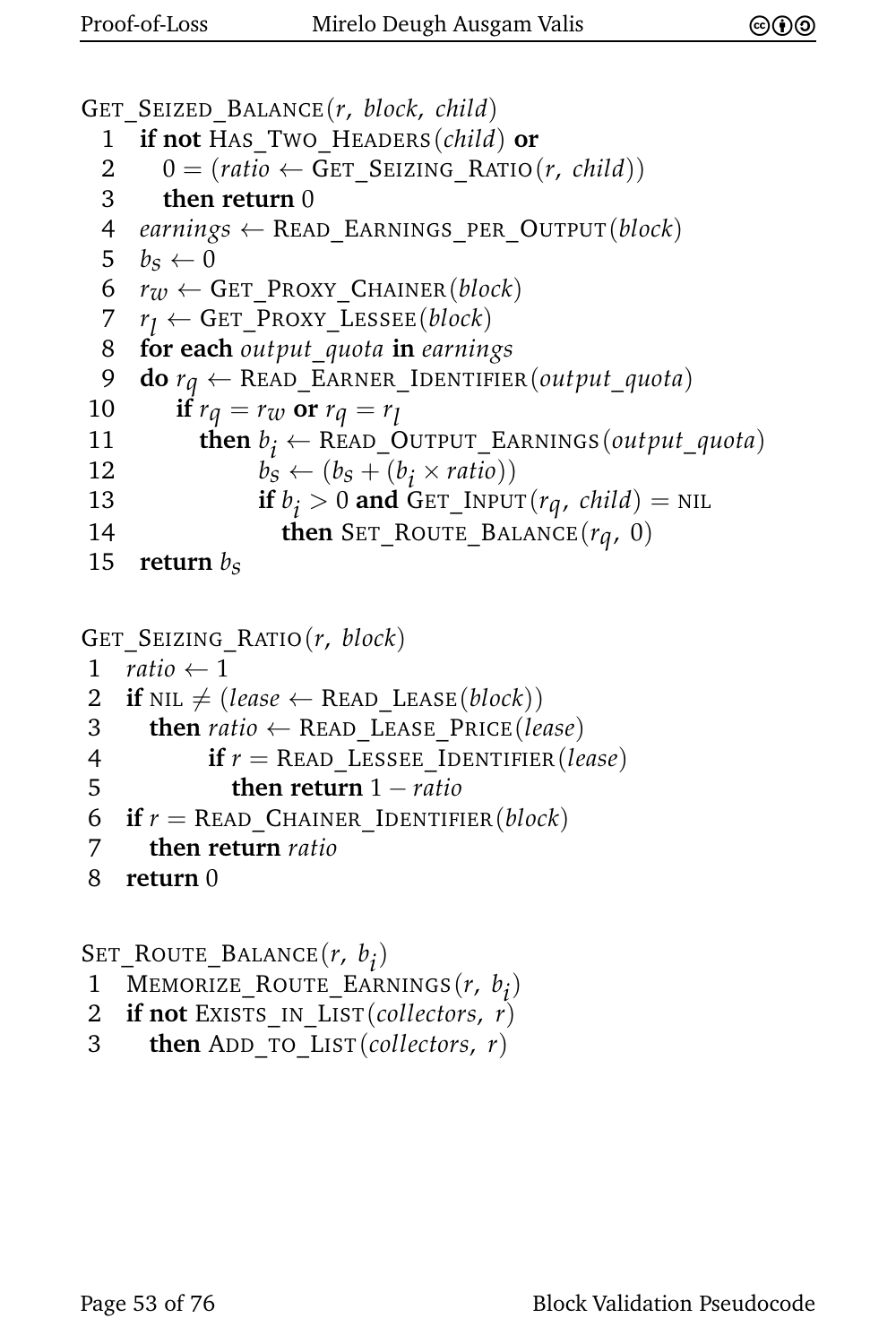```
SET_BALANCES(input, b
i
, block)
1 r \leftarrow GET_ROUTE_IDENTIFIER(input)
2 SET_ROUTE_EARNINGS(r, b
i
)
3 r_p \leftarrow GET_PROXY_IDENTIFIER(r, block)<br>4 while r_p \neq NIL and r_p \neq rwhile r_p \neq \text{NIL} and r_p \neq r5 do SET_ROUTE_EARNINGS(rp, b
i
)
6 if NIL \neq (input \leftarrow GET_INPUT(r \leftarrow r_p, block))
7 then r_p \leftarrow GET_PROXY_IDENTIFIER(r, block)
8 else if not EXISTS_IN_LIST(collectors, rp)
9 then ADD_TO_LIST(collectors, rp)
```

```
SET_ROUTE_EARNINGS(r, b
i
)
```

```
1 if NIL \neq (v \leftarrow \text{RECALL}\_ROUTE\_EARNINGS(r))
```
2 **then**  $b_i \leftarrow (b_i + v)$ 

```
3 MEMORIZE_ROUTE_EARNINGS(r, b
i
)
```

```
GET_PROXY_BALANCE(r, block)
1 if GET_PROXY_IDENTIFIER(r, block) = \text{NIL} and
```

```
2 NIL \neq (b_i \leftarrow \text{RECALL}\text{-ROUTE}\text{-} \text{EARNING}(r))
```

```
3 then return b_i
```

```
4 return 0
```
VALIDATE\_INPUT(*input*, *be*, *b i* , *fr*, *output*, *transaction*)

```
1 if f_r \geq (b_e + b_i)
```

```
2 then ERROR(SPENT_INPUT)
```

```
3 N ← READ_HASH(transaction)
```

```
4 S ← GET_TRANSACTION-SIGNING_DATA(input, transaction)
```

```
5 if not VALID_SIGNATURE(output, N, S)
```

```
6 then ERROR(INVALID_TRANSACTION_SIGNATURE)
```

```
7 r \leftarrow GET ROUTE IDENTIFIER(input)
```

```
8 if EXISTS_IN_LIST(inputs, r)
```

```
9 then ERROR(DUPLICATE_INPUT)
```

```
10 ADD_TO_LIST(inputs, r)
```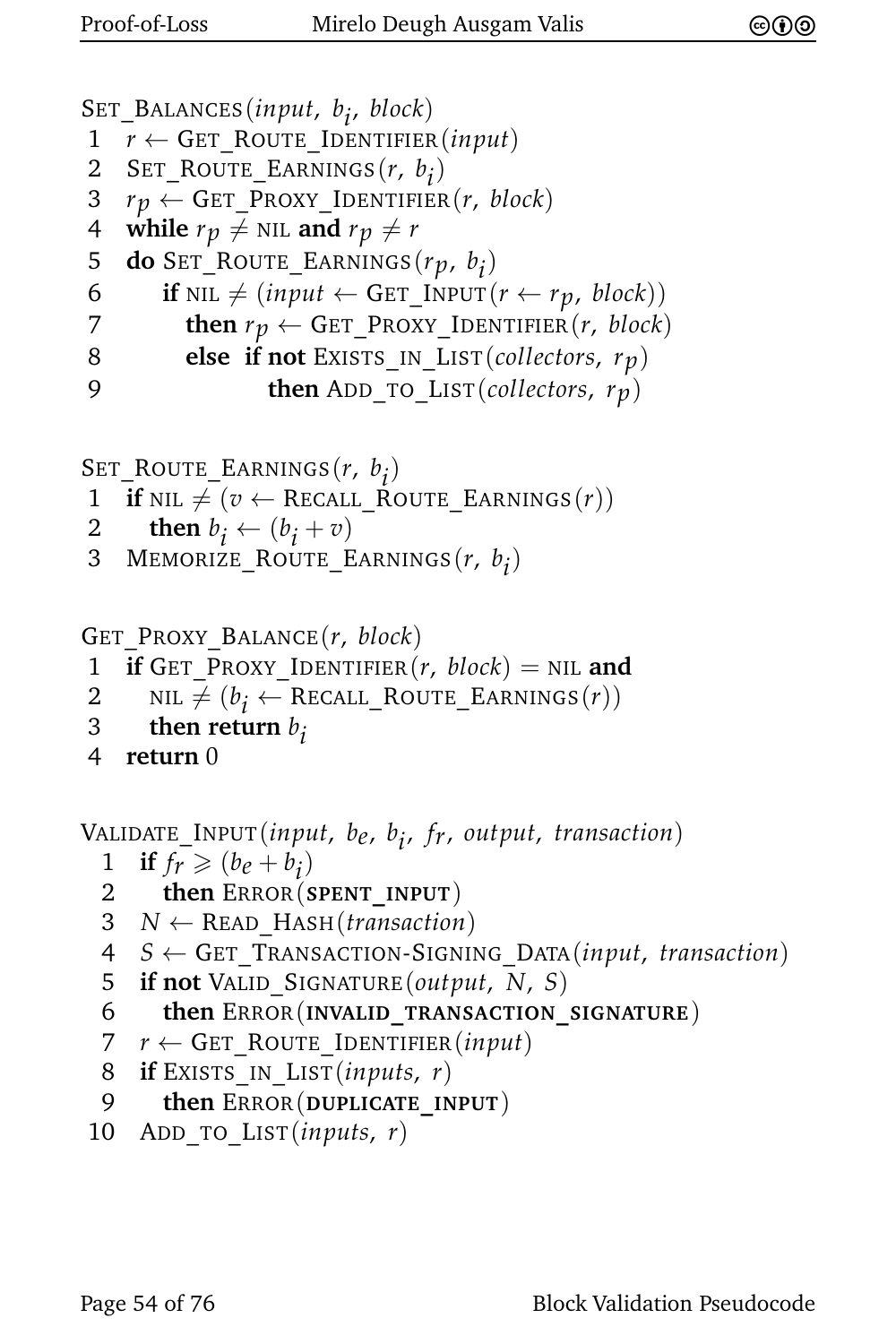```
VALIDATE_BID(transaction, Bt
, Be, Bi
, Fr)
  1 if B_t = 0<br>2 then E
         2 then ERROR(ROUTELESS_TRANSACTION)
  3 f_t \leftarrow \text{READ\_BID\_FEE\_PER\_BYTE}(transition)4 \quad z_t \leftarrow GET_SIZE_IN_BYTES (transaction)<br>5 if F_r > (bid \leftarrow (f_t \times z_t))5 if F_r > (bid \leftarrow (f_t \times z_t))6 then ERROR(LOW_BID)
  7 if (B_t + bid) \neq (B_e + B_i)8 then ERROR(INEXACT_SPENDING)
  9 F_h \leftarrow (F_h + bid)10 Z_t \leftarrow (Z_t + z_t)11 ADD_TO_LIST(concluding_losses, zt
)
12 F_i \leftarrow (F_i + F_r)VALIDATE_BLOCK_EARNINGS(block)
  \begin{array}{cc} 1 & Z_k \leftarrow 0 \ 2 & \text{FORGET} \end{array}FORGET FAILING TO SELL()
  3 asks \leftarrow GET ASKS(block)
  4 if Z_t > Z_k<br>5 then ERI
       5 then ERROR(UNAUTHORIZED_LOSSES)
  6 F_z \leftarrow 0<br>7 for eac
      7 for each ask in asks
  8 do if NIL \neq (z_k \leftarrow \text{READ\_Source\_REWARD}(ask))9 then k \leftarrow GET SOURCE IDENTIFIER(ask)
 10 z
                      b \leftarrow ((z_k \div Z_k) \times Z_t)11 MEMORIZE_FAILING_TO_SELL(k, z_k - z_b)12 z
            b \leftarrow ((\text{READ\_RIGHTS\_FOR\_SALE}(ask) \div Z_k) \times Z_t)13 f
          f_k \leftarrow \text{READ\_ASKED\_FEES}(ask)14 WRITE_CHARGED_FEES(ask, f_z \leftarrow (f_k \times z_b))
15 F_z \leftarrow (F_z + f_z)<br>16 if F_h \leftarrow F_z16 if F_b < F_z<br>17 then ER
         17 then ERROR(UNPAID_FEES)
18 APPLY_PRIORITIZATION(asks, block, Fz)
19 APPLY_MONETARY_POLICY(asks, block)
```
20 VALIDATE\_EARNINGS(*block*, *asks*)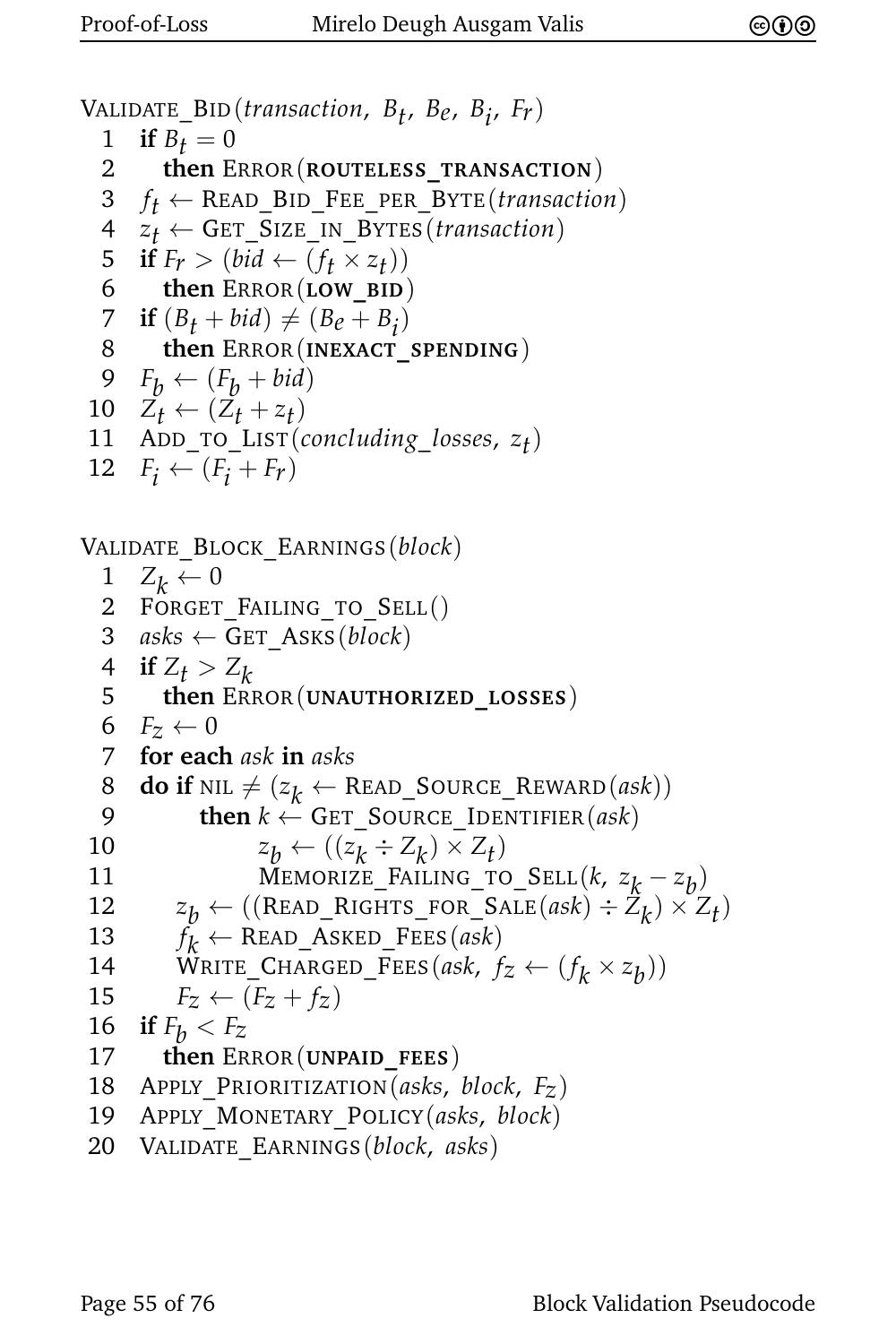```
GET_ASKS(block)
  1 hp ← ((h ← READ_BLOCK_HEIGHT(b ← block)) − 1)
  2 asks \leftarrow \{\}3 open asks \leftarrow \{\}4 blocks \leftarrow {}
  5 FORGET REVOKED RIGHTS()
  6 FORGET_CONCLUDED_LOSSES()
  7 X_b \leftarrow \text{NIL}<br>8 while h_{\tau D}while h_{\mathcal{W}} ≤ (h ← (h − 1))
  9 do if X_b \neq \text{NIL}10 then ADD_TO_LIST(blocks, X<sub>b</sub>)
11 X_b \leftarrow \text{GET\_PARENT\_IDENTIFIER}(child \leftarrow b)<br>12 b \leftarrow \text{RETRUE} \text{BLOCK}(X_b)12 b \leftarrow RETRIEVE_BLOCK(X_b)
13 l_r \leftarrow GET CHAINER LOSS(b)
14 W_r \leftarrow \text{GET\_REWARD}(b, \text{ child}, l_r, \text{ true})<br>15 if W_r > (W_s \leftarrow ((h_r - h) \times l_r))if W_r > (W_s ← ((h_p - h) × l_r))
 16 then if l_r < (z_k \leftarrow (W_r - W_s))17 then z_k \leftarrow l_r18 r \leftarrow READ CHAINER IDENTIFIER(b)
19 k \leftarrow \text{CREATE} ASK IDENTIFIER(h, r)20 SET_REVOKED_RIGHTS(k, blocks)
21 MEMORIZE_CONCLUDED_LOSS(r, lr)
22 ADD_TO_LIST(open_asks, k)
 23 ADD_ASKS(b, z
k
, block, asks)
24 return asks
```
SET\_REVOKED\_RIGHTS(*k*, *blocks*)

- 1  $W_k \leftarrow 0$ <br>2 for each
- 2 **for each** *Xb* **in** *blocks*
- 3 **do**  $b \leftarrow$  RETRIEVE\_BLOCK $(X_b)$
- 4 **if** NIL  $\neq$  ( $w_k \leftarrow$  READ\_REVOKED\_RIGHTS(*b*, *k*))<br>5 **then**  $W_k \leftarrow (W_k + w_k)$
- 5 **then**  $W_k \leftarrow (W_k + w_k)$
- 6 MEMORIZE\_REVOKED\_RIGHTS(*k*, *Wk* )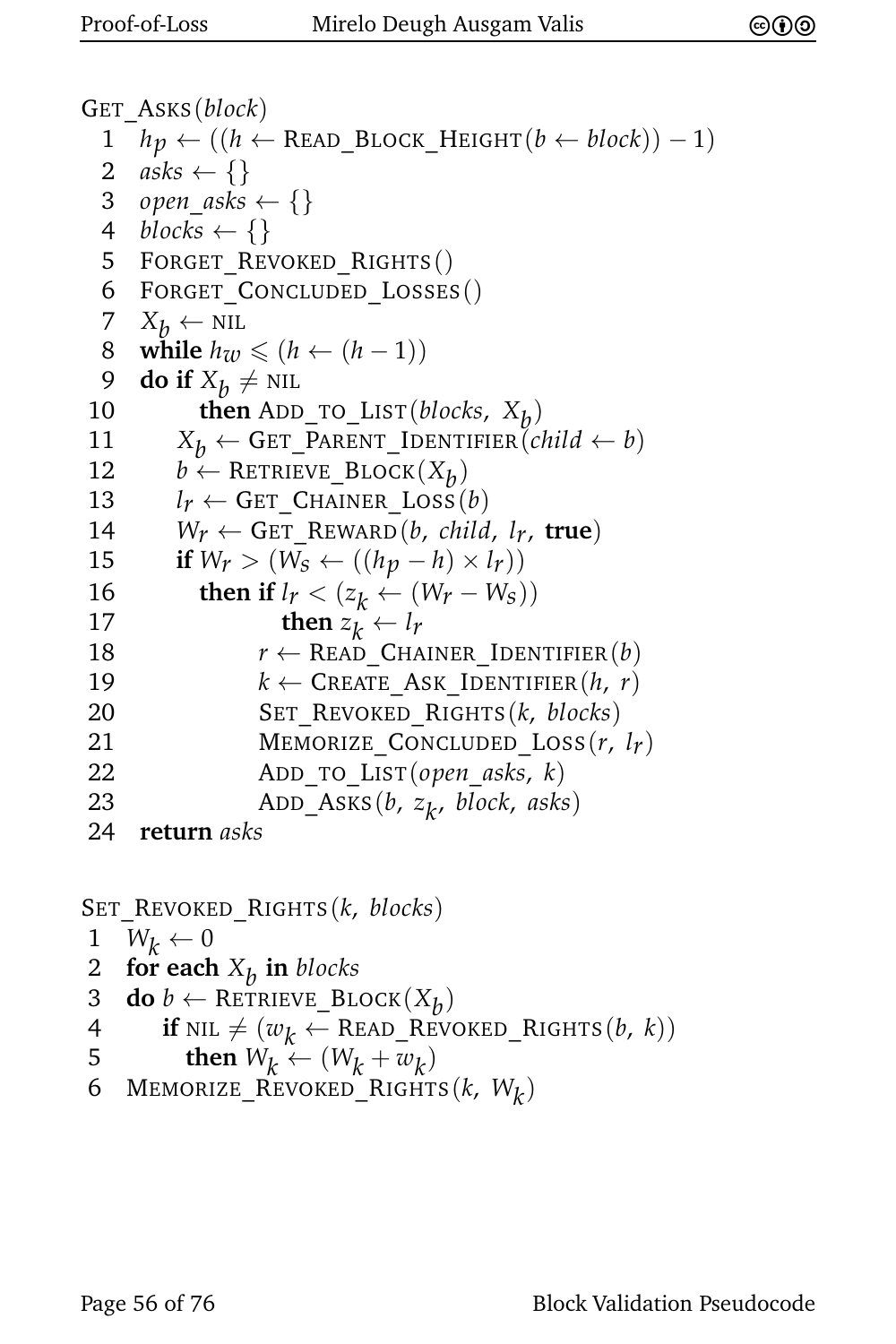```
ADD_ASKS(b, z
k
, block, asks)
 1 h ← READ_BLOCK_HEIGHT(b)
 2 r \leftarrow READ CHAINER IDENTIFIER(b)
 3 if EXISTS_IN_LIST(READ_EXCLUDED_ASK_HEIGHTS(block), h)
 4 then k \leftarrow CREATE ASK IDENTIFIER(h, r)
  5 MEMORIZE_FAILING_TO_SELL(k, z
k
)
 6 return
 7 f
     f_k \leftarrow \text{READ\_ASKED\_FEE\_PER\_BYTE}(b)\mathcal{B} \quad Z_k \leftarrow (Z_k + (z_s \leftarrow z_k))9 if NIL \neq (lease \leftarrow READ_LEASE(b))
10 then r_l \leftarrow \text{READ\_LESSEE\_IDENTIFIER} (lease)11 r_p \leftarrow \text{GET\_PROXY}(r_l, block, h)12 SET_BALANCE(rp, block)
13 k \leftarrow \text{CREATE}\_\text{ASK}\_\text{IDENTIFYER}(h, r_p)14 z_s \leftarrow (z_k \times (price \leftarrow \text{READ\_PRICE}(lease)))15 ask \leftarrow \text{CREATE}\_ \text{ASK}(k, f_k, z_k \times (1 - \text{price}), \text{NIL}, r)16 ADD_TO_LIST(asks, ask)
17 r_p \leftarrow GET_PROXY(r, block, h)
18 SET_BALANCE(rp, block)
19 k ← CREATE_ASK_IDENTIFIER(h, rp)
20 ask \leftarrow \text{CREATE}\_ \text{ASK}(k, f_k, z_s, z_k, r)21 ADD_TO_LIST(asks, ask)
```
GET\_PROXY(*r*, *block*, *height*)

```
1 h ← READ_BLOCK_HEIGHT(b ← block)
```
- 2 *descending*  $\leftarrow$  {}
- 3 **while** *height*  $\leq (h \leftarrow (h-1))$
- 4 **do**  $X_b \leftarrow$  GET\_PARENT\_IDENTIFIER(*b*)<br>5 ADD TO LIST(*descending*,  $X_b$ )
- 5 ADD\_TO\_LIST(*descending*, *Xb* )

```
6 b ← RETRIEVE_BLOCK(X_p)
```
- 7 *ascending*  $\leftarrow$  REVERT LIST(*descending*)
- 8 **for each** *Xb* **in** *ascending*

```
9 do b ← RETRIEVE_BLOCK(X_b)
```
10  $r \leftarrow$  GET\_LAST\_PROXY(*r*, *b*)

```
11 return GET_LAST_PROXY(r, block)
```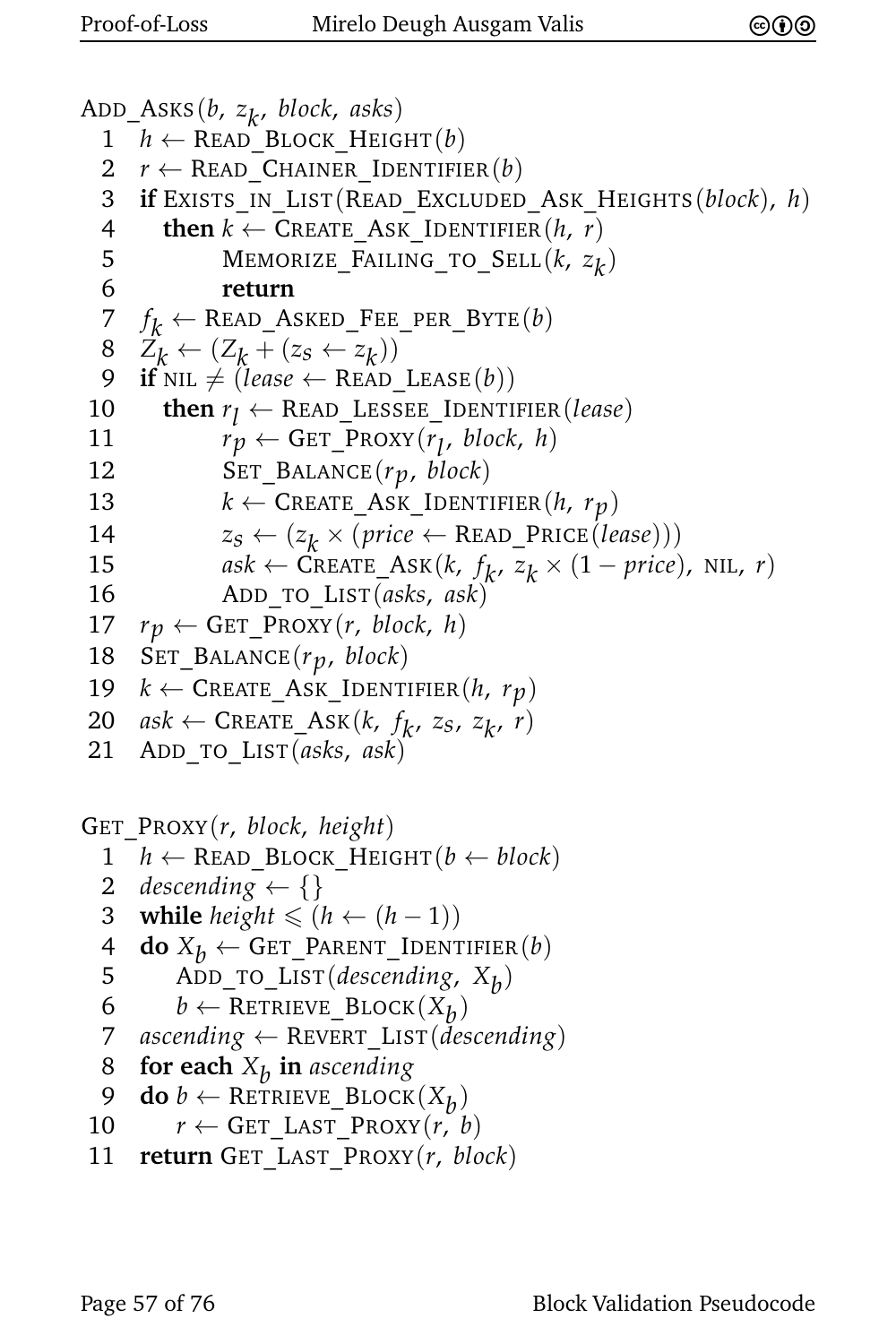SET\_BALANCE(*r*, *block*)

- 1 **if** RECALL\_ROUTE\_EARNINGS $(r)$  = NIL
- 2 **then**  $b_i \leftarrow$  GET\_ROUTE\_BALANCE(*r*, *block*)
- 3 SET\_ROUTE\_BALANCE(*r*, *b i* )

CREATE\_ASK( $k$ ,  $f_k$ ,  $z_s$ ,  $z_k$ ,  $r$ )

- $1$  *ask*  $\leftarrow$  CREATE EMPTY ASK()
- 2 WRITE\_ASK\_IDENTIFIER(*ask*, *k*)
- 3 WRITE\_ASKED\_FEES(*ask*,  $f_k$ )
- 4 WRITE\_RIGHTS\_FOR\_SALE(*ask*, *zs*)
- 5 WRITE\_SOURCE\_REWARD $(ask, z_k)$
- 6 WRITE\_OWNER\_IDENTIFIER(*ask*, *r*)
- 7 WRITE\_CHARGED\_FEES(*ask*, NIL)
- 8 WRITE\_EARNINGS(*ask*, NIL)
- 9 **return** *ask*

GET\_SOURCE\_IDENTIFIER(*ask*)

- $1$  *h*  $\leftarrow$  GET HEIGHT(READ ASK IDENTIFIER(*ask*))
- 2  $r \leftarrow$  READ\_OWNER\_IDENTIFIER(*ask*)
- 3 **return** CREATE\_ASK\_IDENTIFIER(*h*, *r*)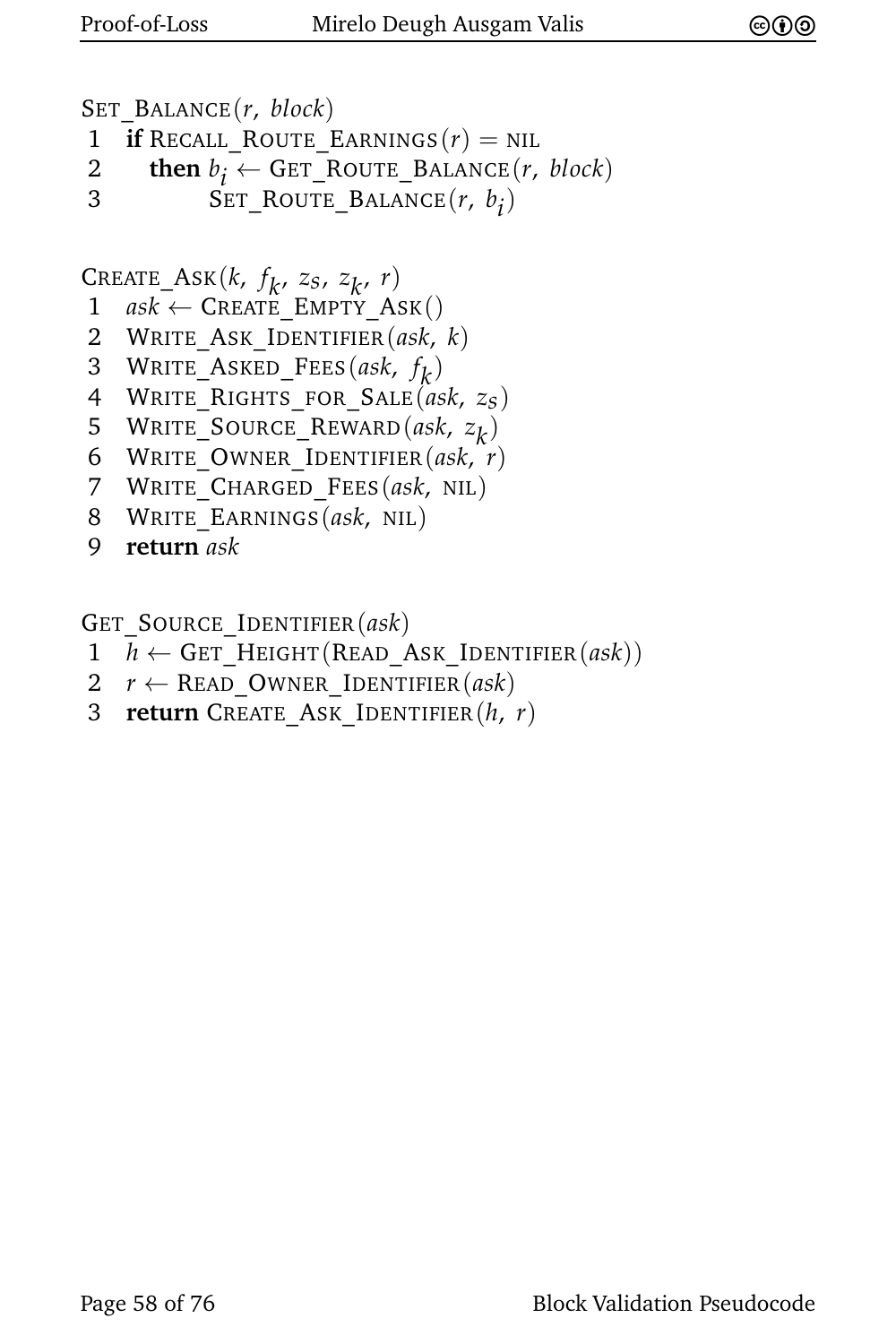```
APPLY_PRIORITIZATION(asks, block, Fz)
  1 seized \leftarrow 02 if F_z > 03 then earnings \leftarrow \{\}4 for each ask in asks
  5 do if NIL \neq (z_k \leftarrow \text{READ\_Source\_REWARD}(ask))6 then z_b \leftarrow ((z_k \div z_k) \times z_t)7 f_z \leftarrow (\text{READ\_ASKED\_FEES}(ask) \times z_b)8 ADD_TO_LIST(earnings, F_b \times (f_z \div F_z))<br>9 priority \leftarrow GET PRIORITIZATION OUOTIENT()
                \textit{priority} \leftarrow \texttt{GET\_PRIORITIZATION\_QuOTIENT}()10 seized ← (GET_MEDIAN(earnings) × priority)
 11 if seized > F_b<br>12 then seized12 then seized \leftarrow F_b<br>13 remnant \leftarrow (F_b - s_b)13 remnant ← (F_b - \text{seized})<br>14 for each ask in asks
                14 for each ask in asks
15 do f_Z \leftarrow READ_CHARGED_FEES(ask)
16 WRITE EARNINGS(ask, remnant \times (f_z \div F_z))
17 h ← READ_BLOCK_HEIGHT(block)
18 r \leftarrow READ CHAINER IDENTIFIER(block)
19 f_s \leftarrow seized<br>20 if NIL \neq (lee
      \mathbf{if} \text{ }\mathrm{NIL} \neq (lease \leftarrow \mathrm{READ} \text{ } LEASE(block))21 then r_l \leftarrow \text{READ\_LESSEE\_IDENTIFIER} (lease)22 rp \leftarrow \text{GET\_LAST\_PROXY}(r_l, block)23 SET_BALANCE(rp, block)
24 k \leftarrow \text{CREATE} ASK IDENTIFIER(h, r_p)
25 ask \leftarrow \text{CREATE}\_\text{ASK}(k, \text{ NIL}, \text{ NIL}, \text{ NIL}, \text{ NIL})26 f_s \leftarrow (seized \times (price \leftarrow READ\_PRICE(lease)))<br>27 WRITE EARNINGS(ask. seized \times (1 - price))WRITE EARNINGS(ask, seized \times (1 – price))
28 ADD_TO_LIST(asks, ask)
29 r_p \leftarrow GET_LAST_PROXY(r, block)
30 SET_BALANCE(rp, block)
31 k \leftarrow \text{CREATE}\_\text{ASK}\_\text{IDENTIFIER}(h, r_p)32 ask \leftarrow CREATE_ASK(k, NIL, NIL, NIL, NIL)
33 WRITE_EARNINGS(ask, fs)
34 ADD_TO_LIST(asks, ask)
```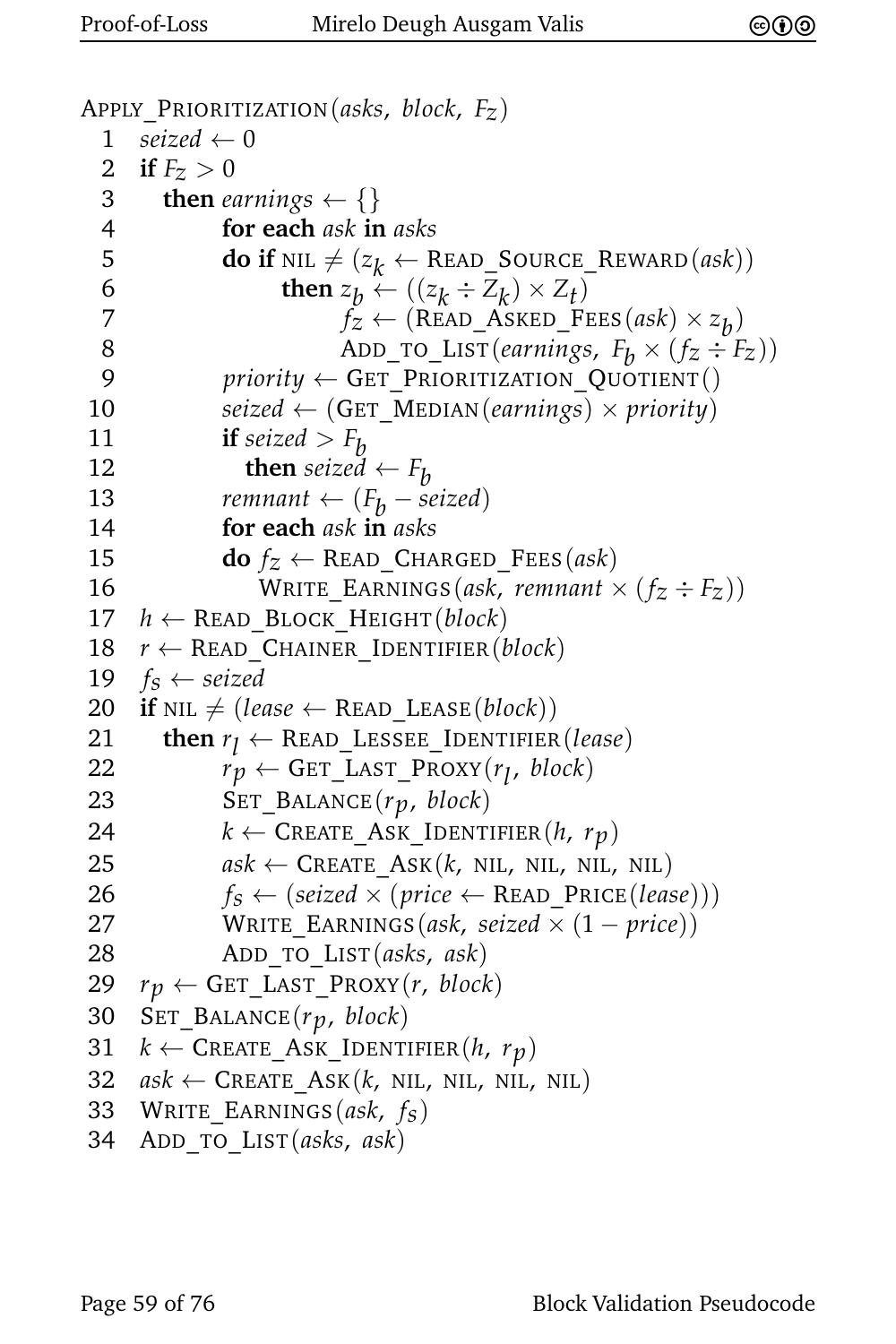GET PRIORITIZATION QUOTIENT()

- 1 *average*  $depth \leftarrow$  GET AVERAGE(*input depths*)
- 2 *median*  $depth \leftarrow$  GET MEDIAN(*input depths*)
- 3 *depth*\_*quotient* ← (*average*\_*depth* ÷ *median*\_*depth*)
- 4 *average*\_*loss* ← GET\_AVERAGE(*concluding*\_*losses*)
- 5 *median*  $loss \leftarrow$  GET MEDIAN(*concluding* losses)
- 6  $loss_quotient \leftarrow (median_loss \div average_loss)$
- 7 **return** *depth*\_*quotient* × *loss*\_*quotient*

GET\_AVERAGE(*list*)

```
1 return GET_SUM(list) ÷ GET_LENGTH(list)
```

```
APPLY_MONETARY_POLICY(asks, block)
```

```
1 if M_c = (target \leftarrow GET\_MONETARY_TARGE(<i>block</i>))<br>2 then return
```

```
2 then return
```

```
3 if 0 < (M_v \leftarrow (target - M_c))
```
- 4 **then if**  $M_v > F_i$ <br>5 **then**  $M_v$
- 5 **then**  $M_v \leftarrow F_i$ <br>6 **else if**  $0 > (F_i + M_v)$

```
6 else if 0 > (F_i + M_v)<br>7 then M_v \leftarrow (0
```

```
7 then M_v \leftarrow (0 - F_i)
```

```
8 for each ask in asks
```

```
9 do f_b \leftarrow \text{READ\_EARNING}(ask)
```

```
10 WRITE_EARNINGS(ask, f_b + (M_v \times (f_b \div F_b)))
```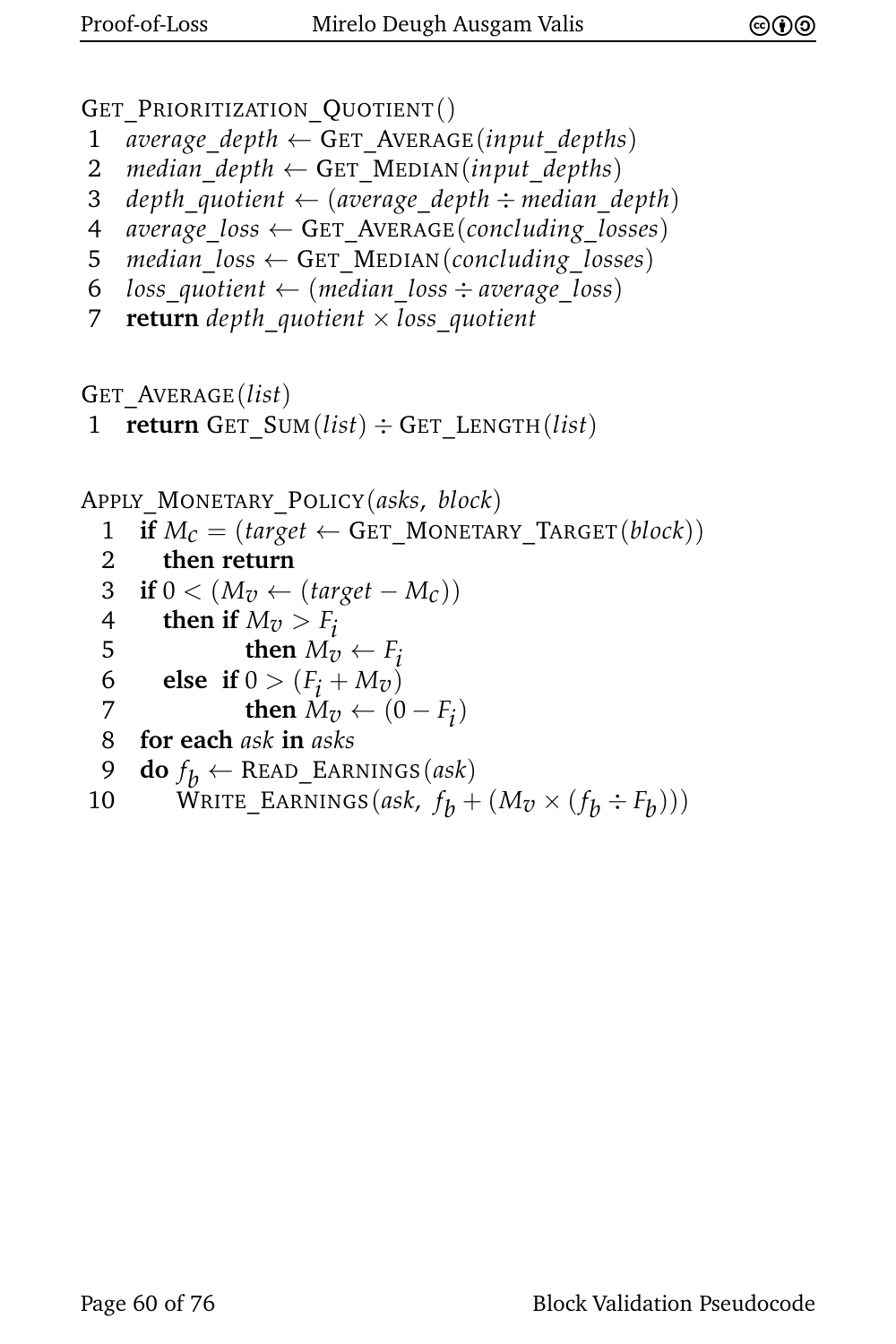```
GET_MONETARY_TARGET(block)
  1 if h_w = h_s<br>2 then ret
         2 then return Mc
  3 h ← READ_BLOCK_HEIGHT(block)
  4 losses \leftarrow L_c \leftarrow 0<br>5 descending \leftarrow \{\}descending \leftarrow \{\}6 h_m \leftarrow (h_w - 1)<br>7 while h \ge h_w o
      while h \geq h_{\mathcal{W}} or losses \lt L_c8 do if h = h_S<br>9 then E
             9 then ERROR(CONFLICTING_LOSSES)
10 X_b \leftarrow GET_PARENT_IDENTIFIER(block)<br>11 block \leftarrow RETRIEVE BLOCK(X_t)
 11 block ← RETRIEVE_BLOCK(X_b)12 if h_{\mathcal{U}} > (h ← (h − 1))
 13 then if h = h_m14 then L_c \leftarrow \text{READ\_CURRENT\_Loss}(block)15 ADD_TO_LIST(descending, Xb
)
16 for each transaction in block
17 do z_t \leftarrow GET_SIZE_IN_BYTES(transaction)<br>18 losses \leftarrow (losses + z<sub>t</sub>)
 18 losses \leftarrow (losses + z_t)19 ascending ← REVERT_LIST(descending)
20 return GET_LENGTH(GET_ROUTES(ascending))
```
GET\_ROUTES(*ascending*)

```
1 routes \leftarrow \{\}
```
- 2 **for each** *Xb* **in** *ascending*
- 3 **do** *block* ← RETRIEVE\_BLOCK $(X_b)$

```
4 for each transaction in block
```
- 5 **do** ADD\_ROUTES(*routes*, *transaction*)
- 6 DROP\_ROUTES(*routes*, *transaction*)
- 7 **return** *routes*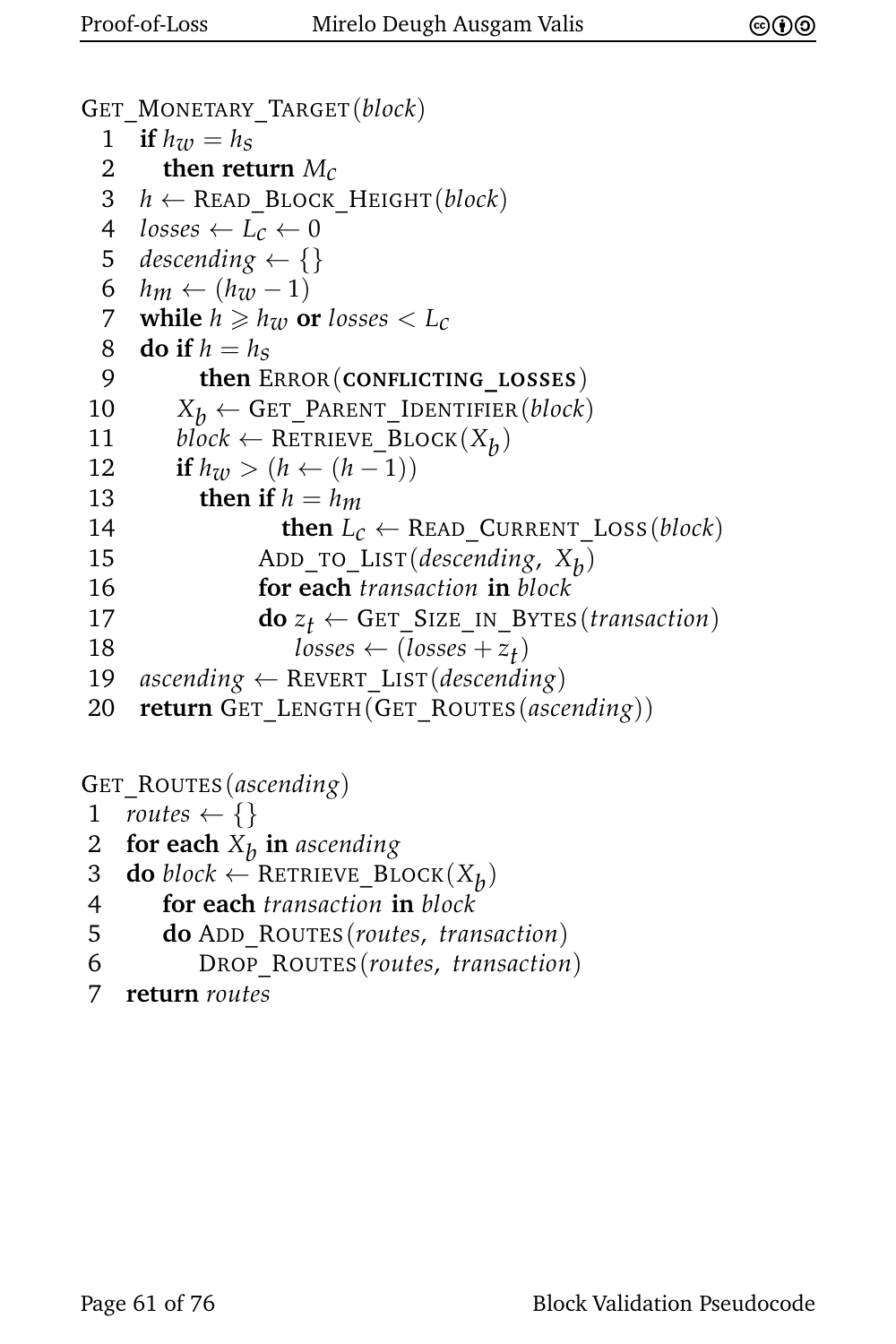```
ADD_ROUTES(routes, transaction)
```

```
1 \tleftarrow GET IDENTIFIER(transaction)
```

```
2 n \leftarrow 0
```

```
3 for each output in transaction
```

```
4 do n \leftarrow (n+1)
```

```
5 if READ EXPLICIT BALANCE(output) > 0
```

```
6 then r \leftarrow CREATE_ROUTE_IDENTIFIER(t, n)
```

```
7 ADD_TO_LIST(routes, r)
```
DROP\_ROUTES(*routes*, *transaction*)

1 **for each** *input* **in** *transaction*

```
2 do r \leftarrow GET ROUTE IDENTIFIER(input)
```

```
3 if EXISTS_IN_LIST(routes, r)
```

```
4 then DROP_FROM_LIST(routes, r)
```
VALIDATE\_EARNINGS(*block*, *asks*)

- 1 *proxy*\_*asks* ← GET\_PROXY\_ASKS(*asks*, *block*)
- 2 *earnings* ← READ\_EARNINGS\_PER\_OUTPUT(*block*)
- 3 **if** GET LENGTH(*earnings*)  $\neq$  GET LENGTH(*proxy asks*)
- 4 **then** ERROR(**INVALID\_COLLECTORS\_NUMBER**)
- 5 **for each** *ask* **in** *proxy*\_*asks*
- 6 **do** VALIDATE\_OUTPUT\_EARNINGS(*earnings*, *ask*)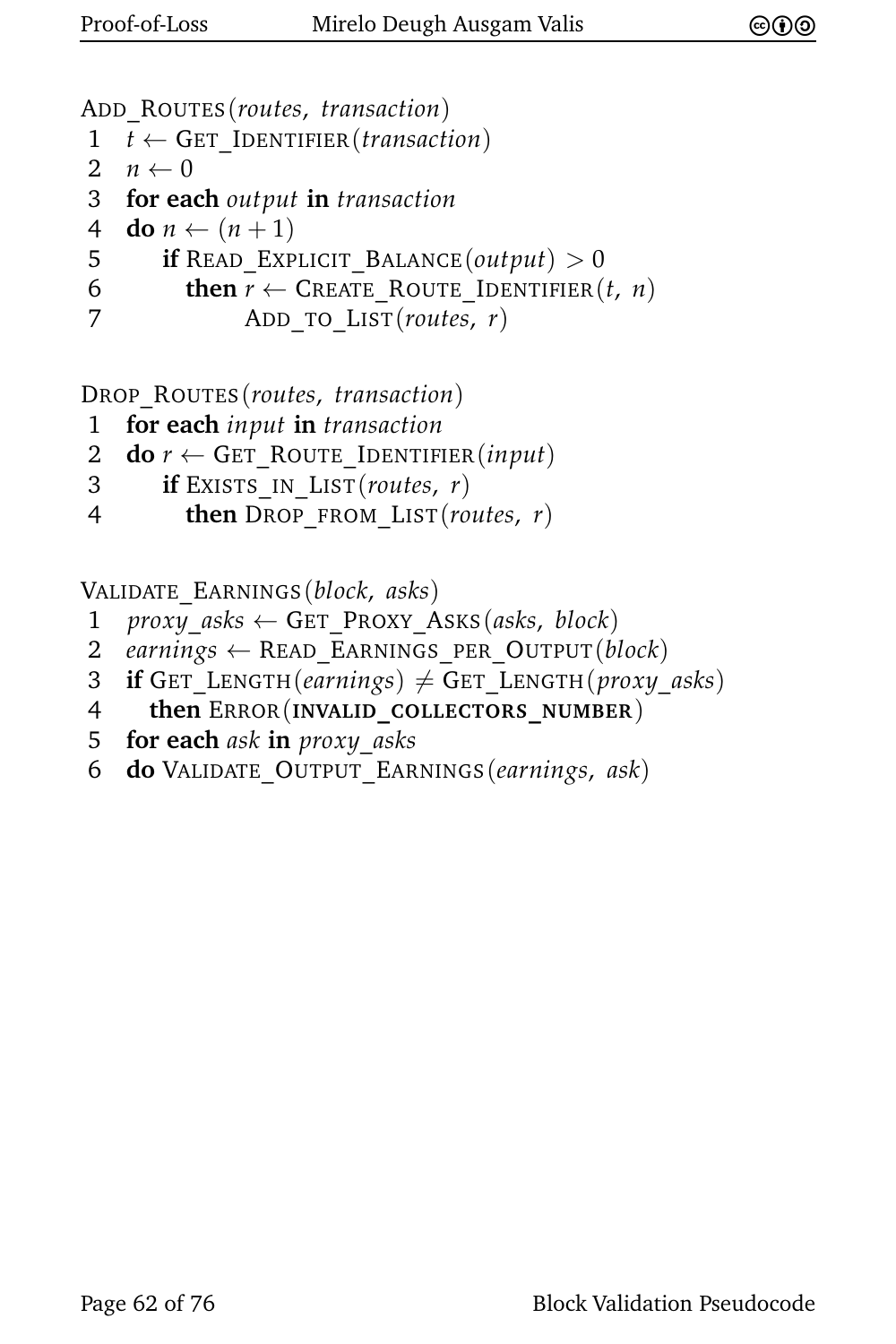```
GET_PROXY_ASKS(asks, block)
 1 FORGET PROXY ASKS()
 2 for each ask in asks
 3 do SET_PROXY_ASK(ask)
 4 proxy_asks \leftarrow \{\}5 for each ask in asks
 6 do r \leftarrow GET_EARNER_IDENTIFIER(ask)
 7 if not INCLUDED_PROXY_ASK(r, proxy_asks) and
 8 NIL \neq (proxy \leftarrow RECALL PROXY ASK(r))
 9 then ADD_TO_LIST(proxy_asks, proxy)
10 h ← READ BLOCK HEIGHT(block)
11 for each r in collectors<br>12 do k \leftarrow CREATE ASK I
     \mathbf{do}\ k \leftarrow \text{CREATE} ASK IDENTIFIER(h, r)13 ask \leftarrow CREATE_ASK(k, NIL, NIL, NIL, NIL)
14 WRITE_EARNINGS(ask, RECALL_ROUTE_EARNINGS(r))
15 ADD_TO_LIST(proxy_asks, ask)
16 return proxy_asks
SET_PROXY_ASK(ask)
  1 if 0 = (f_b \leftarrow \text{READ\_EARNING}(ask))2 then return
 3 r \leftarrow GET EARNER IDENTIFIER(ask)
 4 if NIL = (prox y \leftarrow RECALL PROXY Ask(r))5 then if NIL \neq (b_i \leftarrow \text{RECALL}\_\text{ROUTE}\_\text{EARNINGS}(r))6 then WRITE_EARNINGS(ask, f_b + b_i)
 7 if EXISTS_IN_LIST(collectors, r)
 8 then DROP_FROM_LIST(collectors, r)
 9 MEMORIZE_PROXY_ASK(r, ask)
10 return
11 WRITE_EARNINGS(proxy, f
b + READ_EARNINGS(proxy))
```
GET\_EARNER\_IDENTIFIER(*ask*)

- $1 \quad k \leftarrow \text{READ}$  ASK **IDENTIFIER**(*ask*)
- 2 **return** GET\_ASKER(*k*)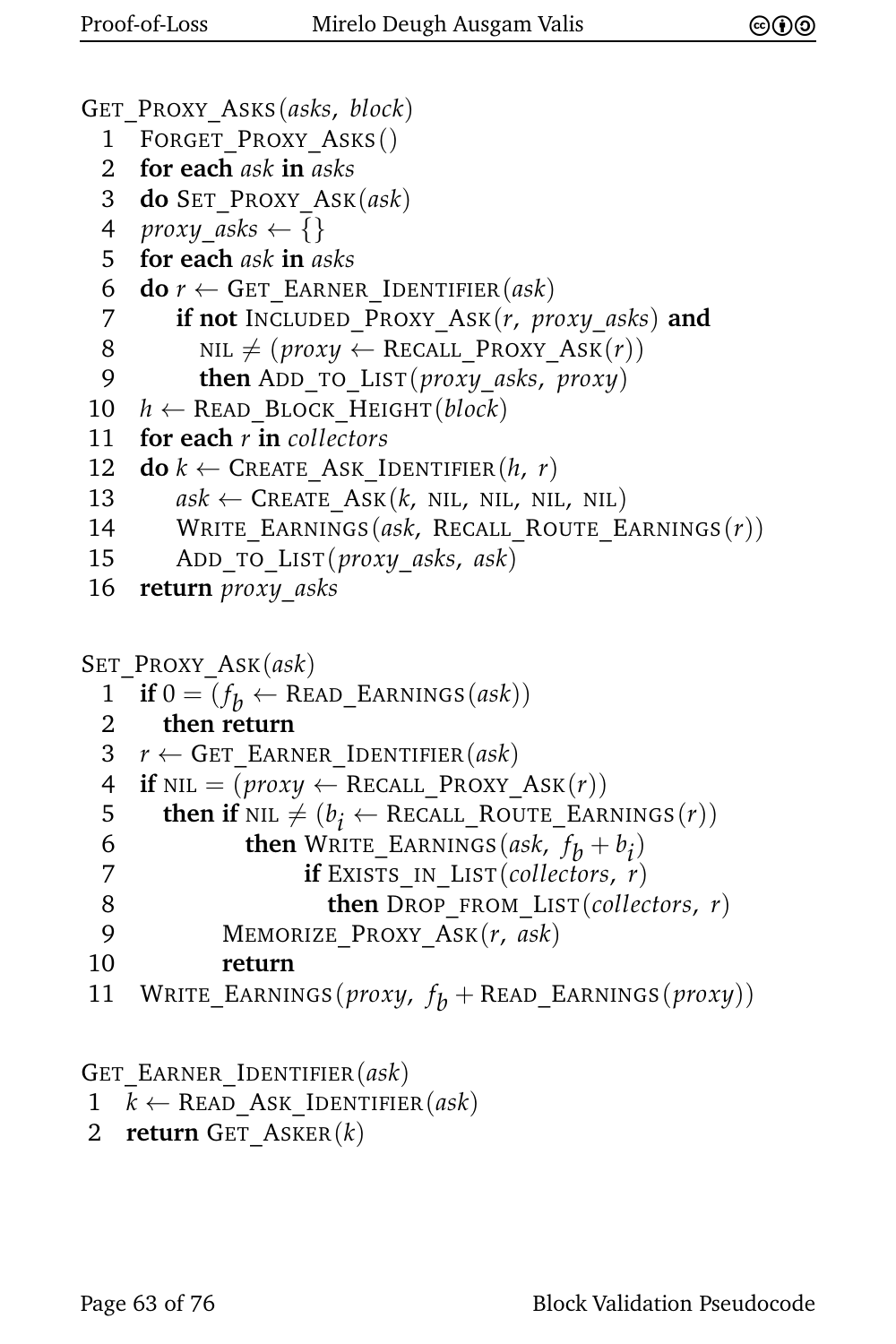```
INCLUDED_PROXY_ASK(r, proxy_asks)
```
- 1 **for each** *ask* **in** *proxy*\_*asks*
- 2 **do if** GET EARNER IDENTIFIER $(ask) = r$
- 3 **then return true**
- 4 **return false**

```
VALIDATE_OUTPUT_EARNINGS(earnings, ask)
```
- $1$   $r \leftarrow$  GET EARNER IDENTIFIER(*ask*)
- $2 f_b \leftarrow \text{READ\_EARNING}(ask)$
- 3 **for each** *output*\_*quota* **in** *earnings*
- 4 **do if** READ\_EARNER\_IDENTIFIER(*output\_quota*) =  $r$  and
- 5 READ\_OUTPUT\_EARNINGS(*output\_quota*) =  $f_b$
- 6 **then return**
- 7 ERROR(**INVALID\_OUTPUT\_EARNINGS**)

```
VALIDATE_GIFT_RIGHTS(block)
```
- 1  $W_{\mathcal{Q}} \leftarrow 0$
- 2 **for each** *k* **in** *open*\_*asks*
- 3 **do**  $w_u \leftarrow \text{Recall\_FAILING\_TO\_SELL}(k)$
- $4$  *W<sub>k</sub>* ← RECALL\_REVOKED\_RIGHTS(*k*)<br>5 *l* ← RECALL CONCLUDED LOSS(GET
- $l \leftarrow$  RECALL\_CONCLUDED\_LOSS(GET\_ASKER(k))
- 6 **if**  $w_u < (w_k \leftarrow ((2 \times l) W_k))$
- 7 **then**  $w_k \leftarrow w_u$

$$
8 \qquad W_g \leftarrow (\hat{W_g} + (w_u - w_k))
$$

- 9 VALIDATE\_REVOKED\_RIGHTS(*k*, *wk* , *block*)
- 10 **if** READ\_GIFT\_RIGHTS(*block*)  $\neq W_g$
- 11 **then** ERROR(**INVALID\_GIFT\_RIGHTS**)

```
VALIDATE_REVOKED_RIGHTS(k, wk
, block)
```

$$
1 \quad \text{if } w_k = 0
$$

- 2 **then**  $w_k \leftarrow \text{NIL}$
- 3 **if** READ\_REVOKED\_RIGHTS(*block*,  $k$ )  $\neq w_k$ <br>4 **then** ERROR(INVALID REVOKED RIGHTS)
- 4 **then** ERROR(**INVALID\_REVOKED\_RIGHTS**)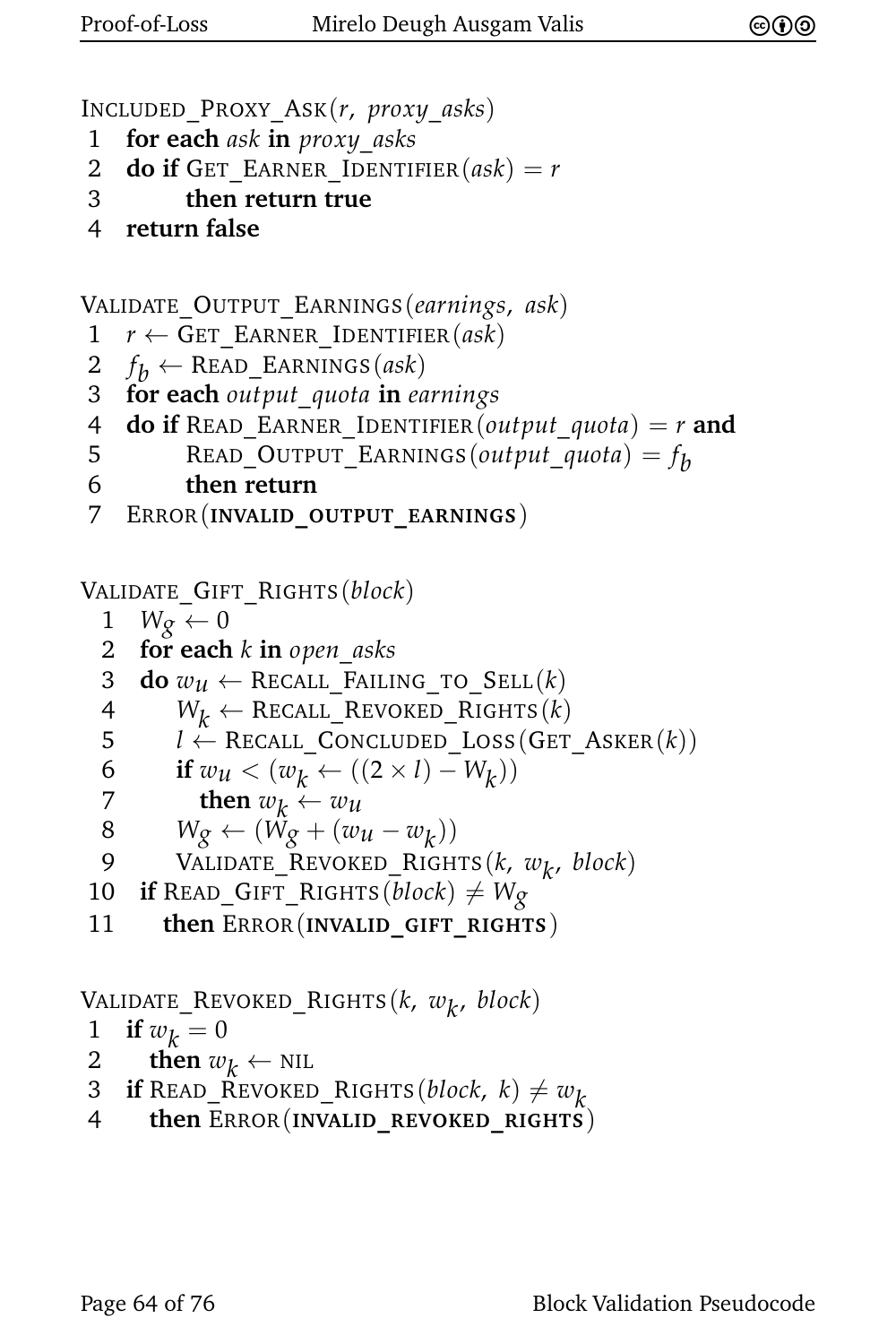```
VALIDATE_CHAIN_PRUNING(block)
 1 SET_PRUNING_STATE(block)
 2 votes \left\{\right\}3 quorum_start \leftarrow h_s4 for each Xb
in voters
  5 do b ← RETRIEVE_BLOCK(X_b)6 ADD_PRUNING_VOTE(votes, b)
 7 if \text{quorum} \leftarrow (\text{GET\_LENGTH}(votes) \geq \text{GET\_QUORUM}())8 then quorum_start ← GET_QUORUM_START(votes)
 9 if quorum_start > hs and validated
10 then Dq \leftarrow CREATE_DUMMY_BLOCK(block)<br>11 else if auorum start = h_s11 else if quorum_start = h<sub>s</sub><br>12 then VALIDATE HIC
                      12 then VALIDATE_HIGHEST_VOTER(block)
13 else ERROR(CONFLICTING_QUORUM_START)
14 VALIDATE_DUMMY_IDENTIFIER(block)
15 VALIDATE_PRUNING_VOTE(block)
```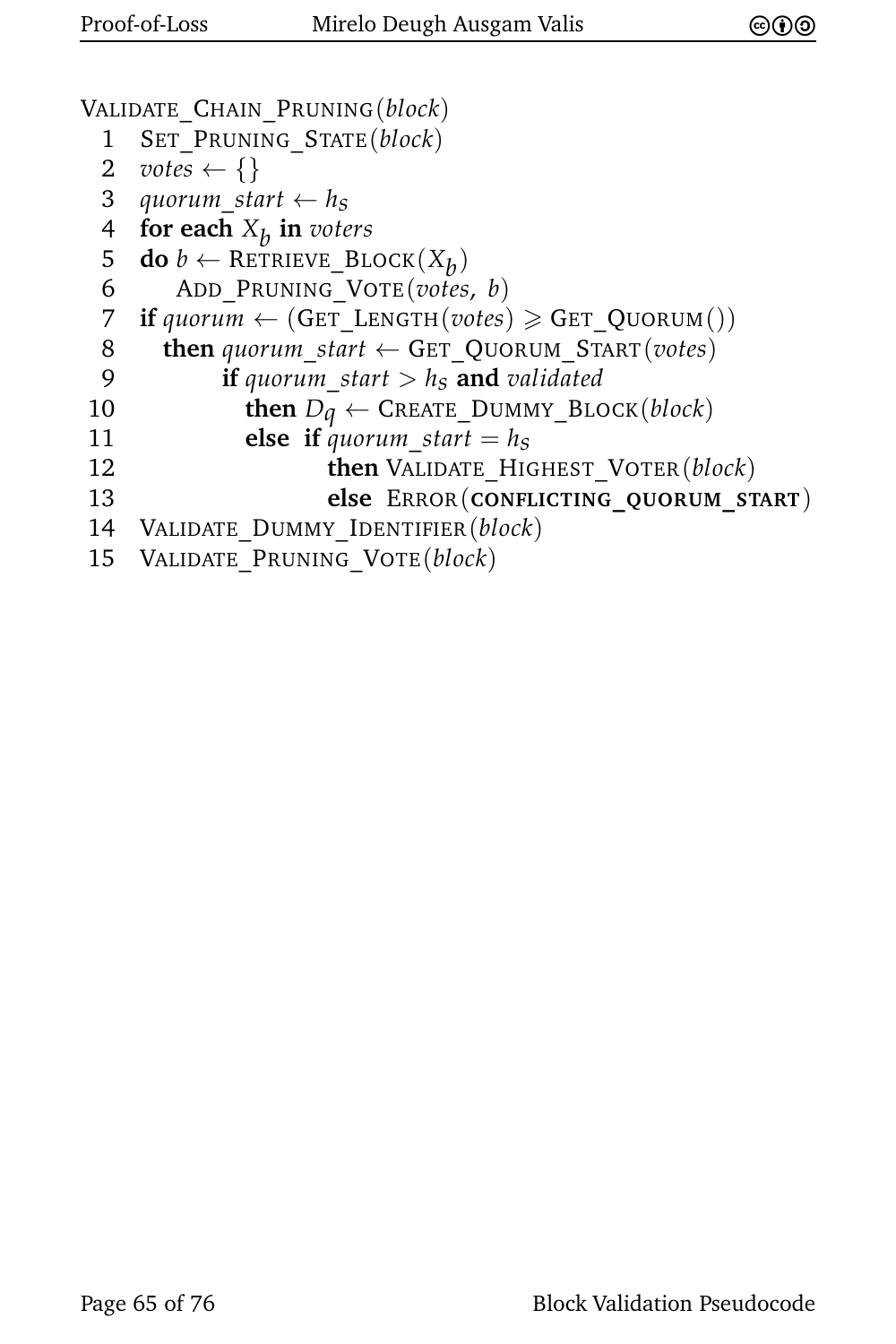```
SET_PRUNING_STATE(block)
  1 D_q \leftarrow RETRIEVE_DUMMY_BLOCK()<br>2 voters \leftarrow \{\}voters \leftarrow \{\}3 if h_k < (highest\_start \leftarrow h_s)4 then return
  5 if validated and
  6 h
k < GET_BLOCK_HEIGHT(READ_HIGHEST_VOTER(Dq))
  7 then return
  8 h ← READ_BLOCK_HEIGHT(block)
  9 descending \leftarrow {}
10 while h_S \leq (h \leftarrow (h-1))<br>11 do X_s \leftarrow GET PARENT ID
     \mathbf{do} X_S \leftarrow \mathbf{GET} PARENT IDENTIFIER(block)
12 block \leftarrow RETRIEVE_BLOCK(X_S)13 if h > h_k14 then ADD_TO_LIST(voters, X<sub>S</sub>)<br>15 else if h = h_k15 else if h = h_k16 then highest_start \leftarrow GET_START(block)
17 if highest_start = hs
18 then return
19 X_c \leftarrow X_s<br>20 else ADD TO
                   20 else ADD_TO_LIST(descending, Xs)
21 routers \leftarrow GET_Routers(Rever_LIST(descending))22 SET_HIGHEST_START(routes, descending)
```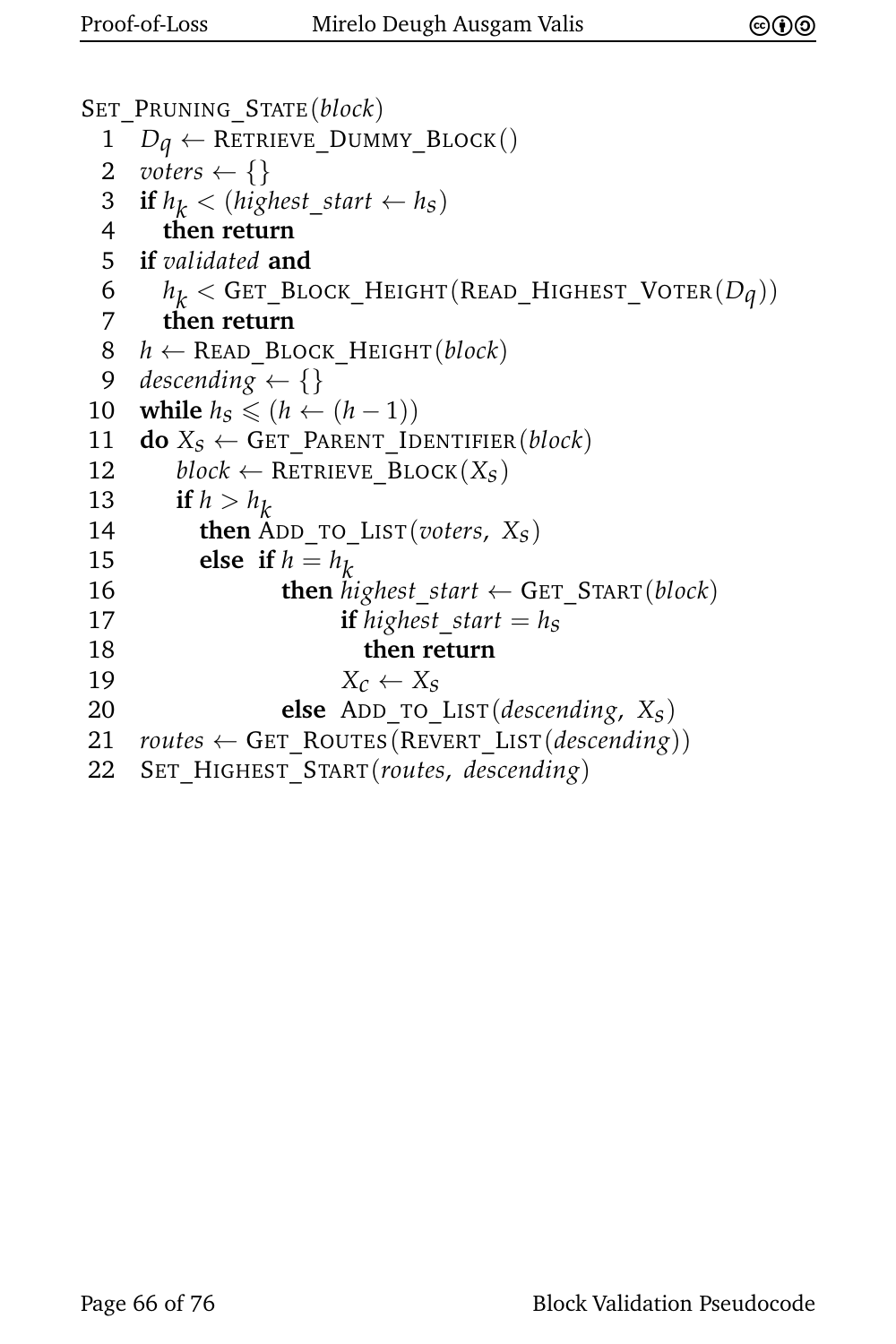```
GET_START(block)
  1 if h_S > (height \leftarrow (READ\_CHECKPONT(block) + 1))<br>2 then ERROR(CONFLICTING CHECKPOINT START)
        2 then ERROR(CONFLICTING_CHECKPOINT_START)
  3 if h_s > (asks\_low \leftarrow \text{READ}\_\text{ASKS}\_\text{LOW}(block))4 then ERROR(CONFLICTING_ASKS-LOW_START)
  5 if height = h<sub>S</sub> or asks low = h<sub>S</sub>6 then return h_S<br>7 h \leftarrow READ BLOCI
      h \leftarrow READ_BLOCK_HEIGHT(block)
  8 h_m \leftarrow (asks \, low - 1)9 losses \leftarrow L_c \leftarrow 010 while h \geq asks\_{low} or losses < L_c<br>11 do if h = h_s11 do if h = h_S<br>12 then E
            12 then ERROR(CONFLICTING_MONEY-TARGET_START)
13 block \leftarrow RETRIEVE_PARENT(block)
14 if asks low > (h \leftarrow (h-1))15 then if h = h_m16 then L_c \leftarrow READ CURRENT LOSS(block)
17 for each transaction in block
18 do z_t \leftarrow GET_SIZE_IN_BYTES(transaction)<br>19 losses \leftarrow (losses + z_t)
 19 losses \leftarrow (losses + z_t)20 if h < height
21 then return h
22 return height
SET_HIGHEST_START(routes, blocks)
  \frac{1}{2} h \leftarrow (h_k - 1)2 descending \leftarrow {}
  3 ascending \leftarrow {}
  4 child \leftarrow NIL
  5 for each Xb
in blocks
  \mathbf{6} do block \leftarrow RETRIEVE_BLOCK(X_b)7 ADD_TO_LIST(descending, Xb
)
  8 SET_START(routes, block, child, descending, ascending, h)
  9 ascending ← REVERT_LIST(descending)
10 child \leftarrow block
```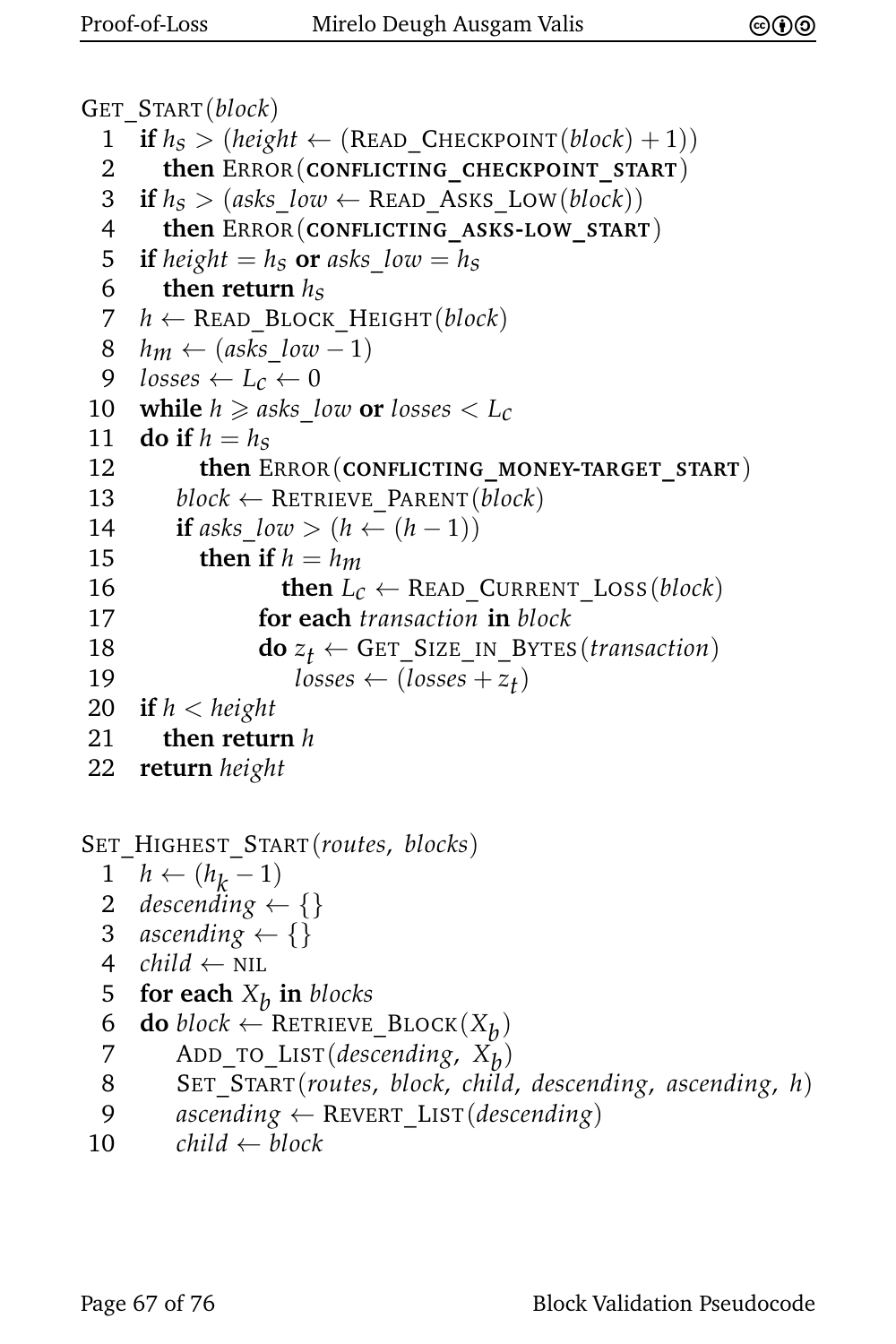```
SET_START(routes, block, child, descending, ascending, height)
1 if highest start \leq (h \leftarrow \text{READ} \text{ BLOCK} \text{ HEIGHT}(block))2 then return
3 for each r in routes
4 do if ROUTE(r, block, child, descending, ascending, height)
5 then highest start \leftarrow h
6 return
ROUTE(r, block, child, descending, ascending, height)
  1 if CHAINER_OR_LESSEE(r, block, ascending)
  2 then h \leftarrow READ BLOCK HEIGHT(block)
  3 l_r \leftarrow GET_CHAINER_LOSS(block)<br>4 W_r \leftarrow GET REWARD(block, child)
  4 W_r \leftarrow \text{GET\_REWARD}(block, child, l_r, true)<br>5 return ((height - h) \times l_r) < W_r5 return ((height - h) \times l_r) < W_r<br>6 if NIL = (output \leftarrow GET OUTPUT(r, blo)\textbf{if } \text{NIL} = (output \leftarrow \text{GET } \text{OUTPUT}(r, block))7 then return false
  8 b_r \leftarrow GET BALANCE(r, output, descending)
  9 l_r \leftarrow GET_ROUTE_LOSS(r, block)
 10 return (b_r - GET INACTIVITY FEES(l_r, ascending)) > 0
CHAINER_OR_LESSEE(rp, block, ascending)
1 r \leftarrow READ CHAINER IDENTIFIER(block)
2 if r_p = \text{GET\_LAST\_IDENTIFIER}(r, block, ascending)<br>3 then return true
       3 then return true
4 if NIL = (lease \leftarrow READ\_LEASE(block))5 then return false
6 r \leftarrow READ_LESSEE_IDENTIFIER(lease)
 7 return r_p = \text{GET\_LAST\_IDENTIFYER}(r, block, ascending)
```
GET\_LAST\_IDENTIFIER(*r*, *block*, *ascending*)

- 1  $r \leftarrow$  GET\_LAST\_PROXY(*r*, *block*)
- 2 **for each** *Xb* **in** *ascending*
- $3$  **do** *block* ← RETRIEVE\_BLOCK $(X_b)$
- 4  $r \leftarrow$  GET LAST PROXY(*r*, *block*)

```
5 return r
```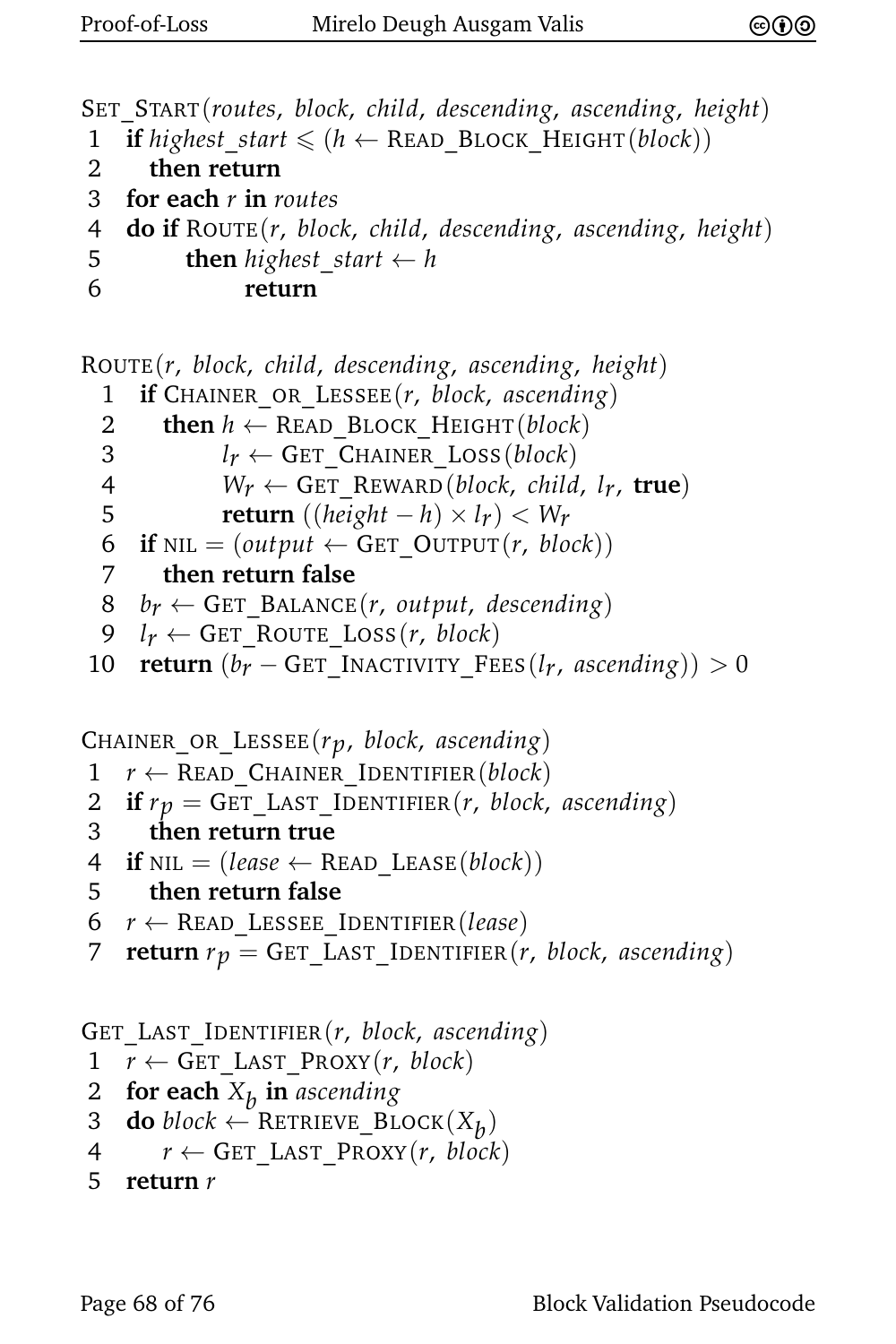```
GET_BALANCE(r, output, descending)
1 b_e \leftarrow READ_EXPLICIT_BALANCE(output)<br>2 for each X_h in descending
 2 for each Xb
in descending
 3 do block \leftarrow RETRIEVE_BLOCK(X_b)4 earnings ← READ_EARNINGS_PER_OUTPUT(block)
5 for each output_quota in earnings
6 do if READ_EARNER_IDENTIFIER(output_quota) = r7 then b_i \leftarrow \text{READ\_OUTPUT\_EARNING}(output\_quota)8 return b_e + b_i9 return be
ADD_PRUNING_VOTE(votes, block)
1 if NIL = (X_b \leftarrow \text{READ_VOTED_START}(block))<br>2 then if NIL \neq (lease \leftarrow READ LEASE(block)
       then if NIL \neq (lease \leftarrow \text{READ\_LEASE}(block))3 then X_b \leftarrow \text{READ\_PRE-VOTED\_START}(lease)<br>4 if X_b \neq \text{NIL}
```

```
4 if X_b \neq \text{NIL}
```
<sup>5</sup> **then** <sup>A</sup>DD\_TO\_LIST(*votes*, <sup>G</sup>ET\_BLOCK\_HEIGHT(*Xb* ))

GET\_QUORUM()

```
1 return TRIM_TO_INTEGER(GET_LENGTH(voters) \div 2) + 1
```
GET\_QUORUM\_START(*votes*)

1 **return** TRIM\_TO\_INTEGER(GET\_MEDIAN(*votes*))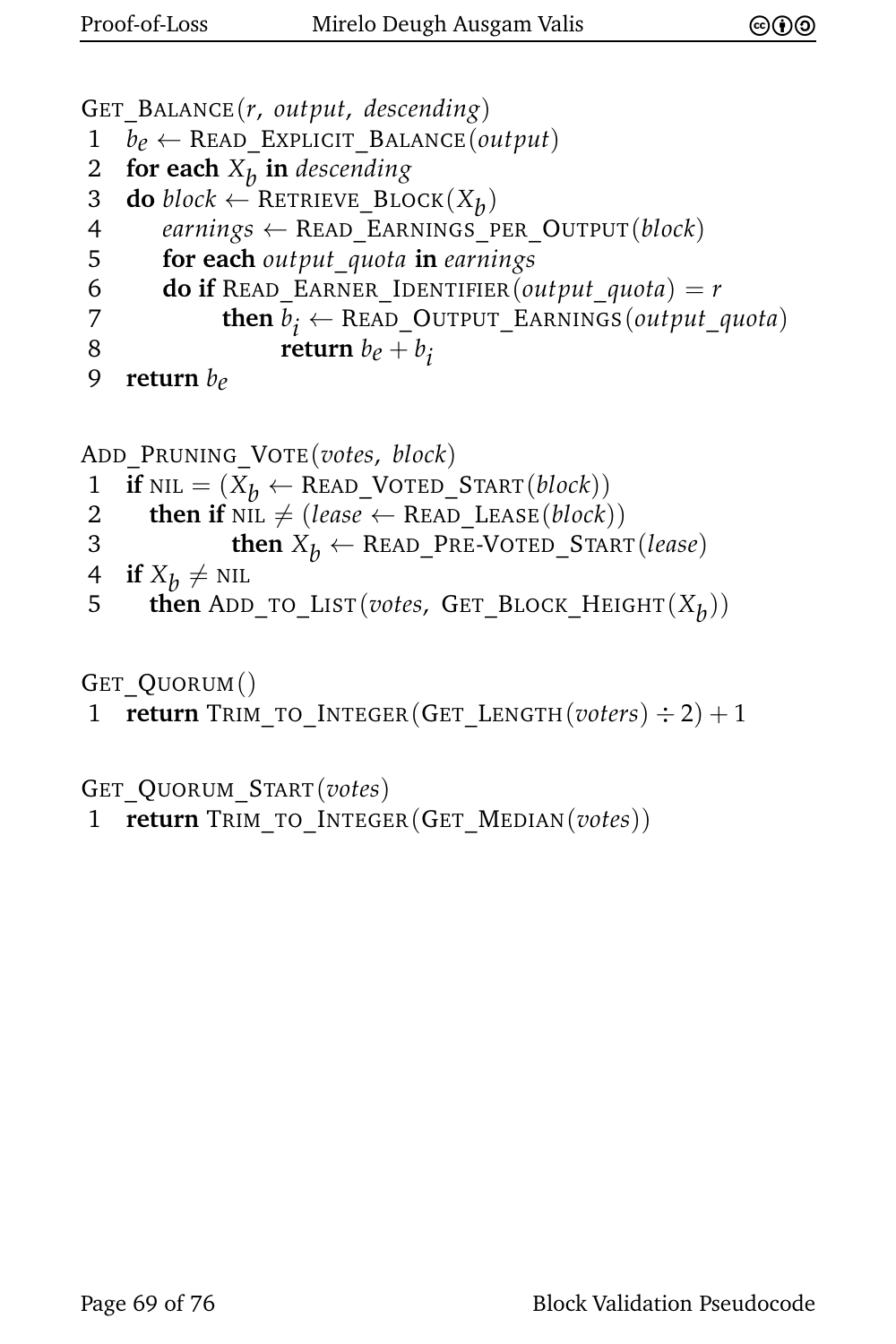CREATE\_DUMMY\_BLOCK(*block*)

- $1$  *D* ← CREATE EMPTY DUMMY BLOCK()
- 2  $b \leftarrow$  RETRIEVE BLOCK( $X_c$ )
- 3 **while** *quorum\_start*  $\leq (h \leftarrow \text{READ\_Block\_HEIGHT}(b))$
- 4 **do**  $D \leftarrow$  SET IMMUTABLE BLOCK(*D*, *b*)
- 5  $b \leftarrow$  RETRIEVE PARENT $(b)$
- 6 **if**  $h =$  *quorum start*
- 7 **then** SET\_DUMMY\_DATA(*D*, *b*, *block*)
- 8 *N* ← GET\_HASH(GET\_DUMMY\_DATA(*D*))
- 9 WRITE\_DUMMY\_HASH(*D*, *N*)
- 10 **return** *D*

SET\_IMMUTABLE\_BLOCK(*D*, *block*)

- 1  $X_b \leftarrow$  GET\_BLOCK\_IDENTIFIER(*block*)<br>2  $l_r \leftarrow$  GET CHAINER LOSS(*block*)
- $l_r \leftarrow$  GET CHAINER LOSS(*block*)
- 3 **if** *loss*\_*height* < *quorum*\_*start*
- 4 **then** WRITE\_CHAINER\_LOSS( $D$ ,  $X_b$ ,  $lr$ )
- 5 WRITE\_LOSS\_HEIGHT(*D*, *X*<sub>b</sub>, loss\_height)
- 6 WRITE\_IMMUTABLE\_BLOCK(*D*, *Xb* )

SET\_DUMMY\_DATA(*D*, *b*, *block*)

- 1  $l_r \leftarrow$  GET\_CHAINER\_LOSS(*b*)<br>2 WRITE DUMMY REWARD(*D*,
- 2 WRITE\_DUMMY\_REWARD(*D*, GET\_REWARD(*b*, NIL, *lr*, **true**))
- 3 WRITE\_DUMMY\_GIFT\_RIGHTS(*D*, READ\_GIFT\_RIGHTS(*b*))
- 4 WRITE\_DUMMY\_CURRENT\_LOSS(*D*, READ\_CURRENT\_LOSS(*b*))
- 5 WRITE\_DUMMY\_TIME(*D*, READ\_BLOCK\_TIME(*b*))
- 6 WRITE\_HIGHEST\_VOTER(*D*, GET\_PARENT\_IDENTIFIER(*block*))

VALIDATE\_HIGHEST\_VOTER(*block*)

- 1  $X_b \leftarrow$  GET\_PARENT\_IDENTIFIER(*block*)<br>2 **if** READ HIGHEST VOTER(*Da*)  $\neq X_b$
- 2 **if** READ\_HIGHEST\_VOTER $(Dq) \neq X_b$ <br>3 **then** ERROR(**CONFLICTING** HIGHES
- 3 **then** ERROR(**CONFLICTING\_HIGHEST\_VOTER**)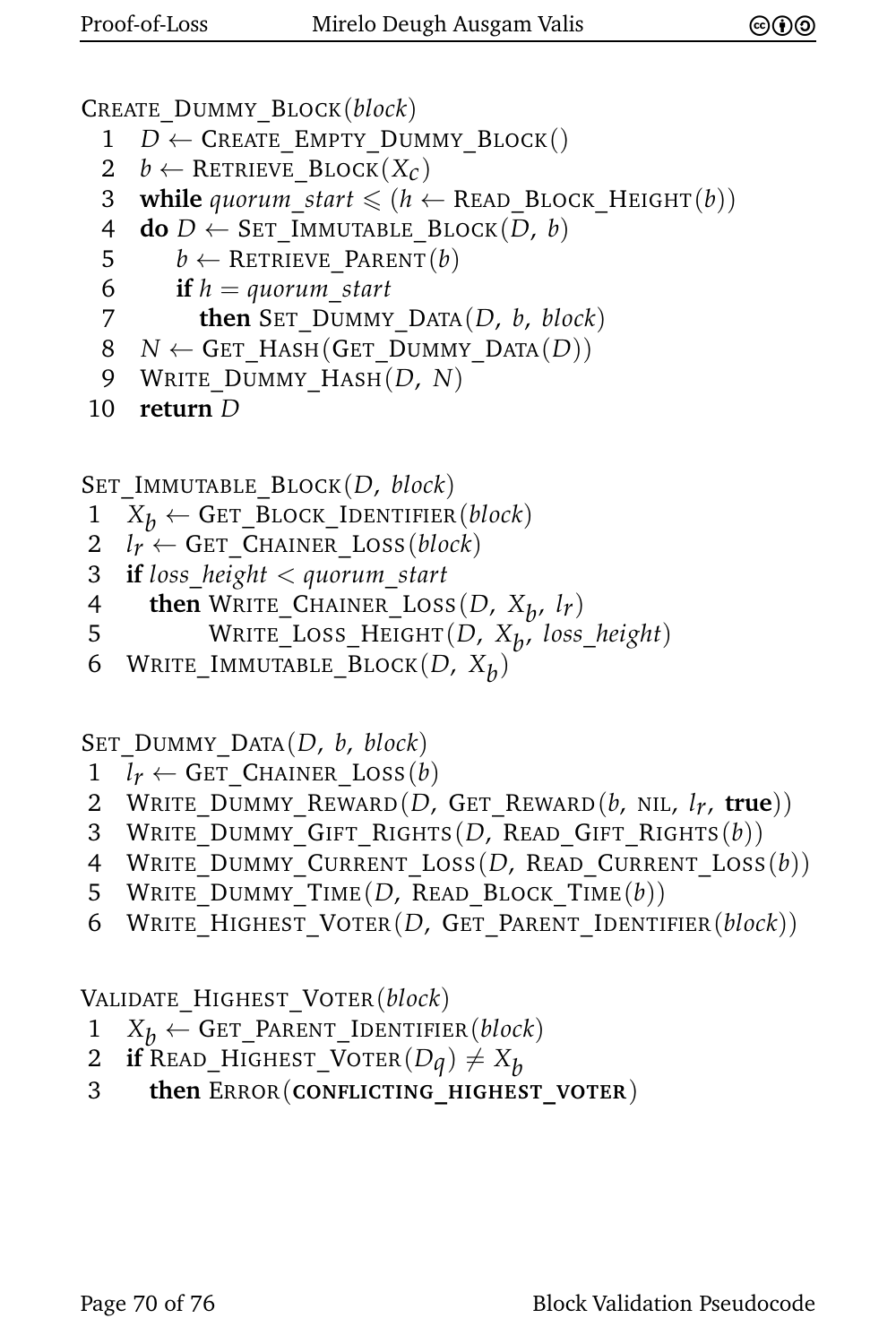```
VALIDATE_DUMMY_IDENTIFIER(block)
```
- 1  $X_b \leftarrow \text{READ\_DUMMY\_IDENTIFIER}(block)$ <br>2 **if not** quorum
- if not *quorum*
- 3 **then if**  $X_b \neq \text{NIL}$
- 4 **then** ERROR(**ILLEGAL\_DUMMY\_REFERENCE**)
- 5 **return**

```
6 N \leftarrow READ_DUMMY_HASH(D_q)
```
- 7 **if**  $X_b$  ≠ CREATE\_BLOCK\_IDENTIFIER(*N*, *quorum\_start* − 1)
- 8 **then** ERROR(**INVALID\_DUMMY\_IDENTIFIER**)

VALIDATE\_PRUNING\_VOTE(*block*)

```
1 if NIL = (X_b \leftarrow GET_PRUNING_VOTE(block)) or<br>2 (not validated and not auorum)
```
- 2 (**not** *validated* **and not** *quorum*)
- 3 **then return**
- $\mathbf{f}$  **if**  $\text{nil} = (b \leftarrow \text{RETRIEVE\_Block}(X_b))$
- 5 **then** ERROR(**NONEXISTENT\_VOTED\_START**)
- 6  $h \leftarrow$  READ\_BLOCK\_HEIGHT(*b*)
- 7 **if**  $h \le$  quorum start **or**  $h >$  highest start
- 8 **then** ERROR(**ILLEGAL\_VOTED\_START**)

```
GET_PRUNING_VOTE(block)
```

```
1 X_b \leftarrow \text{READ_VOTED_START}(block)<br>2 if NIL \neq (lease \leftarrow READ LEASE(blc
```

```
\mathbf{if} \text{ }\mathrm{NIL} \neq (lease \leftarrow \mathrm{READ\_LEASE}(block))
```

```
then chainer_vote \leftarrow (X_p \neq \text{NIL})
```

```
4 X_b \leftarrow \text{READ\_PRE-VOTED\_START}(lease)<br>5 if X_b \neq \text{NIL} and chainer vote
```
5 **if**  $X_b \neq \text{NIL}$  **and** *chainer\_vote* 

```
6 then ERROR(DOUBLE_PRUNING_VOTE)
```

```
7 return X_h
```
VALIDATE\_CHAIN\_STATE(*block*)

```
1 VALIDATE_GENERAL_MAX_HASH(block)
```
- 2 VALIDATE\_ASKS\_LOW(*block*)
- 3 VALIDATE\_CHECKPOINT(*block*)
- 4 VALIDATE\_MONEY\_SUPPLY(*block*)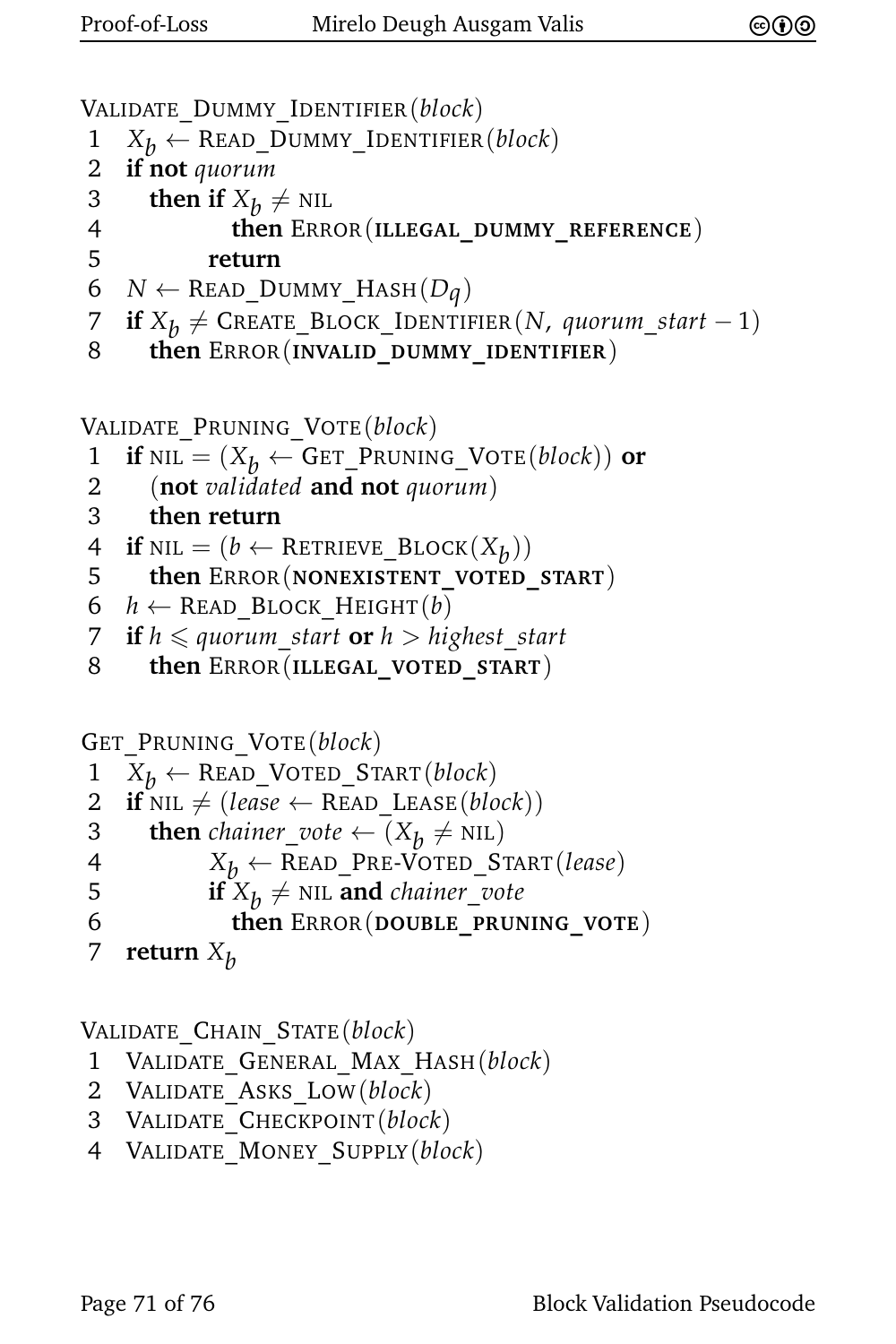VALIDATE\_GENERAL\_MAX\_HASH(*block*)

- 1 *t*  $t_h \leftarrow$  READ\_BLOCK\_TIME(*block*)
- 2  $t_p \leftarrow$  READ BLOCK TIME(RETRIEVE PARENT(*block*))

```
3 i_b \leftarrow (t_b - t_p)
```
- $4 \frac{d}{w} \leftarrow (\text{READ} \text{ Block} + \text{Height}(block) h_w)$
- 5  $N \leftarrow (x_g \times (1 + (((i_b \div I_b) 1) \div d_w)))$
- 6 **if** READ GENERAL MAX HASH(*block*)  $\neq$  *N*
- 7 **then** ERROR(**INVALID\_GENERAL\_DIFFICULTY\_TARGET**)

```
VALIDATE_ASKS_LOW(block)
```
1 *h* ← *low* ← *height* ← READ\_BLOCK\_HEIGHT(*b* ← *block*)

```
2 while h_w \leq (h \leftarrow (h-1))<br>3 do b \leftarrow RETRIEVE PARENT
```
 $\mathbf{d}\mathbf{o} \mathbf{b} \leftarrow \text{RETRIEVE PARENT}(child \leftarrow b)$ 

```
l_r \leftarrow GET_CHAINER_LOSS(b)<br>5 Wr \leftarrow GET REWARD(b. child
```
 $W_r \leftarrow$  GET REWARD(*b*, *child*, *l<sub>r</sub>*, **true**)

```
6 if ((height - h) \times l_r) < W_r<br>7 then low \leftarrow h
```

```
then low \leftarrow h
```
- 8 **if** READ\_ASKS\_LOW(*block*)  $\neq$  *low*
- 9 **then** ERROR(**INVALID\_ASKS\_LOW**)

```
VALIDATE_CHECKPOINT(block)
```

```
1 h ← READ_BLOCK_HEIGHT(b ← block)
 2 L_w \leftarrow 03 while h \ge h_s4 do L_w \leftarrow (L_w + \text{GET\_CHAINER\_Loss}(b))<br>5 if h_s \leq (h \leftarrow (h-1))5 if h_S \leq (h \leftarrow (h-1))<br>6 then b \leftarrow RETRIEVE
           then b \leftarrow RETRIEVE PARENT(b)7 L_c \leftarrow \text{READ\_CURRENT\_Loss}(b)<br>8 else D ← RETRIEVE DUMMY BLOCK
           else D \leftarrow RETRIEVE DUMMY BLOCK()
 9 L_c \leftarrow READ DUMMY CURRENT LOSS(D)
10 if L_w \ge L_c11 then if READ CHECKPOINT(block) \neq h12 then ERROR(INVALID_CHECKPOINT)
13 return
14 ERROR(MISSING_CHECKPOINT)
```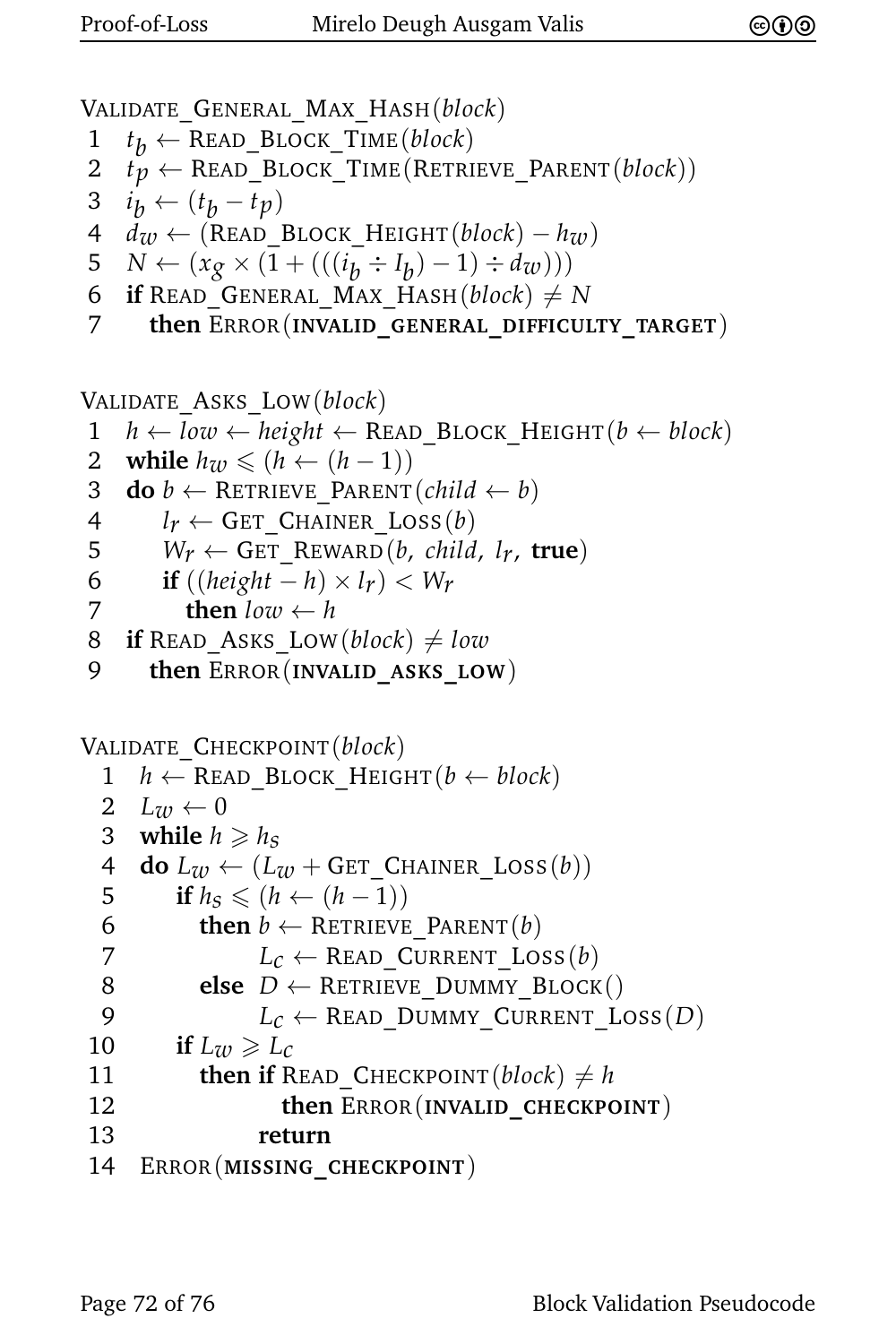```
VALIDATE_MONEY_SUPPLY(block)
```
- 1 **if** READ\_MONEY\_SUPPLY(*block*)  $\neq$  (*M<sub>C</sub>* + *M<sub>v</sub>*)<br>2 **then** ERROR(INVALID MONEY SUPPLY)
- 2 **then** ERROR(**INVALID\_MONEY\_SUPPLY**)

UPDATE\_CHAIN(*block*)

- 1 UPDATE\_GLOBAL\_STATE(*block*)
- 2 PERSIST\_BLOCK(GET\_BLOCK\_IDENTIFIER(*block*), *block*)
- 3 **if** READ\_BLOCK\_HEIGHT(*block*)  $\geq h_c$ <br>4 **then** COMMIT()
- then COMMIT()

UPDATE\_GLOBAL\_STATE(*block*)

- 1 UPDATE\_CURRENT\_HEIGHT(*block*)
- 2 UPDATE STARTING HEIGHT()

UPDATE\_CURRENT\_HEIGHT(*block*)

- 1 **if** READ\_BLOCK\_HEIGHT(*block*) >  $h_c$ <br>2 **then** PERSIST CURRENT HEIGHT(*k*)
- **then** PERSIST CURRENT HEIGHT $(h_c + 1)$

```
UPDATE_STARTING_HEIGHT()
```
- 1 **if not** *quorum*
- 2 **then return**
- 3 **if** *quorum start*  $> h_s$

```
4 then if RETRIEVE_PRECEDING_START() \neq h_s<br>5 then UPDATE PRECEDING START()
```

```
5 then UPDATE_PRECEDING_START()
```
- 6 **PERSIST\_DUMMY\_BLOCK** $(D_q)$ <br>7 **PERSIST STARTING HEIGHT** $(a$
- 7 PERSIST\_STARTING\_HEIGHT(*quorum*\_*start*)
- 8 **return**
- 9 PERSIST\_VALIDATED(**true**)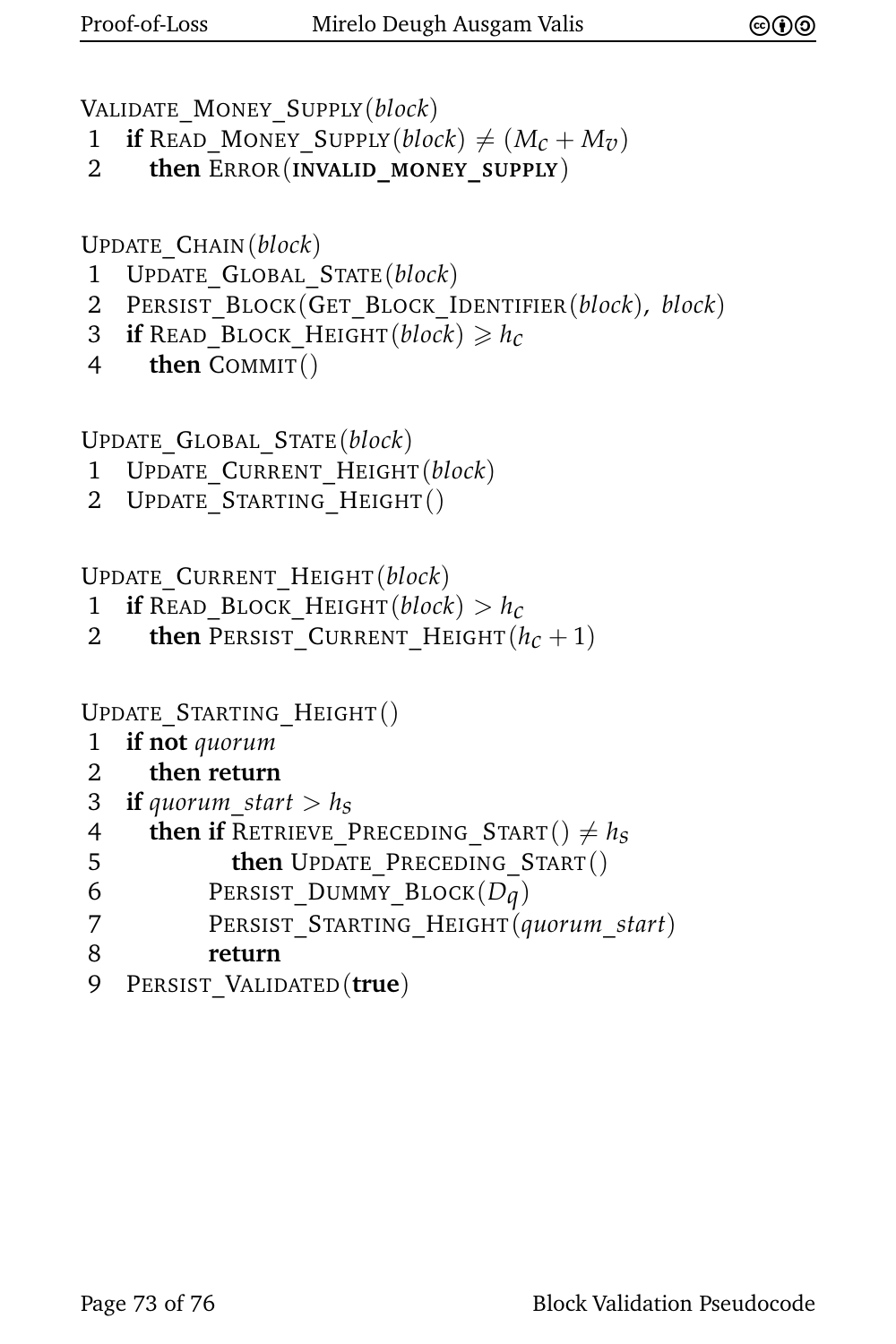```
UPDATE_PRECEDING_START()
```
- 1 **if** NIL  $\neq$  (*D*  $\leftarrow$  RETRIEVE PREVIOUS DUMMY())
- 2 **then** ARCHIVE\_PREVIOUS\_DUMMY( $h_s$ , D)<br>3  $b \leftarrow$  RETRIEVE BLOCK( $X_s$ )
- 3  $b \leftarrow$  RETRIEVE\_BLOCK(*X<sub>S</sub>*)<br>4 **while** NIL  $\neq$  (*b*  $\leftarrow$  RETRIEV
- **while** NIL  $\neq$  (*b* ← RETRIEVE PARENT(*b*))
- 5 **do** PRUNE\_BLOCK(*b*, **true**)
- 6  $D \leftarrow$  RETRIEVE DUMMY BLOCK()
- 7 PERSIST\_PREVIOUS\_DUMMY(*D*)
- 8 PERSIST\_PRECEDING\_START(*hs*)

PRUNE\_BLOCK(*block*, *archive*)

- 1 **if** *archive*
- 2 **then** ARCHIVE\_BLOCK( $h_s$ , *block*)<br>3  $X_b \leftarrow$  GET BLOCK IDENTIFIER(*block*)
- 3  $X_b \leftarrow$  GET\_BLOCK\_IDENTIFIER(*block*)<br>4 REMOVE BLOCK( $X_b$ )
- 4 REMOVE\_BLOCK(X<sub>b</sub>)
- 5 REMOVE\_PROXY\_MAP(X<sub>b</sub>)

VALIDATE\_BRANCH(*block*)

- 1 **if** *validated*
- 2 **then** VALIDATE\_BRANCH\_START(*block*)
- 3 VALIDATE\_BLOCK(*block*)
- 4 **while** READ\_BLOCK\_HEIGHT(*block*) <  $h_c$ <br>5 **do if** NIL = (*block*  $\leftarrow$  GET CANDIDATE CF
- **do if**  $NIL = (block \leftarrow GET$  CANDIDATE CHILD $(block)$ )
- 6 **then** ERROR(**INCOMPLETE\_BRANCH**)
- 7 VALIDATE\_BLOCK(*block*)

VALIDATE\_BRANCH\_START(*block*)

- $1$  *D* ← RETRIEVE DUMMY BLOCK()
- 2  $h \leftarrow$  Get Block Height(Read Highest Voter(*D*))
- 3 **if** READ BLOCK HEIGHT(*block*)  $> h$
- 4 **then return**
- 5 **if not** RESTORE\_PREVIOUS\_DUMMY()
- 6 **then** ERROR(**BRANCH\_NOT\_ABOVE\_PRUNING\_VOTERS**)
- 7 VALIDATE\_BRANCH\_START(*block*)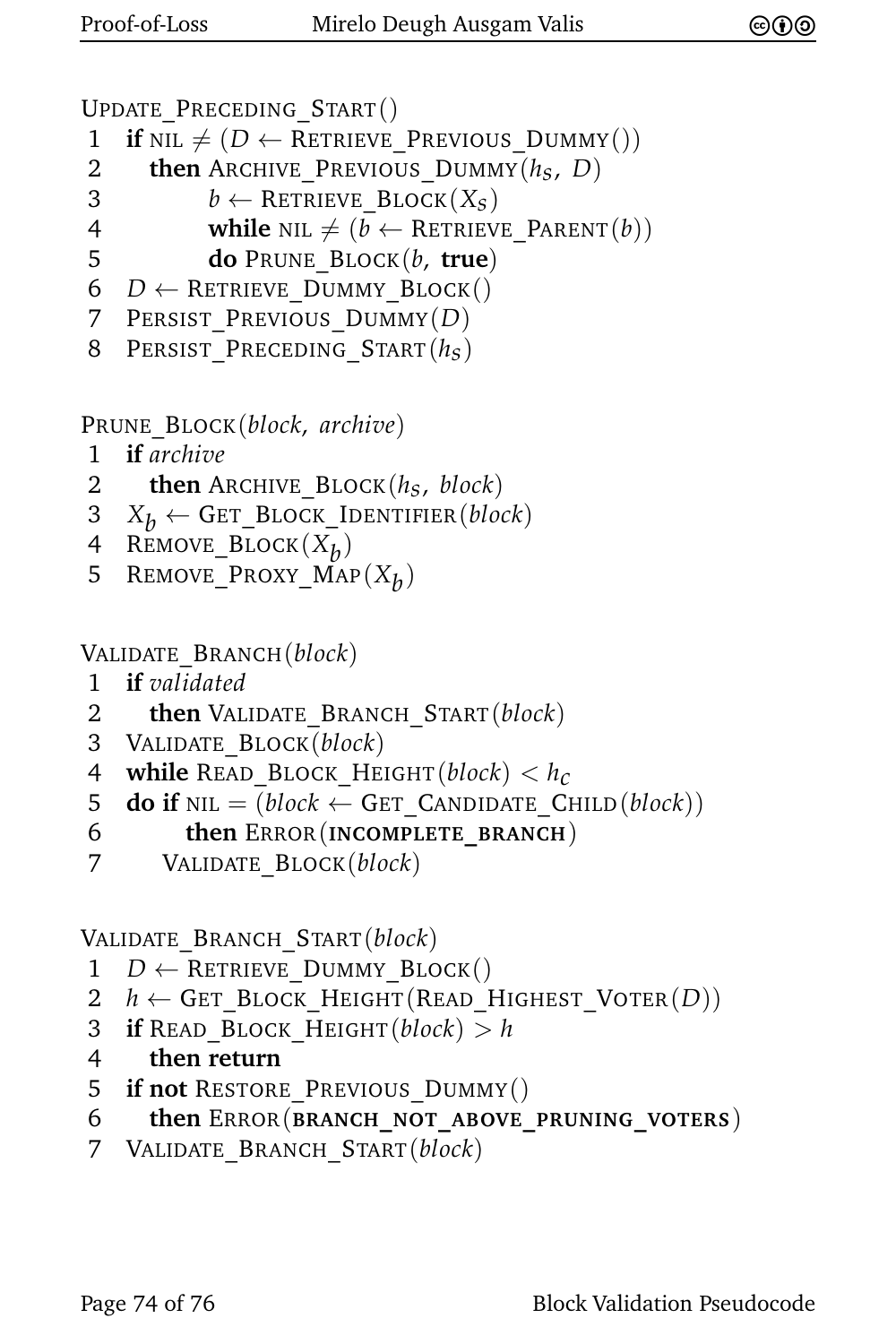```
RESTORE_PREVIOUS_DUMMY()
```

```
1 if NIL = (start \leftarrow RETRIEVE PRECEDING STATE()
```
2 **then return false**

```
3 if start < h_s<br>4 then D \leftarrow
```

```
then D \leftarrow RETRIEVE PREVIOUS DUMMY()
```

```
5 PERSIST DUMMY BLOCK(D)
```

```
6 PERSIST_STARTING_HEIGHT(h_s \leftarrow start)<br>7 return true
```
- 7 **return true**
- 8 **return false**

```
GET_CANDIDATE_CHILD(block)
```
- 1  $X_b \leftarrow$  GET\_BLOCK\_IDENTIFIER(*block*)<br>2 **if** NIL = (*child*  $\leftarrow$  GET CHILD FROM
- 2 **if**  $NIL = (child \leftarrow GET\_CHILD\_FROM\_PEERS(X_b))$
- 3 **then return** NIL
- 4 **if not** VALID\_BLOCK\_FORMAT(*child*) **or**
- 5 **not** VALID\_BLOCK\_HASH(*child*) **or**
- 6 *current time*  $\leftarrow$  (*time*  $\leftarrow$  READ BLOCK TIME(*child*))
- 7 **then return** NIL

```
8 h \leftarrow READ BLOCK HEIGHT(child)
```

```
9 N ← READ_PARENT_HASH(child)
```

```
10 if READ_BLOCK_HEIGHT(block) = (h-1) and
```

```
11 READ_BLOCK_HASH(block) = N and
```
- 12 READ\_BLOCK\_TIME(*block*) < *time*
- 13 **then return** *child*
- 14 **return** NIL